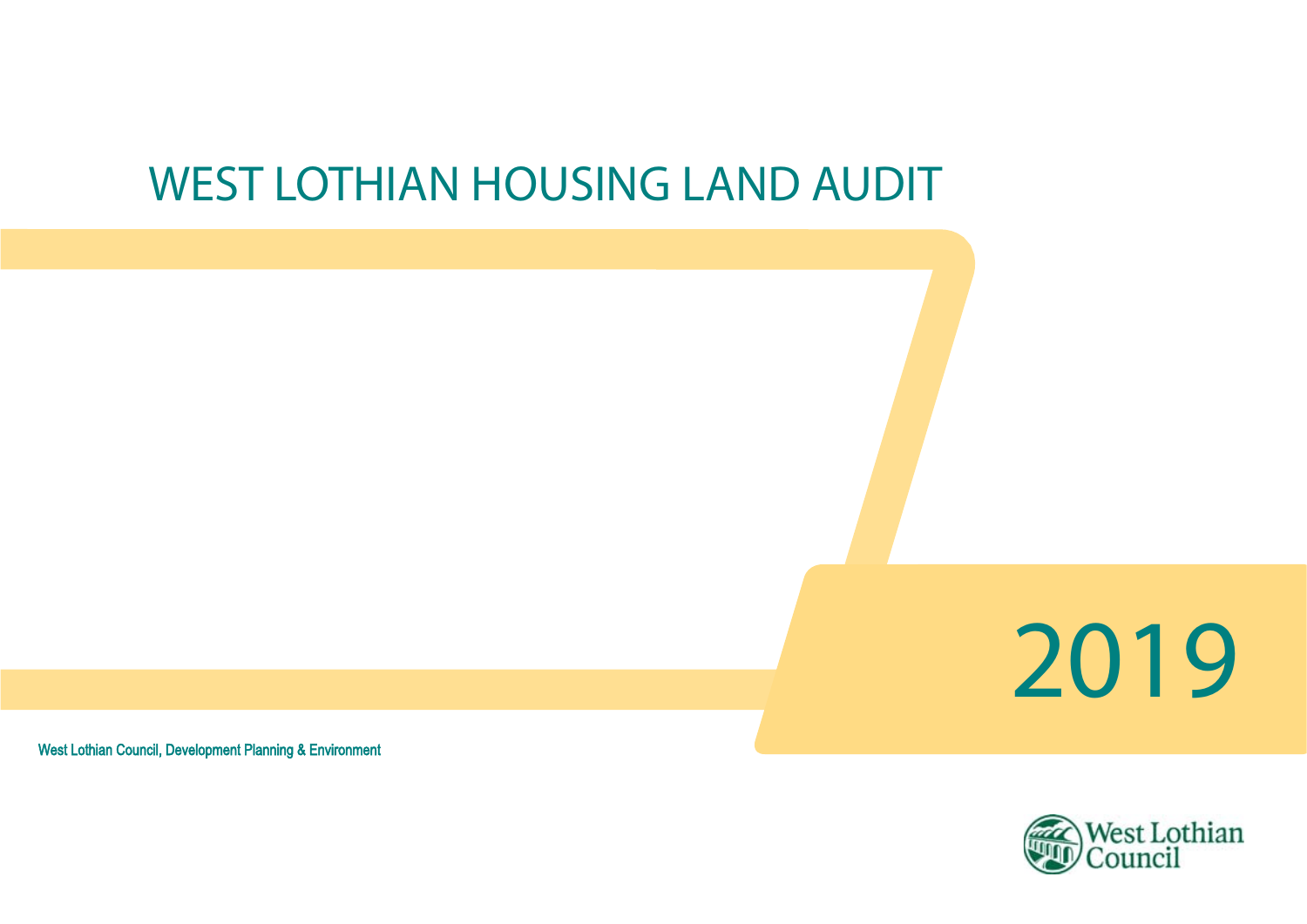### Introduction

Housing Land Audit 2019 (HLA 2019) provides a comprehensive and factual assessment of the current housing land supply within the administrative boundaries of West Lothian Council at 31st March 2019.

The audit is an important source of information for the monitoring of the adopted West Lothian Local Development Plan (LDP 1) at the audit date.

HLA 2018 seeks to programme future dwelling completions from this supply during the audit period between 2019 up to 2024. It also gives an indication of the likely completions for the two years following the audit period – i.e. between 2024 and 2026 – together with the amount of dwellings expected beyond this period.

The audit has been prepared in line with Scottish Planning Policy 2014 (SPP) and Scottish Government guidance contained within Planning Advice Note (PAN) 2/2010: Affordable Housing and Housing Land Audits (August 2010), which sets out the criteria for the inclusion of sites in the audit, and gives guidance on determining the status of these sites.

## General principles

Sites included within the audit are housing sites under construction, sites with planning permission for housing, sites in the adopted West Lothian Local Development Plan and where appropriate, other buildings and land with agreed potential for residential development. All new housing development, redevelopment, conversions and subdivisions are included in the audit, but refurbishment of existing housing stock is excluded.

The audit provides an estimate of future completions from these sources of housing supply over the next five years as well as in to the longer term. The audit comprises a schedule showing housing sites consisting of five or more units; smaller sites are shown as an aggregation and are not shown individually. Separate tables indicate dwelling completions on a site by site basis as well as sites which are constrained and sites which have been removed.

The future completion rates shown in the audit represent completions expected from the established land supply. There are also a number of other sources of land that will provide additional completions that are not accounted for in this audit, for example from constrained sites and from future windfall sites not yet identified.

The estimates of programmed completions are prepared by the council and are subject to consultation with Homes for Scotland, house builders and other public agencies. Housing Land Audit 2019 has been formally agreed with Homes for Scotland (HfS).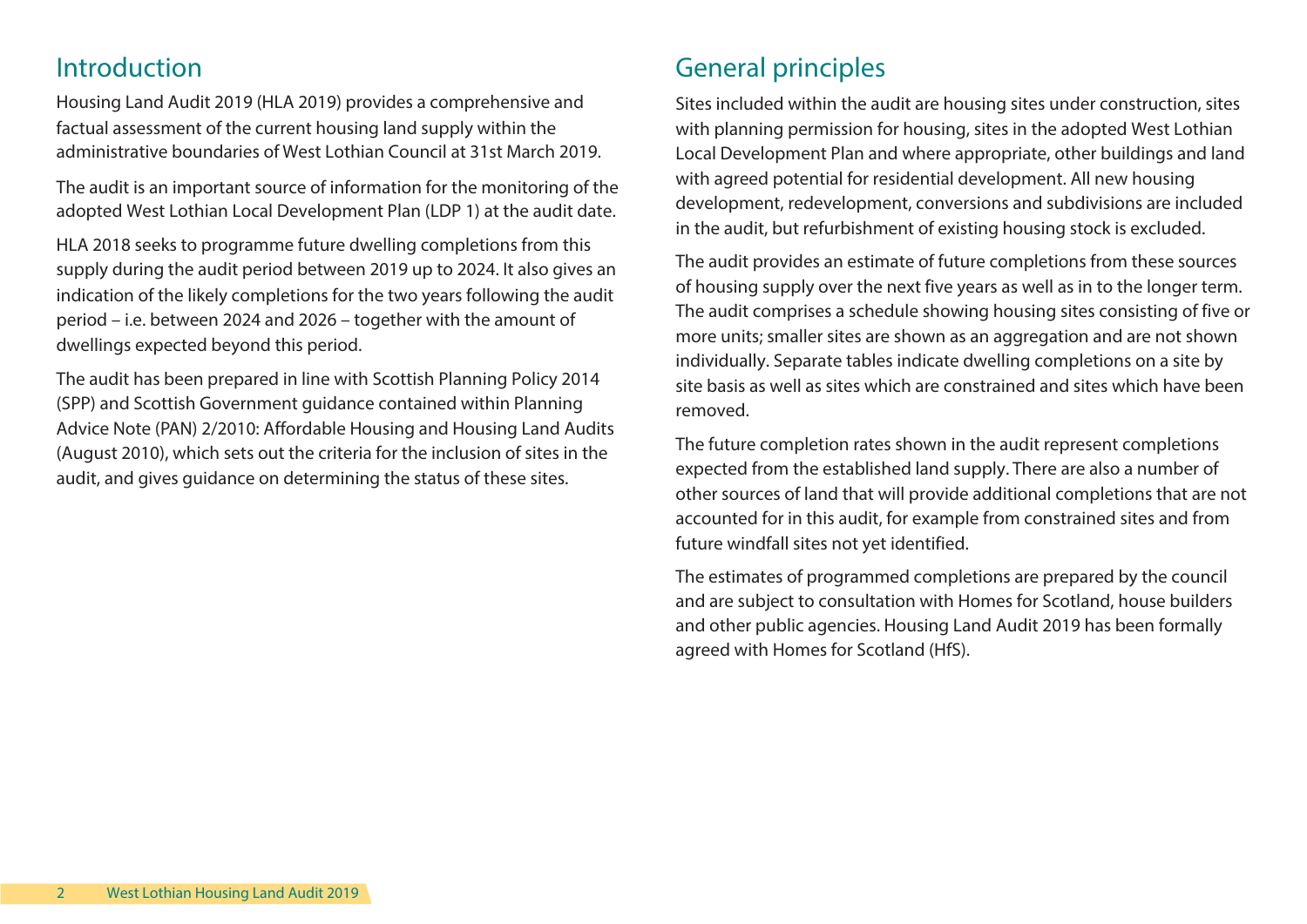# Content of Housing Site Schedules

Sites with a capacity of five or more dwellings contain the following details.

| <b>SITE REF</b>                         | A unique HLA site reference number.                                                                                                                                                                                                                                                                                                                   |
|-----------------------------------------|-------------------------------------------------------------------------------------------------------------------------------------------------------------------------------------------------------------------------------------------------------------------------------------------------------------------------------------------------------|
| <b>SETTLEMENT</b>                       | The name of the town/village in which the site is located or is nearest to.                                                                                                                                                                                                                                                                           |
| <b>SITE NAME and ADDRESS</b>            | A street name or, where appropriate, a site marketing name.                                                                                                                                                                                                                                                                                           |
| <b>DEVELOPER/OWNER</b>                  | The name of the developer or owner if known.                                                                                                                                                                                                                                                                                                          |
| <b>AREA</b>                             | An approximation of the site area expressed in hectares.                                                                                                                                                                                                                                                                                              |
| Brf/Grf                                 | An indication whether a development site is brownfield or greenfield.                                                                                                                                                                                                                                                                                 |
| <b>SOURCE</b>                           | Identifies sites that originated from the 'Base Supply' (BS) of the now superseded Edinburgh & Lothians Structure Plan, or<br>the West Lothian Local Plan (LP). Sites identified in the Local Development Plan are identified as 'LDP' and 'Windfall' sites are<br>identified by 'W'.                                                                 |
| <b>LATEST CONSENT</b>                   | An indication whether a development site benefits from any planning consent and the nature and date of such a consent.<br>FULL - site has full planning consent for housing<br><b>OUTLINE - site has outline consent</b><br>MSC - matters specified in conditions<br>ARM - approval of reserved matters<br>LDP - site is allocated in the adopted LDP |
| U/C                                     | Identifies sites where development is under construction.                                                                                                                                                                                                                                                                                             |
| <b>TOTAL DWELLINGS</b>                  | The total number of dwellings approved or allocated on the site. Note: This may be an estimate for some sites, especially those<br>with outline or no consent.                                                                                                                                                                                        |
| <b>HOUSES / FLATS</b>                   | The split between the number of houses and flats where known.                                                                                                                                                                                                                                                                                         |
| <b>TOTAL</b><br><b>AFFORDABLE UNITS</b> | An indication of how many units in a development are 'affordable' homes, or, whether a contribution has been made in lieu<br>of provision. Note: Some larger sites may have made provision for affordable housing at the outline planning stage and this<br>may not be reflected subsequently as parcels of land are brought forward for development. |
| <b>COMPLETIONS</b>                      | The number of dwellings completed (as of 31 March 2019).                                                                                                                                                                                                                                                                                              |
| <b>REMAINING</b>                        | The number of dwellings still to be built (as of 31 March 2019).                                                                                                                                                                                                                                                                                      |
| <b>EXPECTED COMPLETIONS</b>             | An estimate of annual completions commencing 1st April 209 for the five-year period $\frac{1}{2}$ 20 to 23/24. These columns<br>are followed by a summary column 19/24 and a longer term estimation of completions in column Post 2026.                                                                                                               |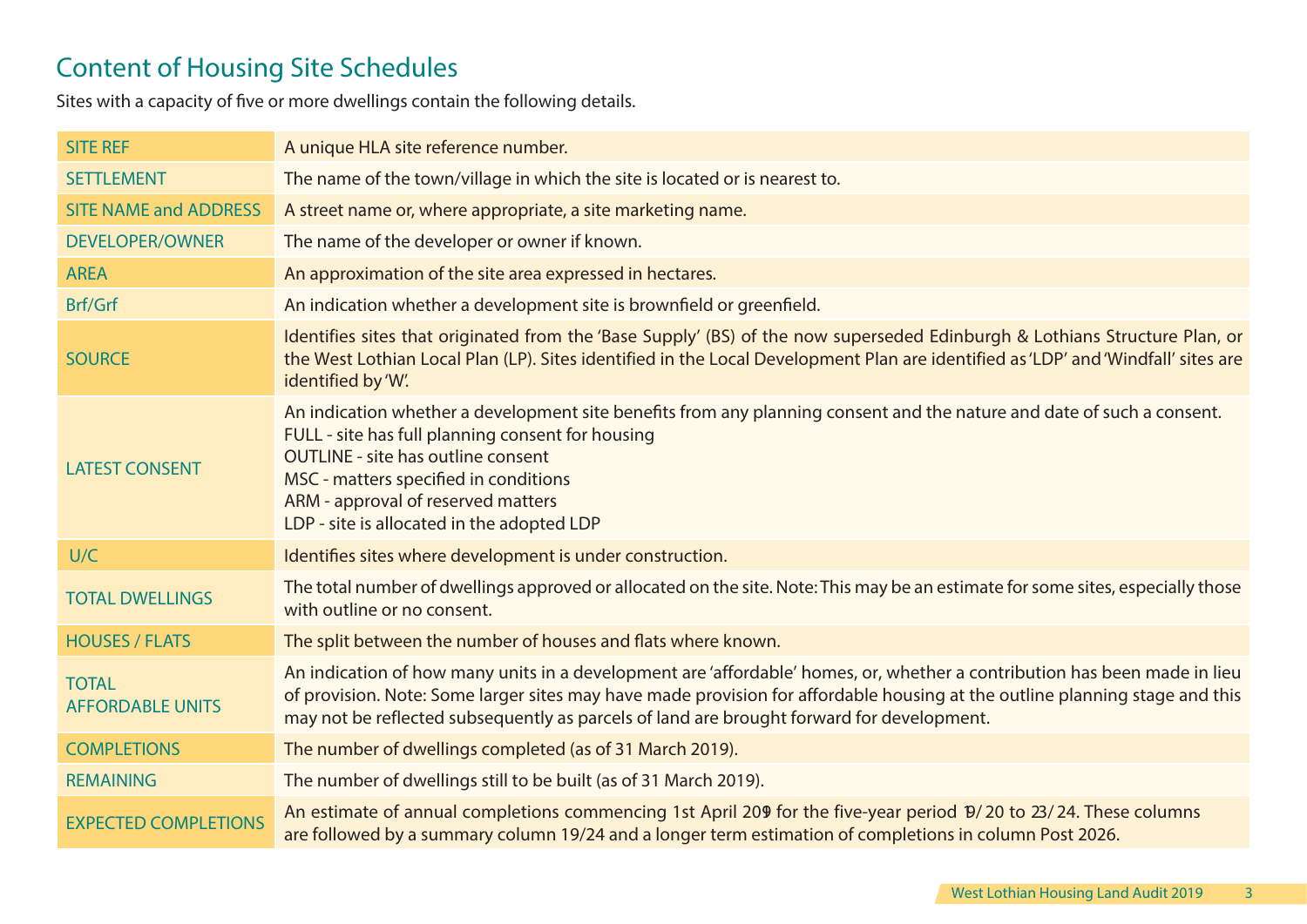### <u>SCHEDULE 1</u> SUMMARY West Lothian Housing Land Audit 2019 (FINAL MARCH 2020)

| <b>All tenures</b>              |                              | <b>Housing Land Supply</b> |              |              |            |            |                            | <b>Delivery Programme</b> |       |                |          |       |                |
|---------------------------------|------------------------------|----------------------------|--------------|--------------|------------|------------|----------------------------|---------------------------|-------|----------------|----------|-------|----------------|
|                                 | Total                        | Total                      | All          | <b>Total</b> |            |            |                            |                           |       |                |          |       |                |
| <b>Status</b>                   | site                         | affordable                 | completions  | dwellings    |            |            | ◀ Programmed Completions ▶ |                           |       | <b>Total</b>   |          |       |                |
|                                 | capacity                     | units                      | by 31/3/2019 | remaining    | 19/20      | 20/21      | 21/22                      | 22/23                     | 23/24 | 19/20 to 23/24 | 24/25    | 25/26 | <b>POST 26</b> |
|                                 |                              |                            |              |              |            |            |                            |                           |       |                |          |       |                |
| <b>Under Construction</b>       | 3,120                        | 676                        | 1,286        | 1,834        | 971<br>252 | 445<br>751 | 278                        | 90                        | 39    | 1,823          | 11       | 0     | $\mathbf 0$    |
| Consent                         | 9,946<br>9,946<br>1,954<br>0 |                            |              |              |            |            | 856                        | 978                       | 1,040 | 3,877          | 1,157    | 846   | 4,066          |
| No Consent                      | 7,573                        | 1,820                      | 0            | 7,573        | 0          | 138        | 474                        | 697                       | 722   | 2,031          | 867      | 758   | 4,017          |
|                                 |                              |                            |              |              |            |            |                            |                           |       |                |          |       |                |
| <b>Small Sites</b>              | 240                          | $\Omega$                   | 40           | 200          | 40         | 40         | 40                         | 40                        | 40    | 200            | $\Omega$ |       | $\Omega$       |
|                                 |                              |                            |              |              |            |            |                            |                           |       |                |          |       |                |
| <b>Total Effective Supply</b>   | 20,879                       | 4,450                      | 1,326        | 19,553       | 1,263      | 1,374      | 1,648                      | 1,805                     | 1,841 | 7,931          | 2,035    | 1,604 | 8,083          |
|                                 |                              |                            |              |              |            |            |                            |                           |       |                |          |       |                |
| Constrained                     | 3,967                        |                            |              |              |            |            |                            |                           |       |                |          |       |                |
|                                 |                              |                            |              |              |            |            |                            |                           |       |                |          |       |                |
| <b>Total Established Supply</b> | 24,846                       |                            |              |              |            |            |                            |                           |       |                |          |       |                |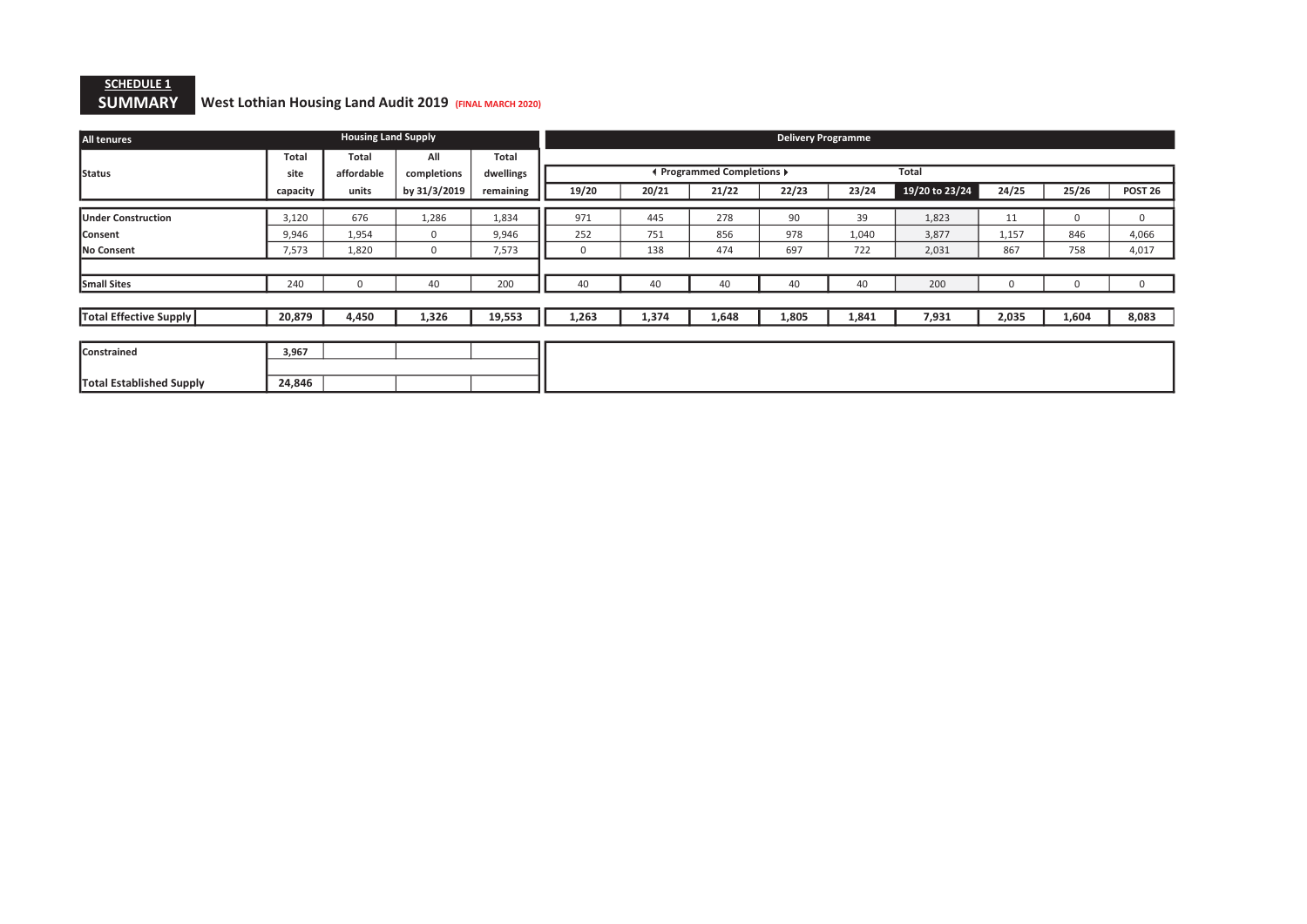Planning Planning | Planning | | | | | | | | | | | | | | | | | | Expected total Expected Expected Total Expected Halan Long application application application Under Total No Affordable Affordable Private Completions Remaining completions completions completions reference reference | Site-Name/Location | Developer (or owner) | Gross Area (ha) | Brownfield | Greenfield | Greenfield | Greenfield | Greenfield | Greenfield | Greenfield | Greenfield | Servence | date of approval | cons ADDIEWELL Housing Market Area WLC02<sup>92</sup> H-AD 1 Ross Court (Muirhousedyes Mains) ARH Homes Ltd 0.2 <sup>9</sup> WLLP Full 0829/FUL/10 11/01/2011 <sup>Y</sup> <sup>5</sup> <sup>5</sup> <sup>0</sup> <sup>0</sup> <sup>5</sup> <sup>1</sup> <sup>4</sup> <sup>2</sup> <sup>2</sup> <sup>0</sup> <sup>0</sup> <sup>0</sup> <sup>4</sup> <sup>0</sup> <sup>0</sup> <sup>0</sup> ARMADALE Housing Market Area WLC02Tarrareoch (Remainder) EWP & Cruden Homes 3.04 <sup>9</sup> $\checkmark$  wlup pip 1044/P/08 & 0466/MSC/17 22/11/10 <sup>N</sup> <sup>120</sup> <sup>65</sup> <sup>55</sup> <sup>0</sup> <sup>120</sup> <sup>0</sup> <sup>0</sup> <sup>0</sup> <sup>24</sup> <sup>24</sup> <sup>48</sup> <sup>24</sup> <sup>24</sup> <sup>24</sup> 94Land at Southdale AvenueBellway Homes 3.60<br>The fourteen of the considered front 0 doesn't state and the state of the state of the state of the state of the state of the state of the state of the state of the state of the state of the state of the 9 | v | wLLP | PiP 1044/P/08 & 0171/MSC/1822/11/10 N 67 67 0 67 0 67 0 67 0 16 40 11 0 67 0 0 0 <sup>95</sup> H-AM 12 Standhill (North) The trustees of the woodhead trust & Avant 12.80<br>Homes Ltd. 12.80  $12.80$   $\downarrow$   $\downarrow$  with V | WLLP | PIP | 0020/P/16 | N | 300 | | | 75 | 225 | 0 | 300 | 0 | 0 | 0 | 36 | 37 | 36 | 36 | 156 <sup>96</sup> H-AM 13 Standhill (South) Avant Homes 6.30 <sup>9</sup> WLLP Full  $0020/P/16$ 0047/FUL/16 & 0127/FUL/18 23/11/2017 & 15/08/20188 | Y | 110 | | | | 28 | | | 82 | 1 | | 109 | 38 | 36 | 30 | 5 | 0 | 109 | 0 | 0 | 0 Trees Farm remainder EWP <sup>9</sup> WLLP PiP 1044/P/08 22/11/10 <sup>N</sup> <sup>104</sup> <sup>26</sup> <sup>78</sup> <sup>0</sup> <sup>104</sup> <sup>0</sup> <sup>0</sup> <sup>0</sup> <sup>24</sup> <sup>24</sup> <sup>48</sup> <sup>24</sup> <sup>24</sup> <sup>8</sup> thdale Avenue and Southdale Way PiP PiP → WLLP PIP 9 WLLP PIP 9 WLLP PIP 9 WLLP PIP 9 WLLP PIP 9 WLLP PIP 9 WLLP PIP 1044/P/08 & 0467/MSC/177 | 22/11/10 | N | 150 | | | 38 | | | 112 | 0 | 150 | 0 | 0 | 24 | 24 | 24 | 24 | 24 | 30 <sup>99</sup> H-AM 16 Mayfield Drive WLC 0.80 <sup>9</sup> LDP Full 0444/FUL/15 18/08/15 <sup>Y</sup> <sup>22</sup> <sup>14</sup> <sup>8</sup> <sup>22</sup> <sup>0</sup> <sup>21</sup> <sup>1</sup> <sup>1</sup> <sup>0</sup> <sup>0</sup> <sup>0</sup> <sup>0</sup> <sup>1</sup> <sup>0</sup> <sup>0</sup> <sup>0</sup> 100 H-AM 19 Tarrareoch Farm EWP investments Ltd (44.40 │ √ │ LDP │ PIP │ 1044/P/08 │ 22/11/10 │ N │ 320 │ │ 240 │ 0 │ 320 │ 0 │ 0 │ 0 │ 0 │ 0 │ 0 │ 24 │ 296 101Bathville Cross (redevelopment) Phase 4 WLC 99 WLC 99 WLC 99 WLC 99 WLC 99 WLC 99 WLC 99 WLC 99 WLC 99 WLC 99 WLC 99 WLC 99 WLC 99 WLC 99 WLC 99 WLC 99 WLC 99 WLC 99 WLC 99 WLC 99 WLC 99 WLC 99 WLC 99 WLC 99 WLC 99 WLC 99 W Full 0201/FUL/15 05/05/15 <sup>Y</sup> <sup>3</sup> <sup>0</sup> <sup>3</sup> <sup>3</sup> <sup>0</sup> <sup>0</sup> <sup>3</sup> <sup>3</sup> <sup>0</sup> <sup>0</sup> <sup>0</sup> <sup>0</sup> <sup>3</sup> <sup>0</sup> <sup>0</sup> <sup>0</sup> Bathville Cross Phase 5 1 - 27 Station Ro W Full 0353/FUL/15 22/06/15 <sup>Y</sup> <sup>9</sup> <sup>9</sup> <sup>9</sup> <sup>0</sup> <sup>0</sup> <sup>9</sup> <sup>9</sup> <sup>0</sup> <sup>0</sup> <sup>0</sup> <sup>0</sup> <sup>9</sup> <sup>0</sup> <sup>0</sup> <sup>0</sup> 103H-LW 2 Craigengall Farm (Lowland Crofts)(by West Calder) M&M Quality Homes 13.60 W PiP 0447/P/98 & 0229/FUL/17 19/01/2005 & 11/05/2017 $Y = \begin{bmatrix} 1 & 1 \\ 1 & 1 \end{bmatrix}$  0 0 11 7 7 | 4 | 1 | 1 | 1 | 1 | 0 | 4 | 0 | 0 | 0 <sup>104</sup> 7 North Street WLDA 0.25 <sup>9</sup> $w$  Full 0941/FUL/15 Full 0941/FUL/15 13/09/16 <sup>N</sup> <sup>19</sup> <sup>0</sup> <sup>19</sup> <sup>0</sup> CS <sup>19</sup> <sup>0</sup> <sup>19</sup> <sup>19</sup> <sup>0</sup> <sup>0</sup> <sup>0</sup> <sup>0</sup> <sup>19</sup> <sup>0</sup> <sup>0</sup> <sup>0</sup> BATHGATEHousing Market Area WLC02<sup>105</sup> H-BA 1 Balmuir Road (former Woodthorpe Garden Centre) I & H Brown 0.8 <sup>9</sup> <sup>W</sup> ARM 0128/ARM/08 06/01/2010 <sup>Y</sup> <sup>11</sup> <sup>11</sup> <sup>0</sup> <sup>0</sup> <sup>11</sup> <sup>4</sup> <sup>7</sup> <sup>7</sup> <sup>0</sup> <sup>0</sup> <sup>00</sup> <sup>7</sup> <sup>0</sup> <sup>0</sup> <sup>0</sup> 106 H-BA 11 Wester Inch, Phases 1& 2 WLC 4.30 BS MSC 0151/MSC/15 | 15/05/15 | 15/05/15 | 16 | 86 | 54 | 32 | 86 | 0 | 24 | 62 | 62 | 0 | 0 | 0 | 62 | 0 | 0 | 0 1077 H-BA 13 Jarvey street → Dunedin Canmore → 0.43 9 WLLP Full 0645/FUL/15 23/08/16 <sup>N</sup> <sup>42</sup> <sup>0</sup> <sup>42</sup> <sup>42</sup> <sup>0</sup> <sup>0</sup> <sup>42</sup> <sup>42</sup> <sup>0</sup> <sup>0</sup> <sup>0</sup> <sup>0</sup> <sup>42</sup> <sup>0</sup> <sup>0</sup> <sup>0</sup> 108 H-BA 16 Former Edgar Allen Works, Whitburn Road (Site A) Maple Oak PLC 2.70 V / | ✔ | w | MSC | 0748/MSC/12 20/09/13 | N | 170 | 63 | 107 | 0 | AP | 170 | 0 | 0 | 0 | 0 | 24 | 48 | 72 | 48 | 2 <sup>109</sup> H-BA 17 Former Edgar Allen Works, Whitburn Road (Site B) Maple Oak PLC 1.20 <sup>9</sup> <sup>W</sup> PiP 1119/P/03 10/03/04 <sup>N</sup> <sup>30</sup> <sup>0</sup> <sup>30</sup> <sup>30</sup> <sup>0</sup> <sup>0</sup> <sup>30</sup> <sup>0</sup> <sup>0</sup> <sup>0</sup> <sup>0</sup> <sup>0</sup> <sup>0</sup> <sup>0</sup> <sup>0</sup> <sup>30</sup> <sup>110</sup> H-BA 17 Whitburn Road (Site C) Maple Oak PLC 0.82 <sup>9</sup> WLLP Full 0083/FUL/09 <sup>N</sup> <sup>28</sup> <sup>0</sup> <sup>28</sup> <sup>4</sup> <sup>24</sup> <sup>0</sup> <sup>28</sup> <sup>0</sup> <sup>0</sup> <sup>0</sup> <sup>0</sup> <sup>0</sup> <sup>0</sup> <sup>0</sup> <sup>0</sup> <sup>28</sup> H-BA 18 9 Hardhill Road (former Creamery garage) Mr Leyden $0.12$  $\sim$   $\sim$   $\sim$ W | Full | 0635/FUL/16 | 21/05/18 | N | 14 | 0 |14 | 0 | CS | 14 | 0 | 14 | 0 | 14 | 0 | 0 | 14 | 0 | 0 | 0 | <sup>112</sup> H-BA 24 Guildiehaugh Depot WLC 4.40 <sup>9</sup> LDP NONE <sup>N</sup> <sup>82</sup> <sup>82</sup> <sup>0</sup> <sup>0</sup> <sup>82</sup> <sup>0</sup> <sup>0</sup> <sup>41</sup> <sup>41</sup> <sup>0</sup> <sup>82</sup> <sup>0</sup> <sup>0</sup> <sup>0</sup> <sup>113</sup> H-BA 27 Whitburn Road (former abbatoir) Kalvec Ltd 6.50 <sup>9</sup> LDP 0875/P/19 <sup>N</sup> <sup>162</sup> <sup>24</sup> <sup>138</sup> <sup>0</sup> <sup>162</sup> <sup>0</sup> <sup>0</sup> <sup>0</sup> <sup>12</sup> <sup>36</sup> <sup>48</sup> <sup>36</sup> <sup>36</sup> <sup>42</sup> <sup>114</sup> 30 Main Street Centre Point Church 0.13 <sup>9</sup> <sup>W</sup> PiP 0906/P/15 01/02/17 <sup>N</sup> <sup>12</sup> <sup>0</sup> <sup>12</sup> <sup>0</sup> <sup>12</sup> <sup>0</sup> <sup>12</sup> <sup>12</sup> <sup>0</sup> <sup>0</sup> <sup>0</sup> <sup>0</sup> <sup>12</sup> <sup>0</sup> <sup>0</sup> <sup>0</sup> <sup>115</sup> Inchross Mr D Cowan 1.20 <sup>9</sup> <sup>W</sup> Full 0591/FUL/08 21/09/18 <sup>N</sup> <sup>8</sup> <sup>8</sup> <sup>0</sup> <sup>0</sup> <sup>8</sup> <sup>0</sup> <sup>8</sup> <sup>0</sup> <sup>8</sup> <sup>0</sup> <sup>0</sup> <sup>0</sup> <sup>8</sup> <sup>0</sup> <sup>0</sup> <sup>0</sup> **BLACKBURN** Housing Market Area WLC02 <sup>116</sup> H-BB 7 Redhouse West (Blackburnhall Road) WLC 3.26 <sup>9</sup> WLLP Full 0695/FUL/14 06/03/15 <sup>Y</sup> <sup>100</sup> <sup>52</sup> <sup>48</sup> <sup>100</sup> <sup>0</sup> <sup>90</sup> <sup>10</sup> <sup>10</sup> <sup>0</sup> <sup>0</sup> <sup>0</sup> <sup>0</sup> <sup>10</sup> <sup>0</sup> <sup>0</sup> <sup>0</sup> ||-888 East Main Street (former adult training centre)/ Land to the ∮R Construction (80 Construction 0.42 LDP Full Deparable Full Construction 0.42 Parable Para Democratic Parable Parable Parable Parable Parable Parable P BLACKRIDGEHousing Market Area WLC02 118H-BL 1 Harthill Road (Site A), (Allison Gardens) Southvale Homes 11.40 11.40 9 Machine State 11.40 LDP Full 0484/06 (0023/FUL/17; 0402/FUL/17; 0803/FUL/17; 0885/FUL/17; 0442/FUL/18; 0718/FUL/18) 29/05/2006 (1/3/17; 9/8/17; 30/11/17; 11/1/18) Y 136 19 117 114 22 22 0 0 0 0 22 0 0 0 |<br>|H- BL 2 ||Harthill Road (Site B), (Allison Gardens) Southvale Homes 0.5 0.5 √ LDP riupe in None in India II also in Italia II also in Italia II also in Italia II also in Italia II also in Ital 120|<br>| H-BL 3 Westcraigs Road (south of railway line) RCK Developments 1.05  $\checkmark$  w ARM 0738/ARM/06 & 0252/FUL/18 05/03/2007 & 10/09/18 N 16 16 0 CS 16 0 16 8 8 0 0 0 16 0 0 0 |<br>|H-BL 4 Craiginn Terrace The Ardent Group 13.30 **9** V WLLP WLLP PiP 0223/P/17 10/04/19 <sup>N</sup> <sup>170</sup> <sup>30</sup> <sup>144</sup> <sup>0</sup> <sup>170</sup> <sup>0</sup> <sup>0</sup> <sup>0</sup> <sup>24</sup> <sup>24</sup> <sup>48</sup> <sup>24</sup> <sup>24</sup> <sup>74</sup> 122 Craiginn Terrace (remainder) Taylor Wimpey NONENONE N<br>0223/P/17 & N<br>0889/MSC/19 N 75 11 64 0 75 0 0 0 0 0 0 24 24 27 123 H-BL 6 Land south of Craiginn Terrace O'Brien Properties Ltd 1.00 1.00 V LDP 9 | | N | 27 | | | 0 | CS | 27 | 0 | 27 | 0 | 0 | 0 | 0 | 27 | 0 | 0 | 0 | 0 | 0 **BREICH** Housing Market Area WLC02124 H-BR 3 Woodmuir Road (East) Woodmuir Estates 4.08 9✔ | wiip | Full | 0203/FUL/15 | 18/01/18 | N | 58 | | | 8 | | 50 | 0 | ce | 0 | 0 | 12 | 12 | 12 | 14 | 12 | 10 | 0 125s H-BR6 Blackhill Farm → Woodmuir Estates → 2.60 9 / イ LDP NONE <sup>N</sup> <sup>30</sup> <sup>3</sup> <sup>27</sup> <sup>0</sup> <sup>30</sup> <sup>0</sup> <sup>0</sup> <sup>0</sup> <sup>00</sup> <sup>0</sup> <sup>12</sup> <sup>12</sup> <sup>6</sup> BRIDGEND**Iousing Market Area WLCD** 26.60H-AM 8H-AM 14

126H-BD 1 Willowdean (Site A) Lochay Homes 1.12 1.12 V LDP LDP Full 0537/FUL/16 <sup>N</sup> <sup>32</sup> <sup>0</sup> cs <sup>32</sup> <sup>0</sup> <sup>32</sup> <sup>0</sup> <sup>6</sup> <sup>18</sup> <sup>8</sup> <sup>0</sup> <sup>32</sup> <sup>0</sup> <sup>0</sup> <sup>0</sup> H-BD 2 Williowdean (Site B) Lochay Homes 6.20 6.20 VILLE ✔ | WLLP | NONE | N | 90 | | | 23 | | 67 | 0 | 90 | 0 | 0 | 30 | 30 | 30 | 80 | 30 | 0 | 0 H-BD 3 Willowdean (Bridgend Golf Course) Graham Townsley 1.60 <sup>9</sup>✔ | LDP | PIP | 0739/P/16 | | N | 25 | | 0 | 25 | 0 | 25 | 0 | 0 | 25 | 0 | 0 | 0 | 0 | 0 | 0 | 0 | 0 H-BD 5 Bridgend Farm T & B Wilson 2.40 <sup>9</sup> $\sqrt{2}$   $\sqrt{2}$   $\sqrt{2}$   $\sqrt{2}$   $\sqrt{2}$   $\sqrt{2}$   $\sqrt{2}$   $\sqrt{2}$   $\sqrt{2}$   $\sqrt{2}$   $\sqrt{2}$   $\sqrt{2}$   $\sqrt{2}$   $\sqrt{2}$   $\sqrt{2}$   $\sqrt{2}$   $\sqrt{2}$   $\sqrt{2}$   $\sqrt{2}$   $\sqrt{2}$   $\sqrt{2}$   $\sqrt{2}$   $\sqrt{2}$   $\sqrt{2}$   $\sqrt{2}$   $\sqrt{2}$   $\sqrt{2}$   $\sqrt{2$ 

#### West Lothian Housing Land Audit 2019 (FINAL MARCH 2020) "UNCONSTRAINED"

<u>SCHEDULE 2</u><br>EFFECTIVE SUPPLY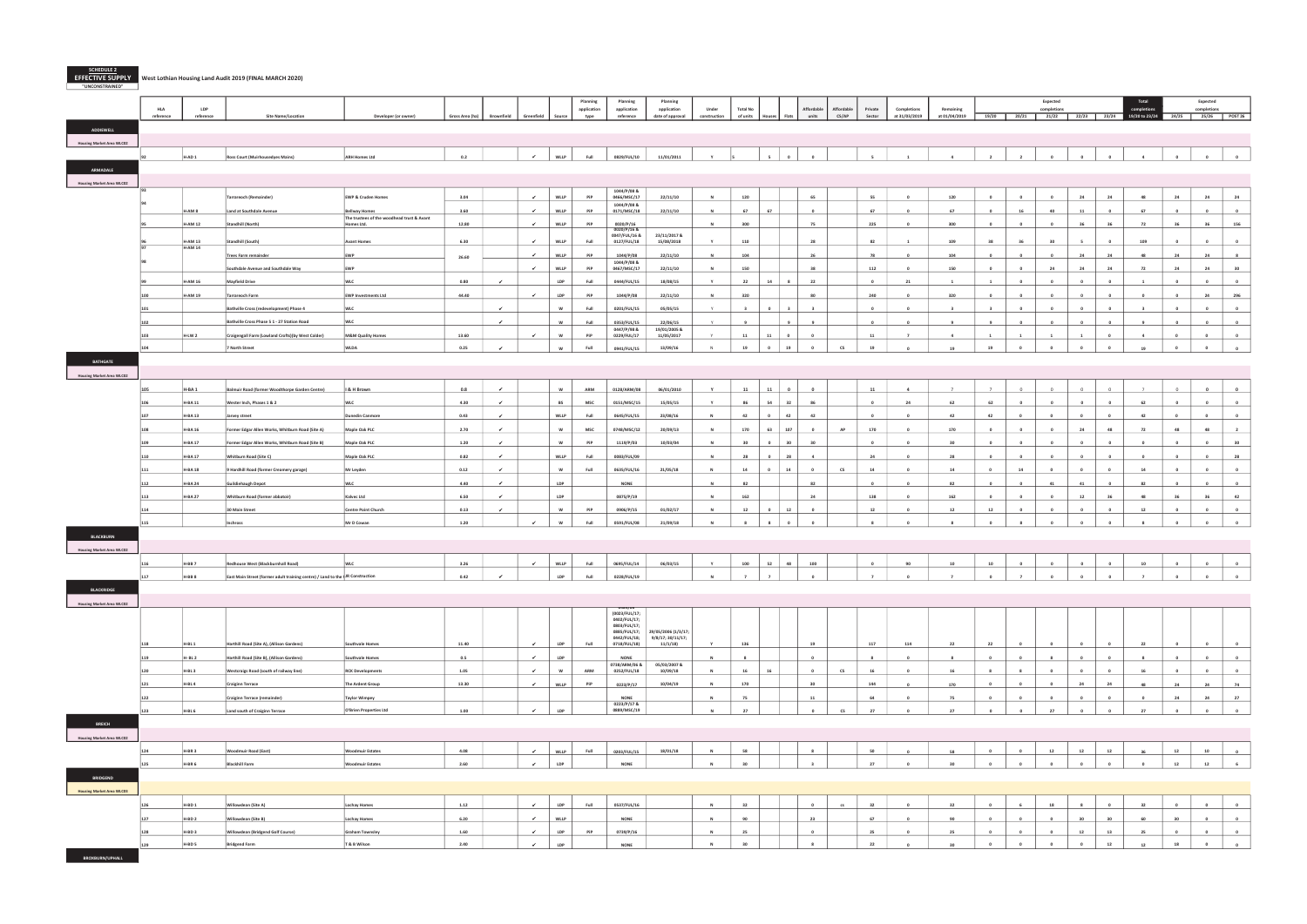| <b>Housing Market Area WLC01</b> |     |                   |                                                     |                                      |       |                             |                                          |                 |                                                 |                                                 |                |              |                                      |                          |                    |                 |                         |                 |                         |                |                          |                 |                          |              |                        |                        |                          |
|----------------------------------|-----|-------------------|-----------------------------------------------------|--------------------------------------|-------|-----------------------------|------------------------------------------|-----------------|-------------------------------------------------|-------------------------------------------------|----------------|--------------|--------------------------------------|--------------------------|--------------------|-----------------|-------------------------|-----------------|-------------------------|----------------|--------------------------|-----------------|--------------------------|--------------|------------------------|------------------------|--------------------------|
|                                  |     | H-BUS             | reendykes Road (West)                               |                                      | 31.80 |                             | $\mathcal{L}$                            |                 |                                                 |                                                 | N              | 590          |                                      | 148                      |                    | 442             |                         | sen             | $\circ$                 | $\sim$         | $\sqrt{2}$               | $\circ$         | $\circ$                  |              | 48                     | 48                     |                          |
|                                  |     |                   |                                                     | shdale and Boland                    |       |                             | WLLP                                     |                 | 0558/P/09                                       |                                                 |                | 185          |                                      |                          |                    |                 |                         |                 | 58                      |                |                          |                 |                          |              |                        |                        | 494                      |
|                                  |     | H-BU 13           | Grkhill North Phase 2                               | M C                                  | 9.70  |                             | $\mathcal{L}_{\mathcal{A}}$<br>LDP       | MSC             | 0259/MSC/15                                     | 02/09/15                                        | $\mathbf{Y}$ . |              | 185<br>$\circ$                       | 185                      |                    | $\circ$         | 127                     | 58              |                         | $\bullet$      | $\bullet$                | $\circ$         | $\circ$                  | 58           | $\bullet$<br>$\bullet$ | $\bullet$<br>$\bullet$ | $\overline{\phantom{0}}$ |
|                                  |     | H-BU 14           | <b>East Main Street (former Vion factory site)</b>  | <b>Bellway Homes</b>                 | 7.70  | $\mathcal{L}_{\mathcal{A}}$ | W                                        | Full            | 0489/FUL/15                                     | 22/07/16                                        | $\mathbf{Y}$   | 190          | $190$ 0                              | 14                       | PLUS <sub>CS</sub> | 176             | 105                     | 85              | 59                      | 26             | $\bullet$                | $\circ$         | $\circ$                  | 85           |                        |                        | $\circ$                  |
|                                  |     |                   |                                                     |                                      |       |                             |                                          |                 |                                                 |                                                 |                |              |                                      |                          |                    |                 |                         |                 |                         |                |                          |                 |                          |              |                        |                        |                          |
| Housing Market Area WLC01        |     |                   |                                                     |                                      |       |                             |                                          |                 | 0607/P/15 &                                     |                                                 |                |              |                                      |                          |                    |                 |                         |                 |                         |                |                          |                 |                          |              |                        |                        |                          |
|                                  |     |                   |                                                     |                                      |       |                             |                                          |                 | 0796/PAC/18 &<br>1071/EIA/18 &                  |                                                 |                |              |                                      |                          |                    |                 |                         |                 |                         |                |                          |                 |                          |              |                        |                        |                          |
|                                  |     | $H-DE1$           | <b>Sangour Village Hospita</b>                      | nwater Homes Bangour Ltd             | 69.10 | $\lambda$                   | WLLP                                     | PiP             | 0705/FUL/19                                     |                                                 |                | 550          |                                      | 138                      |                    | 412             |                         | 550             | $\circ$                 |                |                          | 48              | 48                       |              | 48                     | 72                     | 334                      |
|                                  |     | H-DE 2            | <b>Main Street</b>                                  | <b>Colin and John Macfa</b>          | 6.20  |                             | $\sim$ 1                                 | $LDP$ 0586/P/14 | 0586/P/14                                       |                                                 | N              | 120          |                                      | 30 <sup>°</sup>          |                    | 90              | $\circ$                 | 120             | $\bullet$               | $\bullet$      | $\circ$                  | 24              | 24                       | 48           | 24                     | 24                     | 24                       |
| EAST CALDER                      |     |                   |                                                     |                                      |       |                             |                                          |                 |                                                 |                                                 |                |              |                                      |                          |                    |                 |                         |                 |                         |                |                          |                 |                          |              |                        |                        |                          |
| <b>Housing Market Area WLC01</b> |     |                   |                                                     |                                      |       |                             |                                          |                 |                                                 |                                                 |                |              |                                      |                          |                    |                 |                         |                 |                         |                |                          |                 |                          |              |                        |                        |                          |
|                                  |     | H-EC 4            | Raw Holdings West, (Seven Wells ) Site B Affordable |                                      | 0.41  |                             | $\mathcal{L}$<br>WLLP                    | Full            | 0483/FUL/15                                     | 21/08/15                                        |                | 15           | $12\,$                               | 15                       |                    |                 |                         | 11              | 11                      |                |                          |                 |                          | 11           |                        |                        |                          |
|                                  |     | $H-EC S(a)$       | <b>Raw Holdings West</b>                            | Cala Homes                           | 21.00 |                             | $\mathcal{L}_{\mathcal{A}}$<br>WLLP      | Full            | 0198/FUL/15                                     |                                                 | N              |              | $300$ $272$ $28$                     | 75                       |                    | 225             | $\circ$                 | 300             | $\bullet$               | 12             | 30                       | 30 <sup>2</sup> | 30                       | 102          | 30 <sup>1</sup>        | 30                     | 138                      |
|                                  |     | $H - EC S(b)$     | aw Holdings West                                    | nmon Home                            | 21.00 |                             | $\mathcal{L}_{\mathcal{A}}$<br>WLLP      | Full            | 0609/FUL/15                                     |                                                 | $\mathbf{N}$   | 253          | 237 16                               | 63                       |                    | 190             | $\circ$                 | 253             | $\circ$                 | $12\,$         | 50                       | 48              | 30                       | 140          | 30 <sup>°</sup>        | 30                     | 53                       |
|                                  |     | H-EC <sub>S</sub> | aw Holdings West, (Remainder South                  | rious                                | 4.40  |                             | $\mathcal{L}_{\mathcal{A}}$<br>WLLP      | PiP             | 0524/P/09 &<br>0717/PAC/18                      | 15/03/09                                        | N              | 100          |                                      | 25                       |                    | 75              | $\circ$                 | 100             | $\circ$                 | $\circ$        | $\bullet$                | 24              | 24                       | 48           | 24                     | 24                     | 4 <sup>1</sup>           |
|                                  |     | H_EC <sub>S</sub> |                                                     |                                      |       |                             | $\mathcal{L}_{\mathcal{A}}$<br>WLLP      |                 | <b>NONE</b>                                     |                                                 | $\mathbf{N}$   | 30           |                                      | $\overline{z}$           |                    | 23              | $\circ$                 | 20 <sub>1</sub> | $\sim$                  | $\sim$         | $\sim$                   | $\mathbf{R}$    | $\overline{15}$          | $\mathbf{a}$ | $\sim$                 | $\sim$                 | $\circ$                  |
|                                  |     |                   | aw Holdings West (Remainder North)                  |                                      | 1.50  |                             | $\mathcal{L}$                            |                 |                                                 |                                                 |                |              |                                      |                          |                    |                 |                         |                 |                         |                |                          | $\sim$          |                          |              |                        |                        |                          |
|                                  |     |                   | ondell, Phase 1, Site MWb                           | wart Milne Homes                     | 1.19  |                             | WLLDP                                    | MSC             | 0848/MSC/15                                     | 28/06/16                                        | $-92$          | 26           | 26<br>$\sim$                         | $\sim$                   |                    | 26              | $\circ$                 | 26              | 26                      | $\sim$         | $\sim$                   |                 | $\overline{a}$           | 26           | $\sim$                 | $\circ$                | $\overline{\phantom{0}}$ |
|                                  |     | <b>B-EC 9</b>     | ndell, Phase 1, Site Mwa                            | vart Milne Home                      | 3.33  |                             | $\mathcal{L}$<br>WLLP                    | MSC             | 0663/MSC/15                                     | 18/02/16                                        | $\mathbf{v}$   | 74           | $74$ 0                               | $\sim$                   |                    | 74              | 72                      | $\overline{2}$  | $\overline{2}$          | $\sim$         | $\sim$                   | $\sim$          | $\overline{a}$           |              | $\sim$                 | $\sim$                 | $\circ$                  |
|                                  |     | H-EC <sub>9</sub> | ondell, Phase 1, Sites MWc & LKe (part              | arles Church                         | 3.16  |                             | $\mathcal{L}_{\mathcal{A}}$<br>WLLP      | MSC             | 0815/MSC/15                                     | 31/08/16                                        | $-9$           | 64           | 64<br>$\sim$                         | $\sim$                   |                    | 64              | 32                      | 32              | 32                      | $\circ$        | $\circ$                  | $\circ$         | $\circ$                  | 32           | $\bullet$              | $\circ$                | $\bullet$                |
|                                  |     |                   | ndell, Phase 1, Sites LKf & Cw:                     | <b>Illway Homes</b>                  | 4.45  |                             | $\mathcal{L}$<br>WLLP                    | MSC             | 0337/MSC/17                                     | 09/01/18                                        | $-40$          | 120          | 120<br>$\circ$                       | $\sim$                   |                    | 120             | 15                      | 105             | 50                      | 40             | 15                       | $\circ$         | $\overline{\phantom{a}}$ | 105          | $\sim$                 | $\circ$                | $\circ$                  |
|                                  |     |                   | ondell, LKh, CWd, OSc                               | ylor Wimpey                          | 4.86  |                             | $\mathcal{L}$<br>WLLP                    | MSC             | 0785/MSC/17                                     | 14/02/18                                        | $-9$           | 125          | 125<br>$\circ$                       | $\circ$                  |                    | 125             | $\overline{\mathbf{3}}$ | $122$           | 40                      | 40             | 40                       | $\overline{2}$  | $\bullet$                | 122          | $\bullet$              | $\circ$                | $\bullet$                |
|                                  |     |                   | ondell Lke (part)                                   | vart Milne Home                      | 1.69  |                             | $\mathcal{L}_{\mathcal{A}}$<br>WLLP      | MSC             | 0177/MSC/18                                     | 29/08/18                                        | $\mathbf{v}$   | 48           | 48                                   | $\bullet$                |                    | 48              | $\circ$                 | 48              | $\mathbf{s}$            | 35             | $\overline{\phantom{a}}$ | $\circ$         | $\circ$                  | 48           | $\bullet$              | $\circ$                | $\circ$                  |
|                                  |     |                   | ondell, Areas Cwe, Osa and Osb                      | iller Homes                          | 3.35  |                             | $\mathcal{L}_{\mathcal{A}}$<br>WLLP      | MSC             | 0597/MSC/18                                     | 30/11/18                                        | $-92$          | 80           | 80<br>$\circ$                        | $\circ$                  |                    | 80              | $\circ$                 | 80              | 25                      | 30             | 25                       | $\circ$         | $\circ$                  | 80           | $\bullet$              | $\circ$                | $\circ$                  |
|                                  |     | H-EC 9            | nondell, Areas CWf                                  | arratt Homes                         | 3.96  |                             | $\mathcal{L}_{\mathcal{A}}$<br>WLLP      | $_{\rm{MSC}}$   | 0128/MSC/19                                     |                                                 | N              | 88           | 88<br>$\circ$                        | $\circ$                  |                    | 88              | $\bullet$               | $^{88}$         | $\bullet$               | 23             | 30                       | 30              | $\mathsf{s}$             | 88           | $\bullet$              | $\circ$                | $\bullet$                |
|                                  |     |                   | ondell, Area Osf (self build plots)                 | irling Developments                  | 1.50  |                             | $\mathcal{L}_{\mathcal{A}}$<br>WLLP      | $_{\rm{MSC}}$   | 0444/MSC/19                                     |                                                 | $\mathbf{N}$   | 18           | 18                                   | $\circ$                  |                    | 18              | $\bullet$               | $18\,$          | $\bullet$               | $\mathbf{S}$   | $10\,$                   | $\mathfrak o$   | $\circ$                  | 18           | $\bullet$              | $\circ$                | $\circ$                  |
|                                  |     |                   | ondell, Areas Wba & WBd                             | <b>Ilway Homes</b>                   | 4.42  |                             | $\mathcal{L}_{\mathcal{C}}$<br>WLLDP     | $_{\rm MSC}$    | 0290/MSC/19                                     |                                                 | $\mathbf{N}$   | 105          | 105<br>$\circ$                       | $\circ$                  |                    | 105             | $\circ$                 | 105             | $\bullet$               | 30             | 40                       | 35              | $\overline{\phantom{0}}$ | 105          | $\circ$                | $\bullet$              | $\overline{\phantom{a}}$ |
|                                  |     |                   | ndell WBc, Wbe & WBf                                | Faylor Wimpey                        | 6.95  |                             | $\mathcal{L}_{\mathcal{C}}$<br>WLLDP     | $_{\rm MSC}$    | 0544/MSC/19                                     |                                                 | $\,$ $\,$      | 204          | $204$ 0                              | 69                       |                    | 135             | $\bullet$               | 204             | $\bullet$               | 20             | 40                       | 40              | 40                       | 140          | 40                     | 24                     | $\overline{\mathbf{0}}$  |
|                                  |     | H-EC 9            | ondell, (Remainder                                  | rling                                |       |                             | $\checkmark$<br>WLLP                     | Full            | 0524/P/09                                       | 15/03/09                                        | $\mathbf N$    | 1,072        |                                      | 394                      |                    | 688             | $\bullet$               | 1,072           | $\bullet$               | $10\,$         | 40                       | 40              | 40                       | 130          | 73                     | 73                     | 796                      |
|                                  |     | <b>H-EC 10</b>    |                                                     | dson & Robertson Rural               | 5.30  |                             | $\mathcal{L}$<br>LDP                     |                 | <b>NONE</b>                                     |                                                 |                | 120          |                                      | 30                       |                    | 90              | $\circ$                 | 120             | $\circ$                 |                | $\circ$                  | $\mathfrak{o}$  | 30                       | 30           | 30                     | 30                     | 30                       |
|                                  |     |                   | angton Road                                         |                                      |       |                             | $\mathbf{w}$                             | pip             | 0587/P/17                                       |                                                 |                |              |                                      |                          |                    |                 |                         |                 |                         |                |                          |                 |                          |              |                        |                        |                          |
|                                  |     |                   | and at Hoghill Farm, Oakbank Road                   | lam Land                             | 0.35  |                             |                                          |                 |                                                 | 08/03/19                                        |                |              |                                      |                          |                    |                 |                         |                 |                         |                |                          |                 |                          |              |                        |                        |                          |
|                                  |     |                   |                                                     |                                      |       |                             |                                          |                 |                                                 |                                                 |                |              |                                      |                          |                    |                 |                         |                 |                         |                |                          |                 |                          |              |                        |                        |                          |
| <b>EAST WHITBURN</b>             |     |                   |                                                     |                                      |       |                             |                                          |                 |                                                 |                                                 |                |              |                                      |                          |                    |                 |                         |                 |                         |                |                          |                 |                          |              |                        |                        |                          |
| sing Market Area WLC02           |     |                   |                                                     |                                      |       |                             |                                          |                 |                                                 |                                                 |                |              |                                      |                          |                    |                 |                         |                 |                         |                |                          |                 |                          |              |                        |                        |                          |
|                                  | 154 |                   | 1 Bathgate Road,                                    | Swift Corporation Ltd                | 0.10  | $\mathcal{L}$               |                                          | Full            | 0759/FUL/14                                     | 27/02/19                                        | N              | $\mathbf{s}$ | $\bullet$<br>$\overline{\mathbf{8}}$ | $\circ$                  |                    | $\mathbf{s}$    |                         |                 | $\circ$                 | $\mathbf{z}$   | $\circ$                  | $\circ$         | $\circ$                  |              |                        |                        |                          |
|                                  |     |                   |                                                     |                                      |       |                             |                                          |                 |                                                 |                                                 |                |              |                                      |                          |                    |                 |                         |                 |                         |                |                          |                 |                          |              |                        |                        |                          |
| <b>Housing Market Area WLC02</b> |     |                   |                                                     |                                      |       |                             |                                          |                 |                                                 |                                                 |                |              |                                      |                          |                    |                 |                         |                 |                         |                |                          |                 |                          |              |                        |                        |                          |
|                                  |     |                   |                                                     |                                      |       |                             |                                          |                 | 0306/FUL/07 &<br>0638/FUL/16 &<br>0070/FUL/17 & | 31/10/2007 &<br>$02/12/2016$ &                  |                |              |                                      |                          |                    |                 |                         |                 |                         |                |                          |                 |                          |              |                        |                        |                          |
|                                  |     |                   |                                                     |                                      |       |                             |                                          |                 | 0578/FUL/17 &<br>0898/FUL/17 &                  | 24/06/2017 &<br>0578/FUL/17 &                   |                |              |                                      |                          |                    |                 |                         |                 |                         |                |                          |                 |                          |              |                        |                        |                          |
|                                  |     | H-FA <sub>5</sub> | ichwater Place                                      | <b>RCK Developments Ltd</b>          | 3.28  |                             | $\mathcal{L}_{\mathcal{A}}$<br>WLLP      | Full            | 0413/FUL/18                                     | 19/12/17                                        |                | 78           | 78<br>$\circ$                        | $\circ$                  |                    | 78              | 51                      | 27              | 20                      |                | $\circ$                  | $^{\circ}$      |                          | 27           |                        | $\circ$                |                          |
|                                  |     | <b>H-FA 11</b>    | ter Victoria Park Collie                            | Valter Crawford Proper               | 3.57  | $\lambda$                   | LDP                                      |                 | $\texttt{NONE}$                                 |                                                 |                | 25           |                                      | $\circ$                  | $\mathsf{cs}$      | 25              |                         |                 | $\circ$                 | $\sim$         | $\circ$                  | $\sim$          |                          |              |                        |                        |                          |
| KIRKNEWTON                       |     |                   |                                                     |                                      |       |                             |                                          |                 |                                                 |                                                 |                |              |                                      |                          |                    |                 |                         |                 |                         |                |                          |                 |                          |              |                        |                        |                          |
| Housing Market Area WLC01        |     |                   |                                                     |                                      |       |                             |                                          |                 |                                                 |                                                 |                |              |                                      |                          |                    |                 |                         |                 |                         |                |                          |                 |                          |              |                        |                        |                          |
|                                  |     | <b>H-KN1</b>      | raekirk Gardens                                     | nmond Homes Ltd                      | 5.49  |                             | $\mathcal{L}_{\mathcal{A}}$<br><b>BS</b> | Full            | 0292/79                                         | 12/06/79                                        | $-10$          | 124          | $124$ 0                              | $\circ$                  |                    | 124             | 114                     | 10              | $\mathbf{1}$            | $\overline{2}$ |                          | $\overline{2}$  |                          |              |                        | $\circ$                |                          |
|                                  |     | H-KN 3            | amos Junction (East)                                | rknewton Community Develor           | 0.50  |                             | $\mathcal{L}_{\mathcal{A}}$<br>WLLP      | pip             | 0578/P/15                                       | 21/12/18                                        | N              | $11\,$       |                                      | $11\,$                   |                    | $\sim$          | $\circ$                 | $11\,$          | $\circ$                 | $\sim$         | 11                       | $\alpha$        | $\sim$                   | 11           | $\circ$                | $\sim$                 |                          |
|                                  |     | $H-KN 4$          | tation Road (South) (extension                      | Derek Mastertor                      | 2.06  |                             | $\mathcal{L}$ .<br>WLLP                  | PiP             | 0691/P/14                                       | 27/10/17                                        | N              | 35           |                                      | $\bullet$                | $\mathsf{cs}$      | 35              |                         | 35              | $\bullet$               | $\circ$        | $\circ$                  | $\circ$         | 20                       | 20           | $\overline{15}$        |                        |                          |
| <b>LINLITHGOW</b>                |     |                   |                                                     |                                      |       |                             |                                          |                 |                                                 |                                                 |                |              |                                      |                          |                    |                 |                         |                 |                         |                |                          |                 |                          |              |                        |                        |                          |
| Housing Market Area WLC03        |     |                   |                                                     |                                      |       |                             |                                          |                 |                                                 |                                                 |                |              |                                      |                          |                    |                 |                         |                 |                         |                |                          |                 |                          |              |                        |                        |                          |
|                                  |     | $H-LL3$           | oghall East                                         | ala Management Ltd                   | 3.20  |                             | $\mathcal{L}$<br>LDP                     | Full            | 1110/FUL/18                                     |                                                 | N              | 54           |                                      | 14                       |                    | 40              |                         | 54              | $\circ$                 | $14\,$         | 40                       | $\circ$         |                          | 54           | $\mathfrak o$          |                        |                          |
|                                  |     |                   |                                                     |                                      |       |                             |                                          |                 |                                                 |                                                 |                |              |                                      | $\overline{\phantom{a}}$ |                    |                 | $\circ$                 |                 |                         |                |                          |                 |                          | $\circ$      |                        |                        |                          |
|                                  |     | LL4               | and East of Manse Road                              | he Church of Scotland General Truste | 1.20  | $\mathcal{L}$               | $\mathcal{L}_{\mathcal{A}}$<br>LDP       |                 | NONE                                            |                                                 | N              | 25           |                                      |                          |                    | 20              |                         | 25              | $\circ$                 | $\circ$        | $\circ$                  | $\circ$         | $\circ$                  |              | 25                     | $\circ$                | $\bullet$                |
|                                  |     | HLL 5             | alkirk Road (land at BSW Timbe                      | SW Timbe                             | 0.70  |                             | LDP                                      |                 | NONE                                            |                                                 | N              | $18\,$       | 18                                   | $\circ$                  | cs                 | 18              |                         | 18              | $\mathbf 0$             |                |                          | $\mathfrak{o}$  | $\circ$                  |              | $18\,$                 |                        |                          |
|                                  |     | $-117$            | ndon House, 30 Manse R                              | raigs Eco Developments Ltd           | 2.60  | $\mathcal{L}_{\mathcal{A}}$ | LDP                                      | Full            | 0426/FUL/17                                     | 08/02/19                                        | $\mathbf N$    | 6            | 6                                    | $\bullet$                | $\mathsf{cs}$      | $6\overline{6}$ | $\circ$                 | 6               | $\circ$                 | $\overline{2}$ | $\overline{2}$           | $\overline{2}$  | $\bullet$                | 6            | $\circ$                | $\circ$                | $\bullet$                |
|                                  |     | $+1111$           |                                                     | nn Kerr Ltd / Hallam La              | 20.00 |                             | $\checkmark$<br>LDP                      | PiP             | 0340/P/19                                       |                                                 | $\mathbf{N}$   | 200          |                                      | 50                       |                    | 150             | $\circ$                 | 200             | $\bullet$               |                | $16\,$                   | 20              | 20                       | 56           | 20                     | 36                     | 88                       |
|                                  |     | H-LL 12           | ston Farm                                           | ala Management Ltd                   | 10.00 |                             | $\epsilon$<br>LDP                        |                 | <b>NONE</b>                                     |                                                 | $\,$ $\,$      | 60           |                                      | 15                       |                    | 45              | $\bullet$               | 60              | $\circ$                 | $\circ$        |                          | 32              | 28                       | 60           | $\bullet$              | $\circ$                | $\circ$                  |
|                                  |     | <b>H-LL 13</b>    | :<br>Iestoun Main                                   | mex UK                               | 14.30 | $\epsilon$                  | LDP                                      |                 | NONE                                            |                                                 | $\mathbf N$    | 210          |                                      | 53                       |                    | 157             | $\bullet$               | 210             | $\overline{\mathbf{0}}$ | $\circ$        | $\bullet$                | 15              | 32                       | 47           | 32                     | 40                     | 91                       |
|                                  |     |                   | ormer Victoria Halls, 88 - 94 High Street           | <b>Intreal Property</b>              | 0.14  | $\rightarrow$               | W                                        | Full            | 0513/FUL/16                                     | 06/02/18                                        | $\mathbf{N}$   | 16           | 16                                   | $\sim$                   | $\mathbf{c}$       | $16\,$          | $\sim$                  | 16              | $\sim$                  | 16             | $\sim$                   | $\circ$         | $\overline{a}$           | 16           | $\sim$                 | $\circ$                | $\circ$                  |
| <b>ININGSTON</b>                 |     |                   |                                                     |                                      |       |                             |                                          |                 |                                                 |                                                 |                |              |                                      |                          |                    |                 |                         |                 |                         |                |                          |                 |                          |              |                        |                        |                          |
| Housing Market Area WLC01        |     |                   |                                                     |                                      |       |                             |                                          |                 |                                                 |                                                 |                |              |                                      |                          |                    |                 |                         |                 |                         |                |                          |                 |                          |              |                        |                        |                          |
|                                  |     | H-LV 7            | uentin Court, Quentin Rise, Dedridge                | Places for People                    | 0.4   | $\mathcal{L}$               | <b>WLLP</b>                              | Full            | 0838/FUL/17                                     | 01/10/2018                                      | $\,$ N         | $18\,$       | $0 \quad 18$                         | 18                       |                    |                 |                         | 18              | 18                      |                |                          | $\circ$         | $\circ$                  |              |                        | $\circ$                |                          |
|                                  |     | <b>B-LV 9</b>     | irkton (North)                                      |                                      | 3.22  |                             | $\checkmark$<br>WLLP                     | Full            | 0049/FUL/16                                     |                                                 | $\,$ N $\,$    | 87           |                                      | 13                       |                    | 74              | $\circ$                 | 87              | $\bullet$               | $\circ$        | $\bullet$                | 25              | 25                       | 50           | 25                     | $12\,$                 | $\circ$                  |
|                                  |     | H-LV 11           | rucefield Industrial, (Limefields)                  | <b>Irratt Homes</b>                  | 9.66  |                             | $\checkmark$<br>WLLP                     | $_{\rm MSC}$    |                                                 | 0487/P/10 &<br>0725/MSC/16 23/4/15 & 07/05/2017 | $\mathbf{Y}$   | 190          | $190$ 0                              | $\bullet$                |                    | 190             | $\circ$                 | 190             | 36                      | 36             | 36                       | 36              | 36                       | 180          | $10\,$                 | $\circ$                |                          |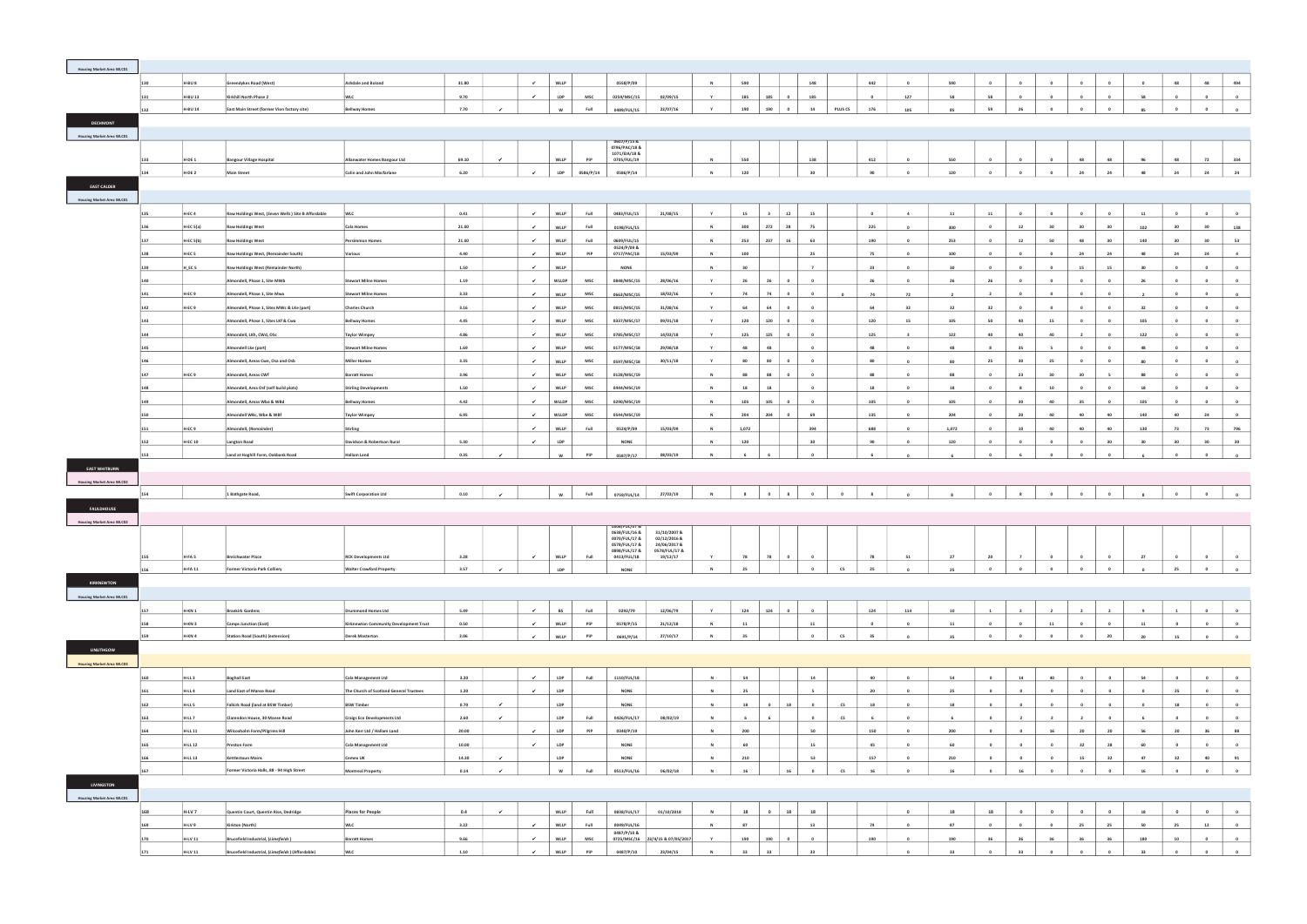|                                  | <b>H-LV 12</b>    | Land north of Almondvale Stadium                    |                                                  | 0.62     |                             | $\mathcal{L}^{\pm}$         | LDP                       | Full           | 0544/FUL/15                     | 23/06/16                                 |                | 20                       | $4-1$        | $16\,$<br>$\mathbf{20}$             |                          |                          |                |                          | 20                      |                |                         |              |                          |                 |                          |                          |                          |
|----------------------------------|-------------------|-----------------------------------------------------|--------------------------------------------------|----------|-----------------------------|-----------------------------|---------------------------|----------------|---------------------------------|------------------------------------------|----------------|--------------------------|--------------|-------------------------------------|--------------------------|--------------------------|----------------|--------------------------|-------------------------|----------------|-------------------------|--------------|--------------------------|-----------------|--------------------------|--------------------------|--------------------------|
|                                  | <b>H-LV 13</b>    | <b>Savieside Farm</b>                               | Springfield                                      | 121.20   |                             | $\checkmark$                | WLLP                      | PIP            | 1194/P/18                       |                                          | $\,$ N         | 2,500                    |              | 625                                 |                          | 1,875                    | $\circ$        | 2,500                    | $\bullet$               | $\bullet$      | $\bullet$               | 48           | $100\,$                  | 148             | 100                      | 100                      | 2,252                    |
|                                  | <b>H-LV 15</b>    | Kirkton Business Centre / Kirk Lane                 | ersimmon Homes                                   | $1.55\,$ | $\checkmark$                |                             | LDP                       | $_{\rm{Full}}$ | 0196/FUL/18                     | 17/01/19                                 | N              | 40                       | 40           | $6\overline{6}$<br>$\circ$          |                          | 34                       | $\circ$        | 40                       | $21\,$                  | 19             | $\,$ 0 $\,$             | $\bullet$    | $\,$ 0 $\,$              | 40              | $\bullet$                | $\bullet$                | $\overline{\phantom{a}}$ |
|                                  |                   |                                                     |                                                  |          |                             |                             |                           |                | 0926/MSC/15 &                   |                                          |                |                          |              |                                     |                          |                          |                |                          |                         |                |                         |              |                          |                 |                          |                          |                          |
|                                  | <b>H-LV 22</b>    | Kirkton Road North (site of former Buchanan House)  | arratt Homes                                     | 3.90     | $\mathcal{L}_{\mathcal{A}}$ |                             | WLLP                      | MSC            | 0927/MSC/15<br>0822/P/13 &      | 26/02/16<br>15/06/2018                   | $\gamma$       | 112                      | 112          | $\circ$                             | $\circ$<br>$\mathsf{cs}$ | 112                      | 75             | 37                       | 37                      | $\circ$        | $\circ$                 | $\circ$      | $\circ$                  | 37              | $\circ$                  | $\circ$                  | $\circ$                  |
|                                  | <b>H-LV 23</b>    | Houston Road North                                  | Bellway Homes                                    | 5.80     |                             | $\mathcal{L}_{\mathcal{A}}$ | LDP                       | PiP            | 0814/MSC/18                     | &25/06/19                                | N              | 130                      |              | 20                                  |                          | 110                      | $\circ$        | 130                      | $\circ$                 | 36             | 36                      | 36           | 22                       | 130             | $\circ$                  | $\circ$                  | $\overline{\phantom{0}}$ |
|                                  | <b>H-LV 24</b>    | Eagle Brae Depot                                    |                                                  | 1.12     | $\epsilon$                  |                             | LDP                       |                | NONE<br>0625/MSC/15 &           |                                          | $\mathbf{N}$   | 30 <sub>o</sub>          |              |                                     | 30                       | $\mathfrak o$            | $\circ$        | 30 <sub>2</sub>          | $\bullet$               | $\bullet$      | 30                      | $\bullet$    | $\circ$                  | 30              | $\circ$                  | $\circ$                  | $\bullet$                |
|                                  |                   |                                                     |                                                  |          |                             |                             |                           |                |                                 | 0371/FUL/15 & 24/7/15 & 15/10/2015       |                |                          |              |                                     |                          |                          |                |                          |                         |                |                         |              |                          |                 |                          |                          |                          |
|                                  | <b>H-LV 25</b>    | Deans South, Phase 1                                |                                                  | 1.70     | $\mathcal{L}_{\mathcal{A}}$ |                             | W                         | Full           | 0413/FUL/16<br>0834/P/14 &      | & 09/08/16                               |                | 54                       | 54           | $\circ$<br>54                       |                          | $\circ$                  | 33             | $\bf{21}$                | $\mathbf{21}$           |                |                         | $\circ$      |                          |                 |                          |                          |                          |
|                                  | <b>H-LV 26</b>    | Deans South, Phase 2                                | wLC                                              | 1.20     | $\mathcal{L}_{\mathcal{A}}$ |                             | $\ensuremath{\mathsf{w}}$ | Full           | $\frac{0182/FUL/18}{0834/P/14}$ | 23/01/15                                 |                | 37                       | 21           | $16\,$<br>37                        |                          | $\circ$                  | $\circ$        | 37                       | $\bullet$               | $\bullet$      | 37                      | $\circ$      | $\circ$                  | 37              | $\circ$                  | $\bullet$                | $\circ$                  |
|                                  | <b>H-LV 27</b>    | <b>Deans South (Remainder)</b>                      | WLC / Springfield Properties / Wheatley          | 4.55     | $\mathcal{L}$               |                             | w                         | PiP            | 0053/P/16&<br>0826/FUL/18       | 23/01/2015 &<br>16/05/2016               |                | 136                      | 71           | 65<br>136                           |                          |                          |                | 136                      | $\Omega$                | 68             | 68                      |              |                          | 136             |                          |                          |                          |
|                                  |                   |                                                     |                                                  |          |                             | $\sim$                      |                           |                |                                 |                                          | N              |                          | $\mathbf{q}$ | $\mathbf{R}$                        |                          |                          |                |                          |                         |                | $\circ$                 |              |                          | 17              | $\circ$                  |                          |                          |
|                                  | <b>H-LV 30</b>    | Land south of Almondvale Stadium                    |                                                  | $1.13\,$ |                             |                             | LDP                       | Full           | 0553/FUL/15                     | 20/06/16                                 |                | $17\,$                   |              | $17\,$                              |                          | $\bullet$                | $\bullet$      | 17                       | 17                      | $\bullet$      |                         | $\circ$      | $\circ$                  |                 |                          | $\overline{0}$           | $\bullet$                |
|                                  | <b>H-LV 32</b>    | Eucal Business Centre, Craigshill, Livingsto        | lizspace Ltd                                     | 0.73     | $\mathcal{L}_{\mathcal{A}}$ |                             | LDP                       |                | NONE<br>0648/P/14 &             | 28/10/2016 &                             | N              | 25                       |              |                                     | 6                        | 19                       | $\bullet$      | 25                       | $\circ$                 | $\bullet$      | $\mathbf 0$             | $12\,$       | 13                       | 25              | $\bullet$                | $\circ$                  | $\bullet$                |
|                                  | <b>H-LV 33</b>    | Brotherton Farm                                     |                                                  | 12.40    |                             | $\mathcal{L}_{\mathcal{A}}$ | $\ensuremath{\mathsf{w}}$ | PiP            | 0900/MSC/17                     | 19/06/2018                               | $\mathbf{v}$   | 150                      |              | 23                                  |                          | 127                      | $\circ$        | 150                      | 60                      | 40             | 40                      | $10\,$       | $\circ$                  | 150             | $\circ$                  | $\circ$                  | $\bullet$                |
|                                  | <b>H-LV 34</b>    | Appleton Parkway north east                         | etwork Rail                                      | 5.58     |                             | $\mathcal{L}_{\mathcal{A}}$ | LDP                       |                | 0482/PAC/19<br>0908/P/15&       |                                          | $\,$ N         | 125                      |              | 31                                  |                          | 94                       | $\circ$        | 125                      | $\circ$                 | $\circ$        |                         | 36           | 36                       | 72              | 36                       | 17                       | $\overline{\mathbf{0}}$  |
|                                  |                   |                                                     |                                                  |          |                             |                             |                           |                | 0922/MSC/18 &                   |                                          |                |                          |              |                                     |                          |                          |                |                          |                         |                |                         |              |                          |                 |                          |                          |                          |
|                                  | <b>H-LV35</b>     | Wellhead Farm                                       | ellway Homes and Miller Home                     | 16.60    |                             | $\mathcal{L}_{\mathcal{A}}$ | LDP                       |                | 0713/MSC/19                     | 14/02/18                                 | N              | 280                      |              | 70                                  |                          | 210                      | $\circ$        | 280                      | $\circ$                 | 40             | 75                      | 76           | 42                       | 233             | 40                       | $\overline{7}$           | $\overline{\mathbf{0}}$  |
|                                  |                   | Land to the South of St. Paul's church, Ladywell    | All bnomin                                       | 0.31     | $\mathcal{L}_{\mathcal{A}}$ |                             | ucs                       | Full           | 0584/FUL/18                     | 19/03/19                                 | N              | 12                       | $\circ$      | 12<br>12                            |                          | $\circ$                  | $\circ$        | 12                       | $\circ$                 | 12             | $\circ$                 | $\circ$      | $\circ$                  | 12              | $\circ$                  | $\bullet$                | $\circ$                  |
|                                  | MU3               | Former Police Station, Almondvale Road              | Cruden Homes (East) Ltd                          | 2.20     | $\mathcal{L}_{\mathcal{A}}$ |                             | LDP                       | Full           | 0907/FUL/18                     | 21/03/19                                 | N              | 146                      | $\circ$      | 146<br>146                          |                          | $\overline{\phantom{0}}$ | $\bullet$      | 146                      | 12                      | 36             | 36                      | 36           | 26                       | 146             | $\bullet$                | $\bullet$                | $\frac{1}{\sqrt{2}}$     |
|                                  | H-LV 3            | <b>Tarbet Drive, Muriestor</b>                      | <b>Cruden Homes (Fast) Ltd</b>                   | 1.37     | $\mathcal{L}_{\mathcal{A}}$ |                             | LDP                       | Full           | 0927/FUL/18                     |                                          | $\mathbf{N}$   | 18                       | 18           | $\sim$                              | $\circ$                  | 18                       | $\bullet$      | 18                       | $\sim$                  | $\sim$         | 18                      | $\theta$     | $\overline{a}$           | 18              | $\sim$                   | $\bullet$                | $\bullet$                |
|                                  | MU4 / E-LV 36     | Land at Charlesfield Road                           | <b>Royal London Mutual Insurance Society Ltd</b> | 6.63     | $\mathcal{L}_{\mathcal{A}}$ |                             | LDP                       | pi             | 0129/P/19                       |                                          | $\mathbf N$    | 142                      |              | 35                                  |                          | 107                      | $\circ$        | 142                      | $\circ$                 | $\circ$        | $\circ$                 | 24           | 24                       | 48              | 24                       | 24                       | 46                       |
|                                  |                   |                                                     |                                                  |          |                             |                             |                           |                |                                 |                                          |                |                          |              |                                     |                          |                          |                |                          |                         |                |                         |              |                          |                 |                          |                          |                          |
| LONGRIDGE                        |                   |                                                     |                                                  |          |                             |                             |                           |                |                                 |                                          |                |                          |              |                                     |                          |                          |                |                          |                         |                |                         |              |                          |                 |                          |                          |                          |
| Housing Market Area WLC02        |                   |                                                     |                                                  |          |                             |                             |                           |                |                                 |                                          |                |                          |              |                                     |                          |                          |                |                          |                         |                |                         |              |                          |                 |                          |                          |                          |
|                                  | $H-LR1$           | Curling Pond Lane (remainder)                       | Lynch Homes Ltd                                  | 1.00     |                             | $\checkmark$                | <b>WLLP</b>               | Full           | 0906/FUL/14 &<br>0421/FUL/19    | 04/08/14                                 |                | 32                       |              | 32                                  |                          |                          |                |                          | 32                      |                |                         |              |                          |                 |                          |                          |                          |
|                                  | $H-LR2$           | Fauldhouse Road (North)                             | WE Link Group                                    | 16.80    | $\epsilon$                  |                             | WLLP                      | PIP            | 0493/P/02 &<br>0332/MSC/17      | $\frac{10/05/2006 \text{ \&}}{26/01/18}$ | N              | 30                       |              |                                     | $\sim$                   | 26                       | $\circ$        |                          | $\bullet$               | $\bullet$      | $\bullet$               | $15\,$       | $15\,$                   | 30              | $\circ$                  | $\bullet$                | $\bullet$                |
|                                  | $H-LR3$           | Land at Back O Moss/Main Street                     | <b>Gleneagles Partnership / D &amp; D Lambie</b> | 2.50     |                             | $\mathcal{L}_{\mathcal{A}}$ | LDP                       |                | NONE                            |                                          | N              | 20                       |              |                                     | $\overline{\mathbf{3}}$  | $17\,$                   | $\circ$        | 20                       | $\mathbf 0$             | $\bullet$      | $\bullet$               | $\bullet$    | $\circ$                  |                 | $10\,$                   | 10                       | $\circ$                  |
|                                  |                   |                                                     |                                                  |          |                             | $\mathcal{L}^{\pm}$         |                           |                |                                 |                                          |                | $\overline{\phantom{a}}$ |              | $\bullet$                           |                          | $\mathfrak o$            |                |                          | $\mathfrak o$           | $\bullet$      | $\circ$                 | $\circ$      | $\circ$                  |                 | $\overline{\phantom{a}}$ | $\circ$                  |                          |
|                                  | $H-LR4$           | Longridge Park                                      |                                                  | 0.30     |                             |                             | LDP                       |                | NONE                            |                                          |                |                          |              |                                     | $\mathsf{cs}$            |                          |                |                          |                         |                |                         |              |                          |                 |                          |                          |                          |
| POLBETH                          |                   |                                                     |                                                  |          |                             |                             |                           |                |                                 |                                          |                |                          |              |                                     |                          |                          |                |                          |                         |                |                         |              |                          |                 |                          |                          |                          |
| Housing Market Area WLC01        |                   |                                                     |                                                  |          |                             |                             |                           |                |                                 |                                          |                |                          |              |                                     |                          |                          |                |                          |                         |                |                         |              |                          |                 |                          |                          |                          |
|                                  | H-LW 1            | <b>Savieside</b>                                    | four Beatty Home                                 | 4.6      |                             | $\mathcal{L}_{\mathcal{A}}$ | W                         | MSC            | 0365/MSC/15<br>&0031/FUL/19     | 29/05/17                                 | N              | 59                       | 59           | $\overline{\phantom{a}}$<br>$\circ$ | $\mathsf{cs}$            | 59                       |                | 59                       | 24                      | 24             | 11                      | $\circ$      | $\circ$                  | 59              | $\circ$                  |                          |                          |
|                                  | HWc10             | <b>Land at Polbeth Road</b>                         |                                                  | 0.71     |                             | $\mathcal{L}^{\pm}$         | w.u.p                     | Full           | 0068/FUL/18                     | 07/08/19                                 | N              | 25                       | $7 \mid 18$  | 25                                  |                          | $\circ$                  | $\circ$        | 25                       | $\circ$                 | 25             | $\circ$                 | $\circ$      | $\circ$                  | 25              | $\bullet$                | $\bullet$                | $\circ$                  |
| PUMPHERSTON                      |                   |                                                     |                                                  |          |                             |                             |                           |                |                                 |                                          |                |                          |              |                                     |                          |                          |                |                          |                         |                |                         |              |                          |                 |                          |                          |                          |
|                                  |                   |                                                     |                                                  |          |                             |                             |                           |                |                                 |                                          |                |                          |              |                                     |                          |                          |                |                          |                         |                |                         |              |                          |                 |                          |                          |                          |
|                                  |                   |                                                     |                                                  |          |                             |                             |                           |                |                                 |                                          |                |                          |              |                                     |                          |                          |                |                          |                         |                |                         |              |                          |                 |                          |                          |                          |
| Housing Market Area WLC01        |                   |                                                     |                                                  |          |                             |                             |                           |                |                                 |                                          |                |                          |              |                                     |                          |                          |                |                          |                         |                |                         |              |                          |                 |                          |                          |                          |
|                                  | H-PU 1            | mshoreland/Kirkforthar Brickworks (Site A)          | das Estates and Development Co Ltd               |          | $\epsilon$                  |                             | <b>RS</b>                 | PiP            | 0050/P/08&<br>0418/MSC/17       | 31/05/17                                 | N              | 286                      | 248          | 18<br>20 <sup>1</sup>               |                          | 266                      | $\sim$         | 286                      | 50                      | 50             | 50                      | 50           | 50                       | 250             | 36                       | $\sim$                   | $\circ$                  |
|                                  | $H-PU1$           | mshoreland/Kirkforthar Bricky                       |                                                  |          | $\mathcal{L}$               |                             | BS                        | Full           | 0708/FUL/15                     | 08/01/16                                 | $\mathbf{Y}$   | 86                       | 56           | 30<br>86                            |                          | $\circ$                  | $\circ$        | 86                       | 86                      | $\bullet$      | $\,$ 0 $\,$             | $\circ$      | $\circ$                  | 86              | $\bullet$                | $\circ$                  | $\bullet$                |
|                                  |                   |                                                     |                                                  |          |                             |                             |                           |                |                                 |                                          |                |                          |              |                                     |                          |                          |                |                          |                         |                |                         |              |                          |                 |                          |                          |                          |
|                                  | $H-PU1$           | and/Kirkforthar (Rem                                | das Estates and Development Co Ltd               |          | $\mathcal{L}_{\mathcal{A}}$ |                             | BS                        |                | NONE                            |                                          | N              | 228                      |              |                                     | 38                       | 190                      | $\circ$        | 228                      | $\circ$                 | $\bullet$      | $\circ$                 | $\circ$      | $\circ$                  | $\circ$         | 14                       | 48                       | 166                      |
|                                  | $H-PU2$           | Land to the South of Drumshoreland Rd & James Young | Mr I Findlay, Facilities Engineering & Design    | 0.48     | $\mathcal{L}$               |                             | LDP                       | PIP            | 0161/P/16                       | 04/07/18                                 | $\,$ N         | $10\,$                   |              | $\,$ 0 $\,$                         |                          | $10\,$                   |                | 10                       | $\mathfrak o$           |                | $10\,$                  |              |                          |                 |                          |                          | $\circ$                  |
|                                  | H-PU 4            |                                                     |                                                  | 2.89     |                             | $\epsilon$                  | LDP                       |                | NONE                            |                                          | $\mathbf{N}$   | 60                       |              | 15                                  |                          | 45                       |                |                          | $\circ$                 | $\sim$         |                         | $\circ$      | $\circ$                  |                 | 24                       | 36                       |                          |
| SEAFIELD                         |                   |                                                     |                                                  |          |                             |                             |                           |                |                                 |                                          |                |                          |              |                                     |                          |                          |                |                          |                         |                |                         |              |                          |                 |                          |                          |                          |
| <b>Jousing Market Area WLC02</b> |                   |                                                     |                                                  |          |                             |                             |                           |                |                                 |                                          |                |                          |              |                                     |                          |                          |                |                          |                         |                |                         |              |                          |                 |                          |                          |                          |
|                                  | H-SF <sub>1</sub> | Old Rows                                            | <b>RR Construction (Redbouse) It</b>             | 0.60     |                             |                             | LDP                       |                |                                 |                                          |                | 10 <sup>10</sup>         |              |                                     | $\sim$                   | 10 <sup>10</sup>         |                |                          |                         |                |                         |              |                          |                 |                          |                          |                          |
|                                  |                   |                                                     |                                                  |          |                             |                             |                           | $_{\rm{Full}}$ | 0460/FUL/10                     | 26/05/15                                 |                |                          |              |                                     |                          |                          |                |                          |                         |                |                         |              |                          |                 |                          |                          |                          |
| STONEYBURN/BENTS                 |                   |                                                     |                                                  |          |                             |                             |                           |                |                                 |                                          |                |                          |              |                                     |                          |                          |                |                          |                         |                |                         |              |                          |                 |                          |                          |                          |
| Housing Market Area WLC02        |                   |                                                     |                                                  |          |                             |                             |                           |                |                                 |                                          |                |                          |              |                                     |                          |                          |                |                          |                         |                |                         |              |                          |                 |                          |                          |                          |
|                                  | H-SB 6            | Meadow Road/Church Garden                           |                                                  | 2.00     |                             |                             | LDP                       |                | NONE                            |                                          |                |                          |              |                                     |                          |                          |                |                          |                         |                |                         |              |                          |                 |                          |                          |                          |
|                                  |                   | Bents Farm, 20 Cannop Cre                           | <b>Bryce Anslie Holding</b>                      | 1.47     | $\epsilon$                  |                             | $\mathbf{w}$              | Full           | 0186/FUL/17                     | 27/02/19                                 | $\mathbf{N}$   | $16\,$                   |              |                                     |                          |                          |                |                          |                         |                |                         |              |                          |                 |                          |                          |                          |
| WEST CALDER                      |                   |                                                     |                                                  |          |                             |                             |                           |                |                                 |                                          |                |                          |              |                                     |                          |                          |                |                          |                         |                |                         |              |                          |                 |                          |                          |                          |
|                                  |                   |                                                     |                                                  |          |                             |                             |                           |                |                                 |                                          |                |                          |              |                                     |                          |                          |                |                          |                         |                |                         |              |                          |                 |                          |                          |                          |
| Housing Market Area WLC01        |                   |                                                     |                                                  |          |                             |                             |                           |                |                                 |                                          |                |                          |              |                                     |                          |                          |                |                          |                         |                |                         |              |                          |                 |                          |                          |                          |
|                                  | $H-WC1$           | Cleugh Brae (CDA)                                   | <b>Alan Graham/A and R Graham</b>                | 12.10    |                             | $\mathcal{L}$               | WLLP                      |                | NONE                            |                                          | $\mathbf{N}$   | 120                      |              | 30 <sup>2</sup>                     |                          | 90                       | $\sim$         | 120                      | $\sim$                  |                |                         |              | 30 <sub>o</sub>          | 30 <sup>2</sup> | 30                       | 30 <sub>2</sub>          | 30                       |
|                                  | $H-WC2$           | ssend, Phase 1 (Site A)                             | Valker Group                                     | 7.00     |                             | $\mathcal{L}_{\mathcal{A}}$ | WLLP                      | Full           | 0349/FUL/11                     | 22/10/14                                 | <b>IV</b>      | 173                      | 173          | $\circ$<br>$\bullet$                |                          | 173                      | 55             | 118                      | 30                      | 30             | 30                      | 28           | $\circ$                  | 118             | $\circ$                  | $\circ$                  | $\circ$                  |
|                                  | H-WC3             | Mossend, Phase 1 (Site B) AH                        | W <u>alker Group</u>                             | 1.90     |                             | $\mathcal{L}_{\mathcal{A}}$ | WLLP                      | PIP            | 0337/P/13                       | 22/10/14                                 | $\,$ $\,$ $\,$ | 58                       |              | 58                                  |                          | $\circ$                  | $\circ$        | 58                       | $\circ$                 | 29             | 29                      | $\bullet$    | $\circ$                  | 58              | $\bullet$                | $\overline{\phantom{a}}$ | $\overline{\phantom{0}}$ |
|                                  |                   |                                                     | Valker Group                                     |          |                             | $\mathcal{L}_{\mathcal{C}}$ |                           |                |                                 |                                          | $\,$ N         |                          |              |                                     |                          |                          | $\circ$        | 32                       |                         |                |                         |              |                          | 32              |                          | $\circ$                  |                          |
|                                  | H-WC 4            | ossend, Site Y, Phase 3                             |                                                  | 1.98     |                             |                             | LDP                       | PIP & Full     | 0875/FUL/14                     | 06/10/16                                 |                | 32                       |              | $\circ$                             |                          | 32                       |                |                          | $\bullet$               | 24             | 8                       | $\bullet$    | $\mathfrak o$            |                 | $\bullet$                |                          | $\circ$                  |
|                                  | $H-WC4$           | Aossend Site Y, Phase 2                             | Walker Group                                     | 0.32     |                             | $\mathcal{L}_{\mathcal{A}}$ | LDP                       | PiP            | 0876/FUL/14                     | 07/10/16                                 | N              | $\mathbf{s}$             |              | $\circ$                             |                          | $\bullet$                | $\circ$        | $\mathbf{s}$             | $\circ$                 | $\bullet$      | $\bullet$               | $\circ$      | $\mathbf{s}$             | $\mathbf{8}$    | $\circ$                  | $\circ$                  | $\overline{\phantom{0}}$ |
|                                  | H-WC 4            | ossend (Remainder) (Site Y)                         | Walker Group                                     | 12.30    |                             | $\mathcal{L}_{\mathcal{A}}$ | LDP                       |                | NONE                            |                                          | $\,$ N         | 84                       |              |                                     | $47\,$                   | 37                       | $\circ$        | 84                       | $\mathfrak{o}$          | $\bullet$      | $\bullet$               | 25           | 30                       | 55              | 29                       | $\circ$                  | $\bullet$                |
|                                  | H-WC 4            | <b>Mossend Site K</b>                               | <b>Walker Group</b>                              | 3.80     |                             | $\mathcal{L}_{\mathcal{A}}$ | LDP                       | Full           | 1026/FUL/18                     |                                          | N              | 65                       |              | $\mathbf 0$                         |                          | 65                       | $\circ$        | 65                       | $\bullet$               | $\bullet$      | 30                      | 30           | $\overline{\phantom{a}}$ | 65              | $\bullet$                | $\bullet$                | $\overline{\phantom{0}}$ |
|                                  | H-WC 5            | <b>Burngrange (west of West Calder cemetery)</b>    | Mr Liam McCartney                                | 0.50     |                             | $\mathcal{L}_{\mathcal{A}}$ | LDP                       |                | NONE                            |                                          | $\,$ N         |                          |              | $\circ$                             | cs                       | $\mathsf{s}$             | $\circ$        | $\overline{\phantom{a}}$ | $\mathfrak o$           | $\circ$        | $\circ$                 | $\circ$      |                          | $\circ$         |                          |                          | $\circ$                  |
|                                  | H-WC 6            | Hartwood Road West                                  |                                                  | 1.55     |                             | $\mathcal{L}_{\mathcal{A}}$ | LDP                       |                | 0848/FUL/19                     |                                          | N              | 48                       |              | $\circ$                             |                          | 48                       | $\overline{0}$ | 48                       | $\overline{\mathbf{0}}$ | $6 -$          | 30                      | 12           | $\circ$                  | 48              | $\circ$                  | $\bullet$                | $\bullet$                |
|                                  |                   |                                                     | New Lives New Landscape                          | 132.00   |                             |                             |                           | PiP            | 1424/P/04                       | 01/04/08                                 | <b>Y</b>       | 19                       | 19           | $\circ$<br>$\circ$                  |                          |                          |                | $5^{\circ}$              | $\mathbf{1}$            | $\mathbf{1}$   | $\mathbf{1}$            |              | $\mathbf{1}$             | 5 <sup>1</sup>  | $\circ$                  |                          |                          |
|                                  | H-LW 4            | West Mains Farm (Lowland Crofts)                    |                                                  |          |                             | $\mathcal{L}_{\mathcal{A}}$ | W                         |                |                                 |                                          |                |                          |              |                                     |                          | 19                       | 14             |                          |                         |                |                         | $\mathbf{1}$ |                          |                 |                          | $\bullet$                | $\bullet$                |
|                                  | H-LW 5            | Longford Farm (Lowland Crofts)                      | New Lives New Landscape                          | 106.00   |                             | $\mathcal{L}^{\pm}$         | $\mathbf{w}$              | $P$ i $P$      | 0188/P/05 &<br>0544/FUL/17      | $\frac{10/10/20088}{20/09/17}$           | $\mathbf{v}$ . | 15                       | 15           | $\circ$<br>$\mathfrak o$            |                          | $15\,$                   | $\overline{9}$ | $\epsilon$               | $\overline{2}$          | $\overline{2}$ | $\overline{\mathbf{2}}$ | $\bullet$    | $\bullet$                |                 | $\bullet$                | $\bullet$                | $\bullet$                |
| <b>WESTFIELD</b>                 |                   |                                                     |                                                  |          |                             |                             |                           |                |                                 |                                          |                |                          |              |                                     |                          |                          |                |                          |                         |                |                         |              |                          |                 |                          |                          |                          |
| Housing Market Area WLC02        | $H-WF1$           | <b>North &amp; South Logiebrae</b>                  |                                                  | 34.00    |                             |                             | WLP                       | $_{\rm{Full}}$ | 1003/FUL/08                     | 13/12/2008                               |                | 550                      |              |                                     | $\mathsf{cs}$            | 550                      |                |                          |                         |                |                         |              |                          |                 |                          |                          |                          |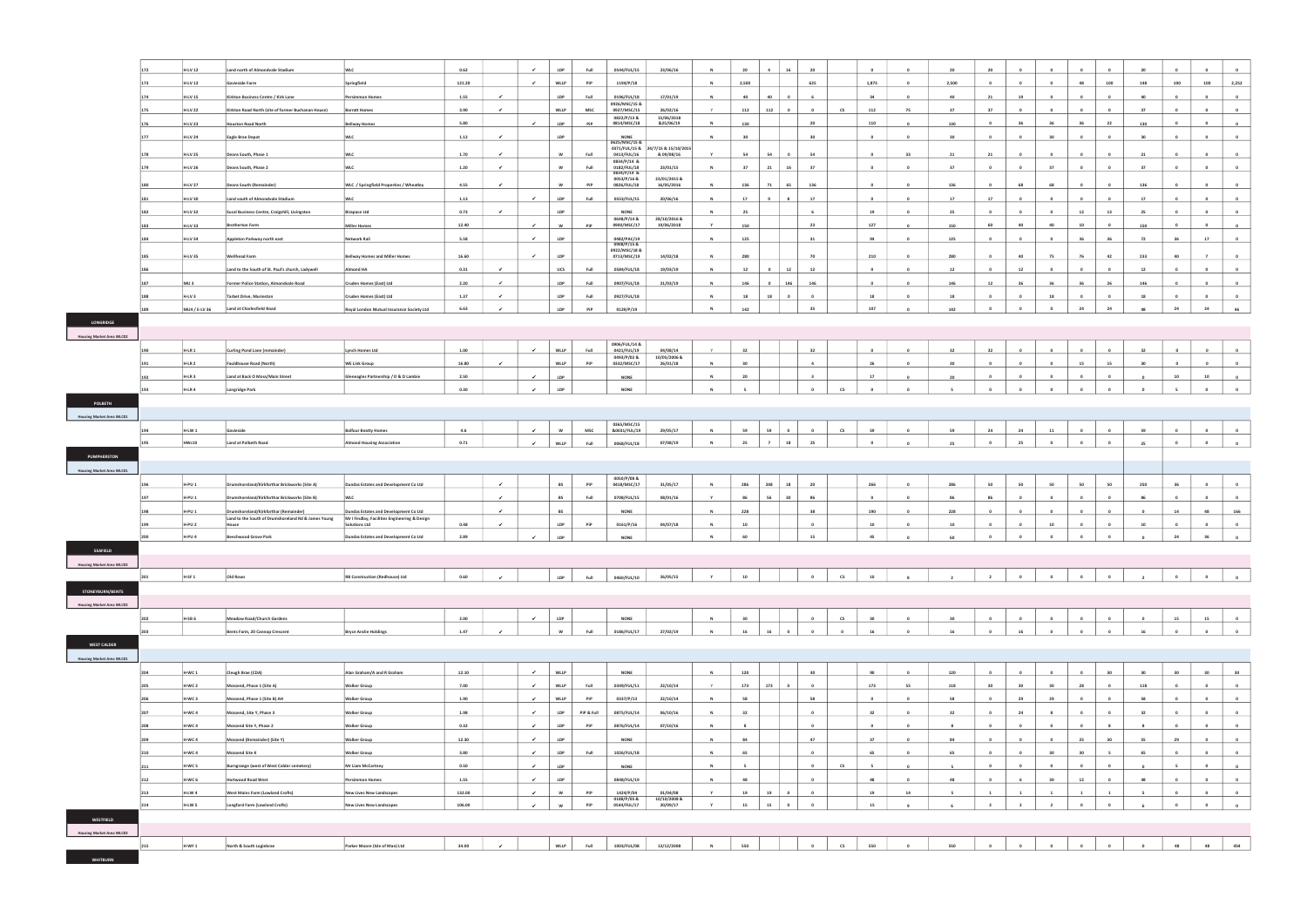|                                  |     |                   | planning consent 0553/FUL/14 covers land area of H-WH 1, 2 & 3, but is lin | hited to 2,000 houses. LDP allows for an extra 900 houses beyond what is consent |                      |                             |               |               | 0493/P/02&                                                                    |                                |                       |              |          |                |               |          |         |            |                      |            |              |        |                 |         |                 |                 |                |
|----------------------------------|-----|-------------------|----------------------------------------------------------------------------|----------------------------------------------------------------------------------|----------------------|-----------------------------|---------------|---------------|-------------------------------------------------------------------------------|--------------------------------|-----------------------|--------------|----------|----------------|---------------|----------|---------|------------|----------------------|------------|--------------|--------|-----------------|---------|-----------------|-----------------|----------------|
|                                  |     |                   |                                                                            |                                                                                  |                      |                             |               |               |                                                                               | 10/05/2006 &                   |                       |              |          |                |               |          |         |            |                      |            |              |        |                 |         |                 |                 |                |
|                                  |     | -WH <sub>3</sub>  |                                                                            | Green Town (Heartlands) Ltd                                                      | 64.67                |                             | WLLP &<br>LDP | PIP / MSC     | 0553/FUL/14 &<br>0332/MSC/17 &<br>0997/MSC/19                                 | $21/12/15$ &<br>26/01/2018     |                       | 900          |          |                | 135           | 765      |         | 900        |                      |            |              |        |                 |         |                 |                 | 900            |
|                                  |     | WH 3              | hase 2A and 2B                                                             |                                                                                  | 5.70<br>$\checkmark$ |                             | WLLP          | MSC           | 0108/MSC/16 &<br>0733/MSC/17                                                  | 16/6/16 & 17/11/17             | $\mathbf{Y}$          | 163          | 163      |                | $\mathfrak o$ | 163      | 98      | 65         | 36                   | 29         |              |        |                 | 65      |                 |                 | $\circ$        |
|                                  |     |                   |                                                                            |                                                                                  |                      |                             |               |               |                                                                               |                                |                       |              |          |                |               |          |         |            |                      |            |              |        |                 |         |                 |                 |                |
|                                  | 218 | H-WH 3            | Phase 2 Allan Wate                                                         | llan Water Hom                                                                   | 4.33<br>$\checkmark$ |                             | WLLP          | MSC           | 0582/MSC/16                                                                   | 24/04/2017                     | $\mathbf{Y}$          | 102          | 102      | $\circ$        | $\circ$       | 102      | 23      | 79         | 46                   | 32         |              |        |                 | 79      | $\circ$         |                 | $\circ$        |
|                                  |     | -WH <sub>3</sub>  | hase 2 Persin                                                              |                                                                                  | 3.70<br>$\mathbf{r}$ |                             | WLLP          | MSC           | 0370/MSC/17<br>0493/P/02 &                                                    | 20/07/2017                     | Y.                    | $117\,$      | $_{117}$ | $\overline{a}$ |               | $_{117}$ | 42      | 75         | 69                   | $\epsilon$ |              |        |                 | 75      | $\circ$         | $\circ$         | $\mathfrak o$  |
|                                  |     |                   |                                                                            |                                                                                  |                      |                             |               |               | 0553/FUL/14 &                                                                 |                                |                       |              |          |                |               |          |         |            |                      |            |              |        |                 |         |                 |                 |                |
|                                  |     |                   |                                                                            |                                                                                  |                      |                             |               |               | 0332/MSC/17 &<br>0997/MSC/19 &<br>0418/FUL/19                                 | 10/05/2006 &                   |                       |              |          |                |               |          |         |            |                      |            |              |        |                 |         |                 |                 |                |
|                                  | 220 | H-WH 3            | .<br>\rea 3A WE link Group                                                 | WE Link Group                                                                    | 1.80<br>٠            |                             | WLLP          | FULL          |                                                                               | 21/12/15 &<br>26/01/2018       |                       | $47\,$       | 47       |                |               | $47\,$   |         | 47         |                      | $47\,$     |              |        |                 | 47      |                 |                 |                |
|                                  |     | E HWH             | Area 3B Taylor Wimpe                                                       | <b>Taylor Wimpo</b>                                                              | $\lambda$<br>3.50    |                             | WLLP          | MSC           |                                                                               | 24/09/2018                     | $\mathbf{v}$          | 122          | $122$    |                |               | 122      |         | 122        | 17                   | so         |              |        |                 | 122     | $\mathbf{a}$    |                 | $\Omega$       |
|                                  |     |                   |                                                                            |                                                                                  |                      |                             |               |               | 0283/MSC/18<br>0493/P/02 &<br>0553/FUL/14 &                                   | 10/05/2006 &                   |                       |              |          |                |               |          |         |            |                      |            |              |        |                 |         |                 |                 |                |
|                                  |     | H-WH 3            |                                                                            | WE Link Group                                                                    | 0.62                 |                             | WLLP          | PIP / MSC     |                                                                               | $\frac{21/12/158}{26/01/2018}$ |                       | 19           |          |                | $\mathfrak o$ | 19       |         |            |                      | $\circ$    |              |        |                 |         | 19              |                 |                |
|                                  | 222 |                   | hase 2D                                                                    |                                                                                  |                      |                             |               |               | 0332/MSC/17 &<br>0997/MSC/19<br>0493/P/02 &                                   |                                |                       |              |          |                |               |          |         | 19         |                      |            |              |        |                 |         |                 |                 |                |
|                                  |     |                   |                                                                            |                                                                                  |                      |                             |               |               | 0553/FUL/14 &<br>0332/MSC/17 &                                                | 10/05/2006 &<br>$21/12/15$ &   |                       |              |          |                |               |          |         |            |                      |            |              |        |                 |         |                 |                 |                |
|                                  |     | WH <sub>3</sub>   | hase 3C and 3D                                                             | WE Link Group                                                                    | 3.74<br>$\checkmark$ |                             | WLLP          | PIP / MSC     | 0997/MSC/19<br>0493/P/02&                                                     | 26/01/2018                     |                       | $_{\rm 114}$ |          |                |               | $114\,$  |         | 114        |                      |            |              |        |                 |         |                 |                 |                |
|                                  |     |                   |                                                                            |                                                                                  |                      |                             |               |               | 0493/F/02 &<br>0553/FUL/14 &<br>0332/MSC/17 &                                 | 10/05/2006 &<br>$21/12/15$ &   |                       |              |          |                |               |          |         |            |                      |            |              |        |                 |         |                 |                 |                |
|                                  |     | -WH <sub>3</sub>  | hase 4                                                                     | WE Link Group                                                                    | $\epsilon$<br>7.09   |                             | WLLP          | PIP / MSC     | 0997/MSC/19<br>0493/P/02&                                                     | 26/01/2018                     | $\mathbf{N}$          | 165          |          |                | $\circ$       | 165      |         |            |                      |            |              |        |                 |         |                 |                 |                |
|                                  |     |                   |                                                                            |                                                                                  |                      |                             |               |               | 0553/FUL/14 &<br>0553/FUL/14 &<br>0332/MSC/17 &                               | 10/05/2006 &                   |                       |              |          |                |               |          |         |            |                      |            |              |        |                 |         |                 |                 |                |
|                                  |     | I-WH 3            |                                                                            | <b>WE Link Group</b>                                                             | $\checkmark$         |                             | WLLP          | PIP / MSC     | 0997/MSC/19<br>0493/P/02&                                                     | $21/12/15$ &<br>26/01/2018     |                       | 75           |          |                | $\circ$       | 75       |         |            |                      |            |              |        |                 |         |                 |                 |                |
|                                  |     |                   |                                                                            |                                                                                  |                      |                             |               |               | 0553/FUL/14 &                                                                 | 10/05/2006 &                   |                       |              |          |                |               |          |         |            |                      |            |              |        |                 |         |                 |                 |                |
|                                  |     | I-WH 3            | hase SA (Phase 1                                                           | hway F                                                                           | ۷                    |                             | WLLP          | PIP / MSC     | 0332/MSC/17 &                                                                 | $21/12/15$ &<br>26/01/2018     |                       | 70           |          |                |               | $70\,$   |         |            |                      |            |              |        |                 |         |                 |                 |                |
|                                  |     |                   |                                                                            |                                                                                  | 5.19                 |                             |               |               | 0997/MSC/19<br>0493/P/02 &<br>0553/FUL/14 &                                   | 10/05/2006 &                   |                       |              |          |                |               |          |         |            |                      |            |              |        |                 |         |                 |                 |                |
|                                  |     |                   |                                                                            |                                                                                  |                      |                             |               |               | 0332/MSC/17 &                                                                 | $21/12/15$ &                   |                       |              |          |                |               |          |         |            |                      |            |              |        |                 |         |                 |                 |                |
|                                  |     | -WH <sub>3</sub>  | ase SA (Phase                                                              |                                                                                  | $\epsilon$           |                             | WLLP          | PIP / MSC     | 0997/MSC/19<br>0493/P/02&                                                     | 26/01/2018                     |                       | 68           |          |                |               | 68       |         |            |                      |            |              |        |                 |         |                 |                 |                |
|                                  |     |                   |                                                                            |                                                                                  |                      |                             |               |               | 04557702 to 0553/FUL/14 &                                                     | 10/05/2006 &<br>21/12/15 &     |                       |              |          |                |               |          |         |            |                      |            |              |        |                 |         |                 |                 |                |
|                                  |     | EWH <sub>3</sub>  | ise 58                                                                     | WE Link Group                                                                    | 0.49<br>$\checkmark$ |                             | WLLP          | PIP / MSC     | 0997/MSC/19<br>0493/P/02&                                                     | 26/01/2018                     | $\mathbb{N}$          | 15           |          |                | $\circ$       | 15       |         |            |                      |            |              | 15     |                 |         |                 |                 |                |
|                                  |     |                   |                                                                            |                                                                                  |                      |                             |               |               | 0553/FUL/14 &<br>0332/MSC/17 &                                                | 10/05/2006 &<br>21/12/15 &     |                       |              |          |                |               |          |         |            |                      |            |              |        |                 |         |                 |                 |                |
|                                  |     | -WH 3             |                                                                            | WE Link Group                                                                    | 4.21                 |                             | WLLP          | PIP / MSC     | 0997/MSC/19<br>0493/P/02&                                                     | 26/01/2018                     |                       | 129          |          |                |               | 129      |         | 129        |                      |            |              |        |                 |         |                 |                 |                |
|                                  |     |                   |                                                                            |                                                                                  |                      |                             |               |               | 0553/FUL/14 &                                                                 | 10/05/2006 &                   |                       |              |          |                |               |          |         |            |                      |            |              |        |                 |         |                 |                 |                |
|                                  |     | WH <sub>3</sub>   |                                                                            | WE Link Group                                                                    | 3.19<br>$\checkmark$ |                             | <b>WLLP</b>   | PIP / MSC     | 0332/MSC/17 &<br>0997/MSC/19<br>0493/P/02 &                                   | $\frac{21/12/15}{26/01/2018}$  |                       | 97           |          |                |               | 97       |         |            |                      |            |              |        |                 |         |                 |                 |                |
|                                  |     |                   |                                                                            |                                                                                  |                      |                             |               |               |                                                                               | 10/05/2006 &                   |                       |              |          |                |               |          |         |            |                      |            |              |        |                 |         |                 |                 |                |
|                                  |     |                   |                                                                            |                                                                                  |                      |                             |               |               | 0553/FUL/14 &<br>0332/MSC/17 &                                                | $21/12/15$ &                   |                       |              |          |                |               |          |         |            |                      |            |              |        |                 |         |                 |                 |                |
|                                  |     | WH <sub>3</sub>   |                                                                            | WE Link Group                                                                    | 1.87<br>٠            |                             | WLLP          | PIP / MSC     | 0997/MSC/19<br>0493/P/02&                                                     | 26/01/2018                     |                       | 57           |          |                |               | 57       |         |            |                      |            |              |        |                 |         |                 |                 |                |
|                                  |     |                   |                                                                            |                                                                                  |                      |                             |               |               | 0553/FUL/14 &<br>0532/MSC/17 &                                                | 10/05/2006 &<br>$21/12/15$ &   |                       |              |          |                |               |          |         |            |                      |            |              |        |                 |         |                 |                 |                |
|                                  |     | -WH <sub>3</sub>  |                                                                            | WE Link Grou                                                                     | 2.90<br>٠            |                             | WLLP          | PIP / MSC     | 0997/MSC/19<br>0493/P/02&                                                     | 26/01/2018                     |                       | 88           |          |                |               | 88       |         |            |                      |            |              |        |                 |         |                 |                 |                |
|                                  |     |                   |                                                                            |                                                                                  |                      |                             |               |               | 0553/FUL/14 &<br>0332/MSC/17 &                                                | 10/05/2006 &                   |                       |              |          |                |               |          |         |            |                      |            |              |        |                 |         |                 |                 |                |
|                                  |     | H-WH <sub>3</sub> | hase 6D                                                                    | WE Link Group                                                                    | 0.86<br>٠            |                             | WLLP          | PIP / MSC     | 0997/MSC/19<br>0493/P/02&                                                     | $21/12/15$ &<br>26/01/2018     | $\mathbf{N}$          | 26           |          |                | $\circ$       | 26       |         |            |                      |            |              |        |                 |         |                 |                 |                |
|                                  |     |                   |                                                                            |                                                                                  |                      |                             |               |               | 0553/FUL/14 &                                                                 | 10/05/2006 &                   |                       |              |          |                |               |          |         |            |                      |            |              |        |                 |         |                 |                 |                |
|                                  |     | WH <sub>3</sub>   |                                                                            | WE Link Group                                                                    | 1.24<br>٠            |                             | <b>WLLP</b>   | PIP / MSC     |                                                                               | $21/12/15$ &<br>26/01/2018     |                       | 38           |          |                | $\mathbf 0$   | 38       |         |            |                      |            |              |        |                 |         |                 |                 |                |
|                                  |     |                   |                                                                            |                                                                                  |                      |                             |               |               |                                                                               | 10/05/2006 &                   |                       |              |          |                |               |          |         |            |                      |            |              |        |                 |         |                 |                 |                |
|                                  |     |                   |                                                                            |                                                                                  |                      |                             |               |               | 0332/MSC/17 &<br>0997/MSC/19<br>0493/P/02 &<br>0553/FUL/14 &<br>0332/MSC/17 & | $21/12/15$ &                   |                       |              |          |                |               |          |         |            |                      |            |              |        |                 |         |                 |                 |                |
|                                  |     | -WH <sub>3</sub>  | .<br>150 SA                                                                | WE Link Group                                                                    | 2.73<br>$\epsilon$   |                             | WLLP          | PIP / MSC     | 0997/MSC/19<br>0493/P/02&                                                     | 26/01/2018                     |                       | 83           |          |                |               | 83       |         |            |                      |            |              |        |                 |         |                 |                 | 47             |
|                                  |     |                   |                                                                            |                                                                                  |                      |                             |               |               | 0553/FUL/14 &<br>0553/FUL/14 &<br>0332/MSC/17 &                               | 10/05/2006 &<br>21/12/15 &     |                       |              |          |                |               |          |         |            |                      |            |              |        |                 |         |                 |                 |                |
|                                  |     | I-WH 3            | hase 8B                                                                    | WE Link Group                                                                    | 4.47<br>$\checkmark$ |                             | WLLP          | PIP / MSC     | 0997/MSC/19<br>0493/P/02&                                                     | 26/01/2018                     | N                     | 137          |          |                | $\circ$       | 137      |         | 137        |                      |            |              |        |                 |         |                 |                 | ${\bf 101}$    |
|                                  |     |                   |                                                                            |                                                                                  |                      |                             |               |               | 0553/FUL/14 &                                                                 | 10/05/2006 &                   |                       |              |          |                |               |          |         |            |                      |            |              |        |                 |         |                 |                 |                |
|                                  |     | I-WH 3            | hase 9                                                                     | <b>WE Link Group</b>                                                             | 3.80                 |                             | WLLP          | PIP / MSO     | 0332/MSC/17 &<br>0997/MSC/19                                                  | $21/12/15$ &<br>26/01/2018     |                       | 116          |          |                |               | 116      |         | 116        |                      |            |              |        |                 |         |                 |                 | 80             |
|                                  |     | H-WH 5            | ixon Terrace                                                               | pringfield Prop                                                                  | 2.50<br>$\checkmark$ |                             | LDP           | Full          | 0110/FUL/17                                                                   | 14/03/18                       | $\overline{N}$        | 85           | 23       | 62             | 85            | $\circ$  |         | 85         | $\circ$              | 40         | 45           |        |                 |         |                 |                 | $\mathbf 0$    |
|                                  |     | MH <sub>7</sub>   |                                                                            |                                                                                  |                      |                             |               |               |                                                                               |                                | $\overline{N}$        | 60           |          |                |               | 51       |         |            |                      |            |              |        |                 |         |                 |                 |                |
|                                  |     |                   | aysgate, West Main St                                                      |                                                                                  | 2.60<br>$\checkmark$ |                             | LDP           |               | NONE                                                                          |                                |                       |              |          |                |               |          |         |            |                      |            |              |        |                 |         |                 |                 |                |
|                                  |     |                   |                                                                            |                                                                                  |                      |                             |               |               |                                                                               |                                |                       |              |          |                |               |          |         |            |                      |            |              |        |                 |         |                 |                 |                |
| <b>Housing Market Area WLC01</b> |     |                   |                                                                            |                                                                                  |                      |                             |               |               |                                                                               |                                |                       |              |          |                |               |          |         |            |                      |            |              |        |                 |         |                 |                 |                |
|                                  |     |                   |                                                                            |                                                                                  | 1.80                 | $\mathcal{L}_{\mathcal{A}}$ |               |               |                                                                               |                                | $\overline{N}$        |              |          |                |               | $19$     |         |            |                      |            |              |        |                 |         |                 |                 |                |
|                                  |     | H-WI <sub>2</sub> | East Coxydene Farm                                                         | <b>Stirling Development</b>                                                      |                      |                             | LDP           | PIP           | 0761/P/18                                                                     |                                |                       | 25           |          |                |               |          |         |            |                      |            |              |        |                 |         |                 |                 |                |
| WINCHBURGH                       |     |                   |                                                                            |                                                                                  |                      |                             |               |               |                                                                               |                                |                       |              |          |                |               |          |         |            |                      |            |              |        |                 |         |                 |                 |                |
|                                  |     |                   |                                                                            |                                                                                  |                      |                             |               |               |                                                                               |                                |                       |              |          |                |               |          |         |            |                      |            |              |        |                 |         |                 |                 |                |
|                                  |     |                   |                                                                            |                                                                                  |                      | $\epsilon$                  |               |               |                                                                               |                                |                       |              |          |                |               |          |         |            |                      |            |              |        |                 |         |                 |                 |                |
|                                  |     | MB <sub>3</sub>   | <b>iddry Mains (North), Block CO</b>                                       | hburgh Dev                                                                       | 3.27                 |                             | WLLP          | $_{\rm{pip}}$ | 1012/P/05                                                                     | 17/04/12                       |                       | $121$        | $121\,$  |                |               | $121\,$  |         | 121        |                      |            |              |        |                 |         |                 |                 |                |
|                                  |     | E BW-             | <b>Giddry Mains (North), Block DD</b>                                      |                                                                                  | 1.46                 | $\mathcal{L}_{\mathcal{A}}$ | <b>WLLP</b>   | PIP           | 1012/P/05                                                                     | 17/04/12                       | $\mathbb{N}$          | 54           | 54       | $\overline{a}$ | $\circ$       | 54       |         | 54         |                      |            | 27           | $27\,$ |                 | 54      | $\circ$         |                 | $\circ$        |
|                                  |     | H-WB 3            | iddry Mains (North), Block El                                              |                                                                                  | 6.17                 | $\mathcal{L}$               | <b>VILLP</b>  | $_{\rm{pip}}$ | 1012/P/05                                                                     | 17/04/12                       | $\boldsymbol{\kappa}$ | 142          | 142      |                | $\circ$       | 142      |         | 142        |                      |            |              |        | 30              | 30      | 30              | 30              | 52             |
|                                  |     | E BW-H            |                                                                            |                                                                                  | 3.52                 | $\checkmark$                | WLLP          | $_{\rm{PIP}}$ | 1012/P/05                                                                     | 17/04/12                       | $\overline{N}$        | 100          | 50       | 50             | 100           | $\circ$  |         | 100        |                      |            | 20           | 40     | $40\,$          | 100     | $\circ$         |                 | $\circ$        |
|                                  |     |                   | iddry Mains (North), Block                                                 |                                                                                  |                      |                             |               |               |                                                                               |                                |                       |              |          |                |               |          |         |            |                      |            |              |        |                 |         |                 |                 |                |
|                                  |     | H-WB 3            | ddry Mains (North), Block G                                                |                                                                                  | 2.58                 | $\mathcal{L}_{\mathcal{C}}$ | WLLP          | PiP           | 1012/P/05                                                                     | 17/04/12                       | $\,$ M $\,$           | 57           | 57       |                | $\circ$       | 57       | $\circ$ | 57         | $\circ$              |            |              |        | $\circ$         | $\circ$ | $\circ$         |                 | 57             |
|                                  |     | I-WB 4            | lay Pit, Park & Blocks S and                                               |                                                                                  | 14.50                |                             | WLLP          | PiP           | 1012/P/05                                                                     | 17/04/12                       | $\mathbf{M}$          | 166          | 140      | 26             | 88            | 166      |         | 166        |                      |            |              | 25     | 13              | 63      | 25              |                 | 53             |
|                                  |     | H-WB 5            | eside, Block AA, (Seton Park                                               |                                                                                  | 5.60                 | $\checkmark$                | WLLP          | MSC           | 0426/MSC/13                                                                   | 23/08/13                       | $\mathbf{Y}$ .        | 153          | 153      |                | $\circ$       | 153      | 144     | $\ddot{q}$ | $\ddot{\phantom{a}}$ | $\circ$    | $\mathbf{a}$ |        | $\circ$         |         | $\circ$         |                 | $\circ$        |
|                                  |     |                   |                                                                            |                                                                                  |                      |                             |               |               |                                                                               |                                |                       |              |          |                |               |          |         |            |                      |            |              |        |                 |         |                 |                 |                |
|                                  |     | H-WB 6            | reside, (Remainder), Block                                                 |                                                                                  | 3.25                 | $\mathcal{L}$               | WLLP          | PiP           | 1012/P/05                                                                     | 17/04/12                       | N                     | 97           | 97       |                | $\circ$       | 97       |         |            | $\circ$              | $\circ$    | $\sim$       | 20     | 30              |         |                 |                 |                |
|                                  |     | H-WB 6            |                                                                            |                                                                                  | 4.24                 | $\mathcal{L}$               | WLLP          | PiP           | 1012/P/05                                                                     | 17/04/12                       | N                     | 157          | 157      | $\circ$        | $\circ$       | 157      |         | 157        | $\circ$              | $\circ$    | $\circ$      | 20     | 30              | 50      | 30 <sup>2</sup> |                 | 47             |
|                                  |     | H-WB 10           |                                                                            |                                                                                  | 1.01                 | $\mathcal{L}$               | WLLP          | PiP           | 1012/P/05 &<br>0662/MSC/19                                                    | 17/04/12                       | $\mathbf{M}$          | 53           | 53       |                | $\mathbf{a}$  | 53       |         | 53         | $\sim$               | 25         | 25           |        |                 |         |                 |                 |                |
|                                  |     |                   |                                                                            |                                                                                  |                      |                             |               |               |                                                                               |                                |                       |              |          |                |               |          |         |            |                      |            |              |        |                 |         |                 |                 |                |
|                                  |     | -WB 10            | tvon (South), (Rem                                                         | burgh Developments                                                               | 7.43                 | $\overline{\phantom{a}}$    | WLLP          | $_{\rm{pip}}$ | 1012/P/05                                                                     | 17/04/12                       | $_{\rm N}$            | 198          | 198      |                |               | 198      |         | 198        |                      |            |              |        |                 |         |                 |                 | 138            |
|                                  |     | H-WB 10           |                                                                            |                                                                                  | 2.69                 | $\mathcal{L}$               | WLLP          | PiP           | 1012/P/05                                                                     | 17/04/12                       | $\,$ $\,$             | $_{\rm 67}$  | 67       |                |               | 67       |         | 67         |                      |            |              |        |                 |         | 35              | 32              | $\mathfrak o$  |
|                                  |     | WB 10             |                                                                            |                                                                                  | 5.10                 | $\mathcal{L}$               | WLLP          | $_{\rm{pip}}$ | 1012/P/05                                                                     | 17/04/12                       | $\boldsymbol{\kappa}$ | 128          | 128      |                |               | 128      |         | 128        |                      |            |              |        |                 |         | 30              | 16              | 82             |
|                                  |     |                   |                                                                            |                                                                                  |                      |                             |               |               |                                                                               |                                |                       |              |          |                |               |          |         |            |                      |            |              |        |                 |         |                 |                 |                |
|                                  |     | H-WB 10           | on (South), (                                                              |                                                                                  | 2.93                 | $\checkmark$                | WLLP          | PiP           | 1012/P/05                                                                     | 17/04/12                       | $\boldsymbol{\kappa}$ | 73           | 73       |                |               | 73       |         | 73         | $\circ$              |            |              |        |                 |         | 30              | 30              | 13             |
|                                  |     | H-WB 10           | on (South), (Remainder) Block D                                            |                                                                                  | 0.51                 | $\checkmark$                | WLLP          | $_{\rm{PIP}}$ | 1012/P/05                                                                     | 17/04/12                       | $\overline{N}$        | 14           | 14       |                |               | $14\,$   |         | 14         |                      |            |              |        |                 |         | $_{\rm 14}$     |                 | $\circ$        |
|                                  |     | 1010              |                                                                            |                                                                                  | A, 7A                | $\mathcal{L}$               |               | pip           |                                                                               | 17/04/12                       | <b>ALC</b>            | 122          | 122      |                |               | 122      |         | 122        |                      |            |              |        | 20 <sub>2</sub> |         | 20 <sup>o</sup> | 20 <sub>2</sub> | $\overline{a}$ |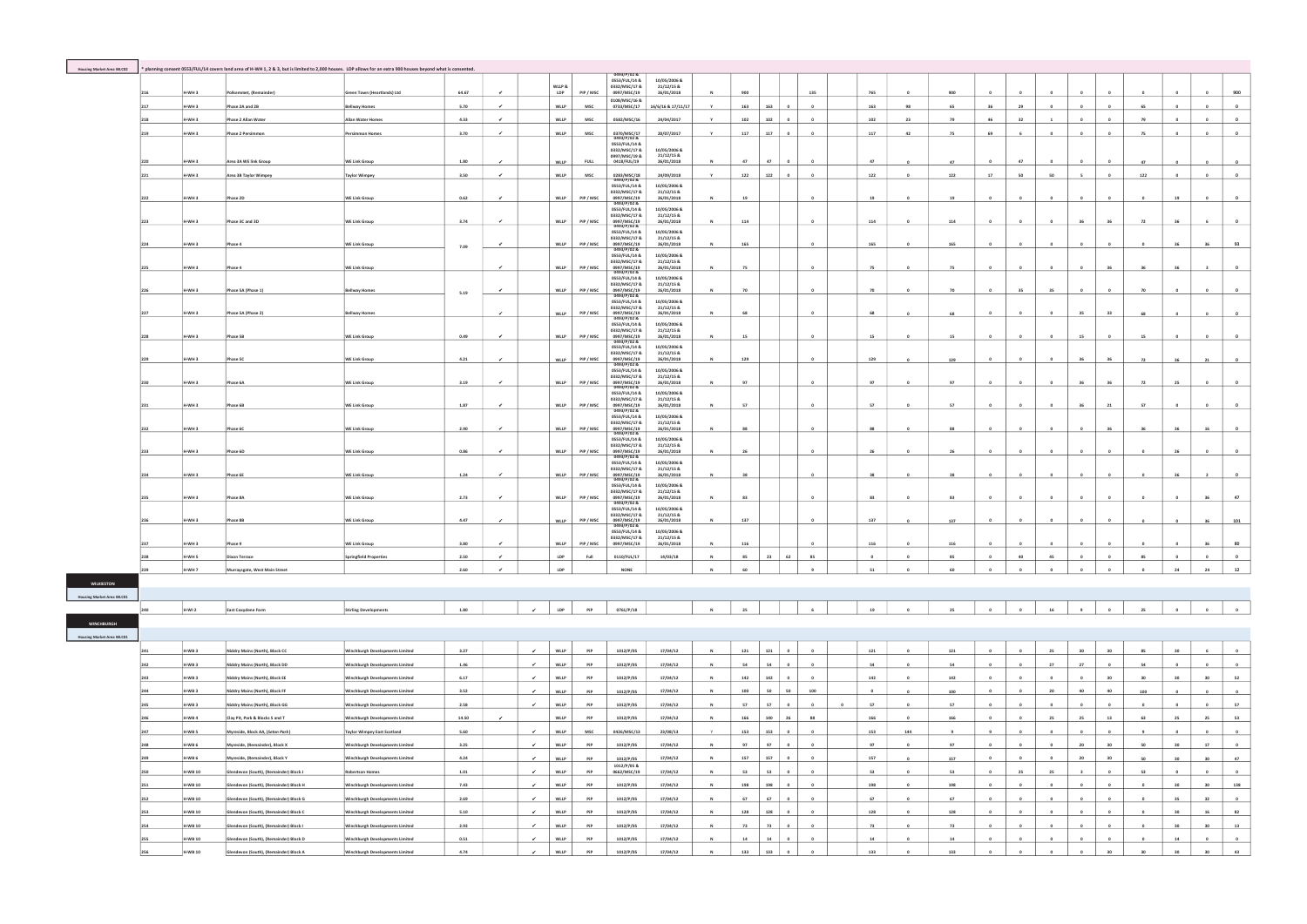| 257            | <b>H-WB 10</b>     | Glendevon (South), (Remainder) Block B              | Winchburgh Developments Limited                                      | 4.45  |  | WLLP        | pip | 1012/P/05                                  | 17/04/12             |             | 111             | 111   |       |       | 111    |       | 111    |                 |       |                 |       | 10              |       |       | 30    | 41    |
|----------------|--------------------|-----------------------------------------------------|----------------------------------------------------------------------|-------|--|-------------|-----|--------------------------------------------|----------------------|-------------|-----------------|-------|-------|-------|--------|-------|--------|-----------------|-------|-----------------|-------|-----------------|-------|-------|-------|-------|
| <b>SCO</b>     | <b>H-WB10</b>      | Glendevon (South), (Remainder) Block F              | Winchburgh Developments Limited                                      | 1.58  |  | <b>WIIP</b> | pip | 1012/P/05                                  | 17/04/12             |             |                 | 40    |       |       | 40     |       | 40     |                 |       |                 |       |                 |       | 20    | 20    |       |
| <b>SEG</b>     | H-WB <sub>12</sub> | Glendevon (North), Town Centre Block Q2 + Q1        | Winchburgh Developments Limited                                      |       |  | WLLP        | pip | 1012/P/05                                  | 17/04/12             |             | 189             | 100   |       |       | 189    |       | 189    |                 | 29    |                 | 37    | 30              | 131   |       |       |       |
|                | <b>H-WB 12</b>     | Glendevon (North), Town Centre Blocks P1 + P2 + P3  | Winchburgh Developments Limited                                      |       |  | <b>WIIP</b> | pip | 1012/P/05                                  | 17/04/12             |             | 187             |       |       |       | 187    |       | 187    |                 |       | 30 <sub>0</sub> | 60    | 60              | 150   |       |       |       |
|                | H-WB <sub>12</sub> | Glendevon (North), Town Centre, (Remainder) Block K | Winchburgh Developments Limited                                      |       |  | WLLP        | pip | 1012/P/05 &<br>0986/MSC/19                 | 17/04/12             |             |                 |       |       |       |        |       |        |                 |       |                 |       |                 |       |       |       |       |
| 262            | H-WB <sub>12</sub> | Glendevon (North), (Remainder) Block N              | <b>Bellway Homes</b>                                                 | 8.00  |  | WLLP        | pip | 1012/P/05&<br>0945/MSC/18 &<br>0926/MSC/19 | 17/04/2012 & 4/02/19 |             | 117             | 117   |       |       | 117    |       | 117    |                 | 25    | 25              | 25    | 25              | 105   |       |       |       |
| 2 <sub>2</sub> | H-WB <sub>12</sub> | Glendevon (North), (Remainder) Block O              | Winchburgh Developments Limited, CALA Homes,<br><b>Barratt Homes</b> |       |  | <b>MILP</b> | pip | 1012/P/05&<br>0900/MSC/19 &<br>0967/MSC/19 | 17/04/12             |             | 311             |       |       |       | 236    |       | 311    |                 | 50    | 75              | 75    | 75              | 275   |       |       |       |
| 26.6           | H-WB <sub>13</sub> | Niddry Mains (South), Block HH                      | Winchburgh Developments Limited                                      | 32.50 |  | WLLP        | pip | 1012/P/05                                  | 17/04/12             |             | 410             | 350   |       | 100   | 310    |       | 410    |                 |       |                 |       |                 |       |       |       | 410   |
|                | <b>H-WB 16</b>     | Site West of Ross's Plantation                      | Niddry Mains and Winchburgh Trust                                    | 10.30 |  | LDP         | pip | 1012/P/05                                  | 17/04/12             |             | 191             |       |       |       | 191    |       | 191    |                 |       |                 |       |                 |       |       |       | 191   |
|                | H-WB 18            | Site adjoining Niddry Mains House                   | Aithrie Estates and Hopetoun Estates Trust                           | 2.80  |  | LDP         |     | NONE                                       |                      |             | 30 <sub>1</sub> | an    |       |       | 25     |       | 74     |                 |       |                 |       | 20 <sup>o</sup> |       |       |       |       |
|                |                    |                                                     |                                                                      |       |  |             |     |                                            |                      |             |                 |       |       |       |        |       |        |                 |       |                 |       |                 |       |       |       |       |
|                |                    |                                                     |                                                                      |       |  |             |     |                                            |                      | Small Sites | 240             |       |       |       |        |       | 200    | 40 <sup>1</sup> | 40    | 40              | 40    | 40              | 200   |       |       |       |
|                |                    |                                                     |                                                                      |       |  |             |     |                                            |                      | Totals P    | 20,879          | 6,469 | 1.084 | 4,450 | 16,278 | 1.326 | 19.553 | 1.263           | 1.374 | 1,648           | 1,805 | 1,841           | 7.931 | 2,035 | 1,604 | 8,083 |

Under Construction Consent No Consent

Key<br>W - Windfall<br>WLLP - Adopted West Lothian Local<br>Plan<br>LDP - Proposed Plan<br>AP - Affordable housing commuted sum<br>CS - Affordable housing commuted sum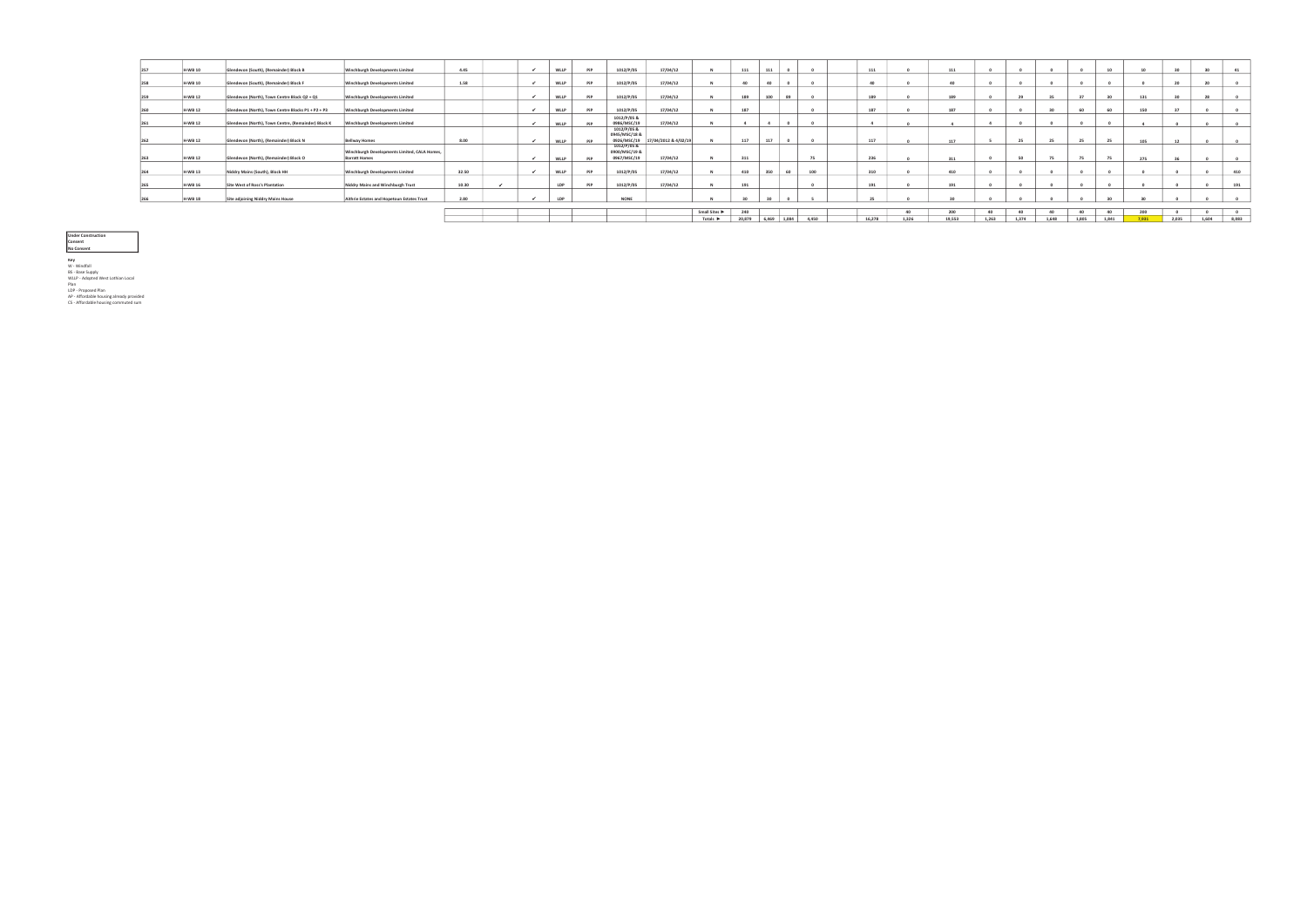#### <u>SCHEDULE 3</u>

NON-EFFECTIVE SUPPLY West Lothian Housing Land Audit 2019 (FINAL MARCH 2020)

"CONSTRAINED"

|                                  |           |                   |                                            |                             |                            |                             |              |               | Planning    | Planning    | Planning         |                 |                                                                                                    |                                       |
|----------------------------------|-----------|-------------------|--------------------------------------------|-----------------------------|----------------------------|-----------------------------|--------------|---------------|-------------|-------------|------------------|-----------------|----------------------------------------------------------------------------------------------------|---------------------------------------|
|                                  | HLA       | LDP               |                                            |                             |                            |                             |              |               | application | application | application      | <b>Total No</b> | Summary of                                                                                         |                                       |
|                                  | reference | reference         | Site Name/Location                         | Developer (or owner)        | Gross Area (ha) Brownfield |                             | Greenfield   | Source        | type        | reference   | date of approval | of units        | constraint(s)                                                                                      |                                       |
| ADDIEWELL                        |           |                   |                                            |                             |                            |                             |              |               |             |             |                  |                 |                                                                                                    |                                       |
| Housing Market Area WLC02        |           |                   |                                            |                             |                            |                             |              |               |             |             |                  |                 |                                                                                                    |                                       |
|                                  |           | H-AD <sub>2</sub> | Meadowhead Avenue (North)                  | <b>WLC</b>                  | 1.0                        |                             | $\checkmark$ | WLLP          |             |             |                  |                 | 20 No consent                                                                                      |                                       |
|                                  |           | H-AD <sub>3</sub> | Land north of Loganiea Road                | Mr & Mrs Doyle              | 0.4                        |                             | $\checkmark$ | LDP           |             | <b>NONE</b> |                  |                 | 5 HFS outlined that there is contaimination issues                                                 | Moved from effective to non-effective |
|                                  |           |                   |                                            |                             |                            |                             | $\checkmark$ |               |             |             |                  |                 |                                                                                                    |                                       |
|                                  |           | H-AD 4            | Loganiea Crescent / Place                  | Private + WLC               | 2.3                        |                             |              | WLLP          |             |             |                  |                 | 35 No consent                                                                                      |                                       |
| ARMADALE                         |           |                   |                                            |                             |                            |                             |              |               |             |             |                  |                 |                                                                                                    |                                       |
| <b>Housing Market Area WLC02</b> |           |                   |                                            |                             |                            |                             |              |               |             |             |                  |                 |                                                                                                    |                                       |
|                                  |           | $H-AM1$           | Muirfield, North Street,                   | John R Harris and Partners  | 0.27                       | $\checkmark$                |              | WLLP          | PiP         | 0032/P/09   | Undetermined     |                 | 10 Marketability/No consent                                                                        |                                       |
|                                  |           | $H-AM3$           | Nelson Park/Mallace Avenue                 | <b>WLC</b>                  | 1.60                       |                             | $\checkmark$ | <b>WLLP</b>   | Full        | 0824/FUL/15 | 03/07/15         |                 | 26 Not in SHIP                                                                                     |                                       |
|                                  |           | H-AM 4            | Former Nursery, High Academy Street        | <b>Lucas Land Purchases</b> | 0.20                       | $\checkmark$                |              | ${\mathsf w}$ | Full        | 0403/08     | 01/07/13         |                 | 6 Expired consent                                                                                  |                                       |
|                                  |           | H-AM 5            | Colinshiel (Site A)                        | WLC/Dundas                  | 10.30                      |                             | $\checkmark$ | WLLP          |             |             |                  |                 | 135 Lack of known progress                                                                         |                                       |
|                                  |           | H-AM 6            | Colinshiel (Site B)                        | W Jones                     | 8.80                       |                             | $\checkmark$ | WLLP          |             |             |                  |                 | 135 Physical/Infrastructure/No consent                                                             |                                       |
|                                  |           | <b>H-AM 15</b>    | Lower Bathville                            | Catesby Estates plc         | 27.60                      |                             | $\epsilon$   | WLLP          | PiP         | 0191/P/09   | 15/01/13         |                 | 400 Lack of known progress                                                                         |                                       |
|                                  | 10        | <b>H-AM 17</b>    | Drove Road                                 | <b>WLC</b>                  | 3.30                       |                             | $\checkmark$ | LDP           |             |             |                  |                 | 26 No consent                                                                                      |                                       |
|                                  |           |                   |                                            | A & J Gilchrist             | 0.80                       |                             | $\checkmark$ | ${\mathsf w}$ | PiP         |             |                  |                 |                                                                                                    |                                       |
|                                  |           |                   | H-AM 18 Stonerigg Farm                     |                             |                            | $\epsilon$                  |              |               |             | 0542/P/12   | 03/08/15         |                 | 11 Lack of known progress                                                                          |                                       |
|                                  | 12        |                   | Armadale greyhound and sports stadium      | <b>BCBC Properties</b>      | 2.70                       |                             |              | $\mathsf{w}$  | PiP         | 0735/P/17   |                  |                 | 80 Windfall site with no consent                                                                   |                                       |
| <b>Housing Market Area WLC02</b> |           | H-BA <sub>5</sub> | Napier Avenue                              | <b>JBB Developments Ltd</b> | 3.20                       |                             | $\checkmark$ | WLLP          | Full        | 0614/FUL/08 | 28/08/13         |                 | 10 Lapsed consent / no progress                                                                    |                                       |
|                                  |           | H-BA6             | Easton Road (Sibcas site)                  | Sibcas Ltd                  | 12.50                      | $\mathcal{L}_{\mathcal{A}}$ |              | WLLP          | Full        | 1335/04     | 21/12/05         |                 | 298 Ownership constraint                                                                           |                                       |
|                                  | 15        | H-BA <sub>6</sub> | Race Road                                  | <b>RW Walker</b>            | 1.16                       |                             | $\checkmark$ | WLLP          | Full        | 0291/FUL/14 |                  |                 | 15 Lack of known progress, posible ownership constraint in conjunction with Sibcas                 |                                       |
|                                  | 16        | H-BA <sub>7</sub> | Little Boghead (Site 2)                    | <b>WLC</b>                  | 1.10                       | $\mathcal{L}_{\mathcal{A}}$ |              | WILP          |             |             |                  |                 | 20 NOT IN SHIP                                                                                     |                                       |
|                                  |           |                   | H-BA 15 Windyknowe/Glasgow Road, (West)    | <b>Sibbald Family Trust</b> | 1.26                       |                             | $\checkmark$ | <b>WLLP</b>   |             |             |                  |                 | 46 Lack of known progress                                                                          |                                       |
|                                  |           | <b>H-BA19</b>     | <b>Bloomfield Place</b>                    | Scotmid Co-op               | 0.12                       | $\mathcal{L}$               |              | $\mathsf{w}$  |             | 0940/FUL/15 |                  |                 | 18 Lack of known progress                                                                          |                                       |
|                                  |           | <b>H-BA 21</b>    | 13 - 15 Glasgow Road (Meadowpark)          | <b>WB Property Ltd</b>      | 0.12                       | $\mathcal{L}_{\mathcal{A}}$ |              | <b>WLLP</b>   | Full        | 0093/FUL/08 | 09/09/14         |                 | 22 Lack of known progress                                                                          |                                       |
|                                  |           | <b>H-BA 22</b>    | <b>Bathgate Community Education Centre</b> | WLC                         | 0.20                       | $\mathcal{L}$               |              | LDP           |             |             |                  |                 | 6 NOT IN SHIP                                                                                      |                                       |
|                                  |           | <b>H-BA 23</b>    | Wester Inch                                | <b>WLC</b>                  | 5.40                       | $\mathcal{L}$               |              | LDP           |             |             |                  |                 | 100 NOT IN SHIP. (50 from H-BA23 LDP allocation and 50 from implemented planning consent 0972/P01) |                                       |
|                                  | 22        | <b>H-BA 25</b>    | <b>Waverley Street Depot</b>               | WLC                         | 0.30                       | $\checkmark$                |              | LDP           |             |             |                  |                 | 8 NOT IN SHIP                                                                                      |                                       |
|                                  | 23        | <b>H-BA 26</b>    | <b>Blackburn Road</b>                      |                             | 0.40                       |                             |              | LDP           |             | <b>NONE</b> |                  |                 | N Access / transport issues                                                                        |                                       |
|                                  | 24        | <b>H-BA 28</b>    |                                            | <b>WLC</b>                  | 0.10                       | $\checkmark$                |              | LDP           |             |             |                  |                 | 10 NOT IN SHIP                                                                                     |                                       |
|                                  |           |                   | Mid Street (site of former swimming pool)  |                             |                            |                             |              |               |             |             |                  |                 |                                                                                                    |                                       |
|                                  | 25        | <b>H-BA 29</b>    | Glasgow Road                               | Mr J Bryce                  | 0.50                       | $\checkmark$                |              | LDP           |             | 0248/FUL/08 |                  |                 | 53 Planning refused, lack of known progress                                                        |                                       |
|                                  |           | H-BA 30           | Standhill Farm                             |                             | 3.8                        |                             | $\checkmark$ | <b>WLLP</b>   |             |             |                  |                 | 85 No developer / No consent                                                                       |                                       |
|                                  | 27        | <b>H-BA12</b>     | Main Street                                | Mr R Lawson                 | 0.23                       | $\checkmark$                |              | W             | Full        | 0217/02     |                  |                 | 15 Expired consent                                                                                 |                                       |
| <b>BLACKBURN</b>                 |           |                   |                                            |                             |                            |                             |              |               |             |             |                  |                 |                                                                                                    |                                       |
| <b>Housing Market Area WLC02</b> |           |                   |                                            |                             |                            |                             |              |               |             |             |                  |                 |                                                                                                    |                                       |
|                                  |           | H-RR 1            | Daisyhill Road                             | Meridian                    | 3.54                       | $\checkmark$                |              | <b>BS</b>     | Full        | 1270/05     | 18/07/06         |                 | 9 Ownership / funding issues                                                                       |                                       |
|                                  |           | $H-BB2$           | Riddochhill Road                           | WLC                         | 0.57                       |                             | $\epsilon$   | WLLP          |             |             |                  | 15              | No consent                                                                                         |                                       |
|                                  |           | $H-BB3$           | West Main Street (West)                    | WLC                         | 0.2                        | $\checkmark$                |              | WLLP          |             |             |                  | $6\overline{6}$ | No consent                                                                                         |                                       |
|                                  |           |                   |                                            | WLC                         | 0.2                        | $\overline{a}$              |              | WLLP          |             |             |                  | $6\overline{6}$ | No consent                                                                                         |                                       |
|                                  |           | $H-BB4$           | West Main Street (East)                    |                             |                            |                             |              |               |             |             |                  |                 |                                                                                                    |                                       |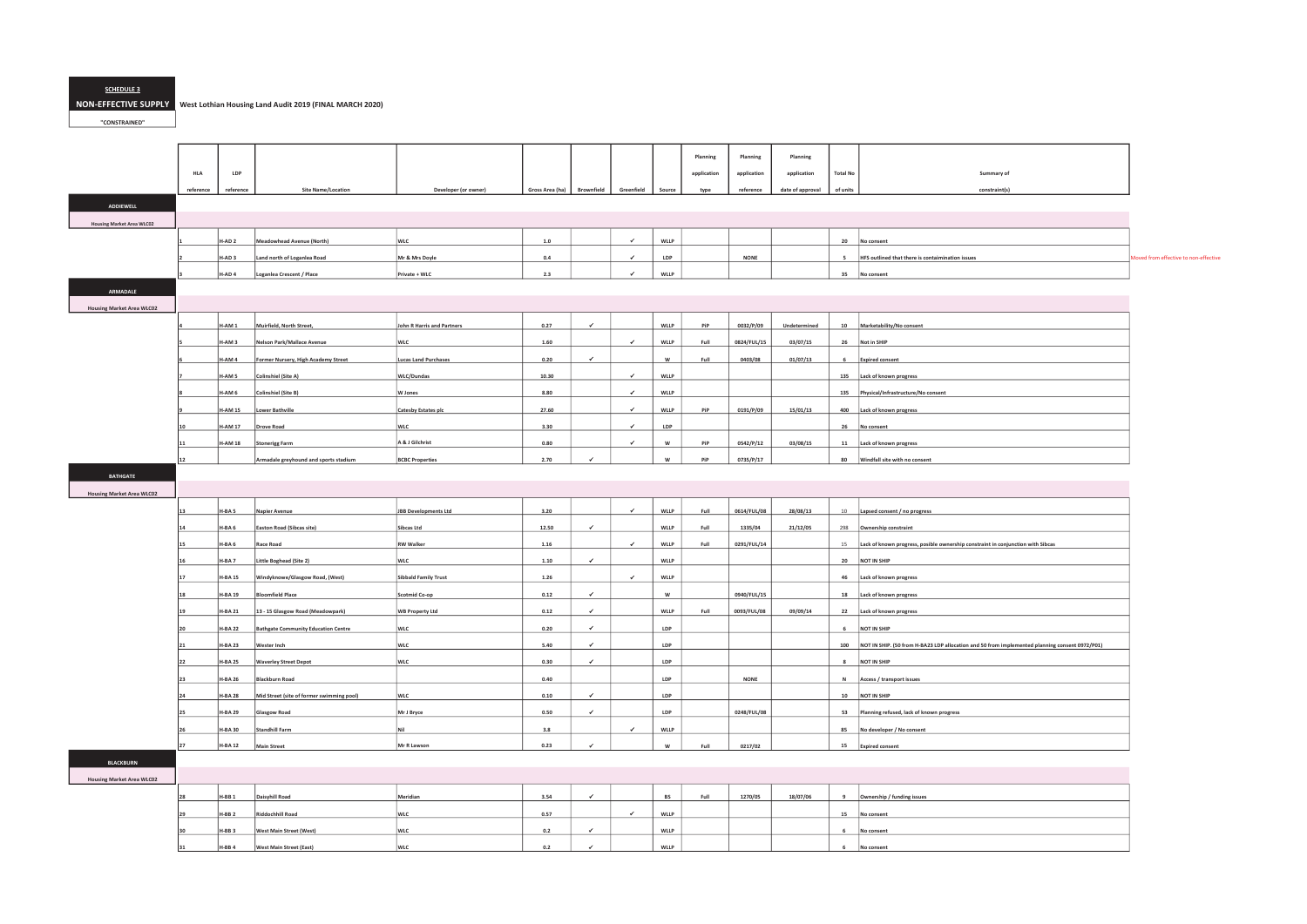|                                  |    | H-BB <sub>5</sub> | 16 Bathgate Road                                | <b>Braidwood Motor Company</b>      | 0.15      | v                           |                | WLLP         | Full | 0528/FUL/2008 | 30/07/2008<br>$\overline{\phantom{a}}$ | Marketability/Expired consent                         |
|----------------------------------|----|-------------------|-------------------------------------------------|-------------------------------------|-----------|-----------------------------|----------------|--------------|------|---------------|----------------------------------------|-------------------------------------------------------|
|                                  |    | H-BB <sub>6</sub> | East Main Street (Former garage site)           | Mrs Zahid                           | 0.09      | $\checkmark$                |                | w            | Full | 0272/FUL/12   | 15/11/12<br>$\overline{7}$             | Physical / Marketability                              |
|                                  |    | H-BB 8            | East Main Street (former adult training centre) | WLC                                 | 0.40      | $\mathcal{L}$               |                | LDP          |      |               |                                        | 12 NOT IN SHIP                                        |
|                                  | 35 | H-BB 9            | Ash Grove (Site A)                              | WLC                                 | $_{0.30}$ | $\checkmark$                |                | LDP          |      |               | $\mathsf{s}$                           | NOT IN SHIP                                           |
|                                  | 36 | H-BB 10           | Ash Grove (Site B)                              | WLC                                 | $0.50\,$  | $\checkmark$                |                | LDP          |      |               | $5^{\circ}$                            | NOT IN SHIP                                           |
|                                  |    |                   |                                                 |                                     |           |                             |                |              |      |               |                                        |                                                       |
| <b>BLACKRIDGE</b>                |    |                   |                                                 |                                     |           |                             |                |              |      |               |                                        |                                                       |
| Housing Market Area WLC02        |    |                   |                                                 |                                     |           |                             |                |              |      |               |                                        |                                                       |
|                                  | 37 | $H-BL5$           | Woodhill Road                                   | WLC                                 | $0.9\,$   |                             | $\mathcal{L}$  | $\mathsf{w}$ |      |               | 30                                     | No consent                                            |
| <b>BREICH</b>                    |    |                   |                                                 |                                     |           |                             |                |              |      |               |                                        |                                                       |
|                                  |    |                   |                                                 |                                     |           |                             |                |              |      |               |                                        |                                                       |
| <b>Housing Market Area WLC02</b> |    |                   |                                                 |                                     |           |                             |                |              |      |               |                                        |                                                       |
|                                  |    | H-BR <sub>1</sub> | <b>Rashiehill Crescent</b>                      | WLC                                 | 0.15      |                             | $\epsilon$     | WLLP         |      |               |                                        | Marketability/No consent                              |
|                                  |    | H-RR 4            | Woodmuir Community Hall                         | WLC                                 | 0.10      | $\mathcal{L}_{\mathcal{C}}$ |                | LDP          |      |               | $5^{\circ}$                            | NOT IN SHIP                                           |
|                                  |    | H-BR 5            | Former Woodmuir Primary School                  | <b>WLC</b>                          | 0.10      | $\checkmark$                |                | LDP          |      |               | 5                                      | NOT IN SHIP                                           |
|                                  | 41 | H-LW 3            | Former Breich Inn                               | <b>Fraser Coutts</b>                | 0.24      | $\checkmark$                |                | $\mathsf{w}$ | Full | 0766/FUL/13   | $5^{\circ}$<br>23/01/14                | Lack of known progress                                |
|                                  |    |                   |                                                 |                                     |           |                             |                |              |      |               |                                        |                                                       |
| <b>BROXBURN/UPHALL</b>           |    |                   |                                                 |                                     |           |                             |                |              |      |               |                                        |                                                       |
| <b>Housing Market Area WLC01</b> |    |                   |                                                 |                                     |           |                             |                |              |      |               |                                        |                                                       |
|                                  |    | H-BU 5            | <b>Candleworks (West)</b>                       | <b>WLC</b>                          | 7.71      | $\checkmark$                |                | <b>WLLP</b>  | PiP  | 0115/P/11     | Undetermined                           | 100 Physical/Infrastructure/No consent                |
|                                  | 43 | H-BU <sub>6</sub> | Holmes North (Site A)                           | WLC                                 | 1.00      |                             | $\epsilon$     | WLLP         |      |               |                                        | 15 NOT IN SHIP                                        |
|                                  |    |                   | Greendykes Industrial Estate                    | WLC                                 | 7.81      | $\checkmark$                |                | WLLP         |      |               | $10\,$                                 | Ownership/No consent/Masterplan required              |
|                                  |    | H-BU 1            | Greendykes Road                                 | Persimmor                           | 2.84      | $\checkmark$                |                | WLLP         |      |               | 50                                     | No consent                                            |
|                                  |    |                   |                                                 |                                     |           |                             |                |              |      |               |                                        |                                                       |
|                                  |    | H-BU <sub>2</sub> | <b>Holmes North (Site B)</b>                    | Mr & Mrs Turner                     | 1.50      |                             | $\checkmark$   | WLLP         |      |               | 20                                     | No consent                                            |
|                                  |    | H-BU4             | Albyn                                           | Boland                              | 22.30     | $\mathcal{L}$               |                | WLLP         | PiP  | 0558/P/09     | 100                                    | No consent                                            |
|                                  |    | H-BU 9            | Greendykes Road (East)                          | Ashdale and Boland                  | 7.10      |                             | $\overline{ }$ | WLLP         |      |               |                                        | 135 No consent                                        |
|                                  |    | H-BU 10           | West Wood                                       | Balmoral                            | 38.60     |                             | v              | WLLP         |      | 0485/P/10     |                                        | 825 Lack of known progress                            |
|                                  |    | H-BU 11           | Church Street Depot                             | WLC                                 | $_{0.30}$ | $\checkmark$                |                | LDP          |      |               |                                        | 10 NOT IN SHIP                                        |
| <b>EAST CALDER</b>               |    |                   |                                                 |                                     |           |                             |                |              |      |               |                                        |                                                       |
| <b>Housing Market Area WLC01</b> |    |                   |                                                 |                                     |           |                             |                |              |      |               |                                        |                                                       |
|                                  |    |                   |                                                 |                                     |           |                             |                |              |      |               |                                        |                                                       |
|                                  |    | $H-EC1$           | Millbank Depot                                  | WLC                                 | 1.36      | $\epsilon$                  |                | WLLP         |      | 0680/ARM/04 & | 22<br>02/06/2006 &                     | Physical/Land Use/No consent<br>2 built. 11 remaining |
|                                  | 52 | H-EC <sub>2</sub> | Camps Cottages                                  | Colin Grieve                        | 2.38      | $\checkmark$                |                | WLLP         | ARM  | 0700/ARM/08   | 03/10/08<br>$13\,$                     |                                                       |
|                                  | 53 | H-EC <sub>3</sub> | Broompark Farm                                  | <b>Stephen Dalton</b>               | 3.03      | $\checkmark$                |                | WLLP         |      |               | 50                                     | Expired consent                                       |
|                                  | 54 |                   | Land at Hoghill Farm, Oakbank Road              | <b>Hallam Land</b>                  | 0.35      | $\mathcal{L}^{\pm}$         |                | $\mathsf{w}$ | PiP  | 0587/P/17     | N                                      | Windfall site with no consent                         |
| <b>FAULDHOUSE</b>                |    |                   |                                                 |                                     |           |                             |                |              |      |               |                                        |                                                       |
| <b>Housing Market Area WLC02</b> |    |                   |                                                 |                                     |           |                             |                |              |      |               |                                        |                                                       |
|                                  |    |                   |                                                 |                                     |           |                             |                |              |      |               |                                        |                                                       |
|                                  |    | H-FA <sub>1</sub> | Eastwood Park (East)                            | <b>Charlestown Properties Ltd</b>   | 3.05      |                             |                | <b>RS</b>    | pip  | 0053/P/06     | 19/03/13<br>68                         | Expired consent                                       |
|                                  |    | H-FA <sub>3</sub> | Park View (West)                                | wic                                 | 1.70      | $\checkmark$                |                | WLLP         |      |               | 30 <sup>2</sup>                        | NOT IN SHIP                                           |
|                                  |    | H-FA <sub>6</sub> | Sheephousehill (North)                          | <b>Nicholson Construction</b>       | 1.49      |                             | $\checkmark$   | WLLP         | Full | 0929/FUL/07   | 48                                     | No consent                                            |
|                                  |    | H-FA <sub>2</sub> | <b>Meadow Crescent</b>                          | c/o Colin Hardie, Hardie Associates | 0.37      | $\checkmark$                |                | WLLP         |      |               | $\overline{7}$                         | No consent / lack of progress                         |
|                                  |    | H-FA4             | <b>Shotts Road</b>                              | WLC                                 | 3.16      |                             | $\epsilon$     | WLLP         | Full | 0466/FUL/11   | 30                                     | No consent                                            |
|                                  |    | H-FA 7            |                                                 |                                     | 1.80      |                             | v              | WLLP         |      |               | 30                                     |                                                       |
|                                  |    |                   | Lanrigg Road (3)                                | A Anderson                          |           |                             |                |              |      |               |                                        | No consent                                            |
|                                  | 61 | H-FA 8            | <b>Eldrick Avenue</b>                           | WLC                                 | 0.30      | $\checkmark$                |                | LDP          |      |               | 8                                      | NOT IN SHIP                                           |
|                                  | 62 | H-FA 9            | Main Street (former cinema and garage)          | WLC                                 | $_{0.01}$ | $\checkmark$                |                | LDP          |      |               | $\mathsf{s}$                           | NOT IN SHIP                                           |
| KIRKNEWTON                       |    |                   |                                                 |                                     |           |                             |                |              |      |               |                                        |                                                       |
| Housing Market Area WLC01        |    |                   |                                                 |                                     |           |                             |                |              |      |               |                                        |                                                       |
|                                  | 63 | H-KN 2            | Station Road (East)                             | <b>Drummond Homes</b>               | 3.53      |                             |                | WLLP         |      |               | 90                                     | No consent                                            |
| <b>LINLITHGOW</b>                |    |                   |                                                 |                                     |           |                             |                |              |      |               |                                        |                                                       |
|                                  |    |                   |                                                 |                                     |           |                             |                |              |      |               |                                        |                                                       |
| <b>Housing Market Area WLC03</b> |    |                   |                                                 |                                     |           |                             |                |              |      |               |                                        |                                                       |
|                                  |    |                   |                                                 | wLC                                 | 0.67      | $\mathcal{L}$               |                |              |      |               | $10\,$                                 | Not allocated / no consent                            |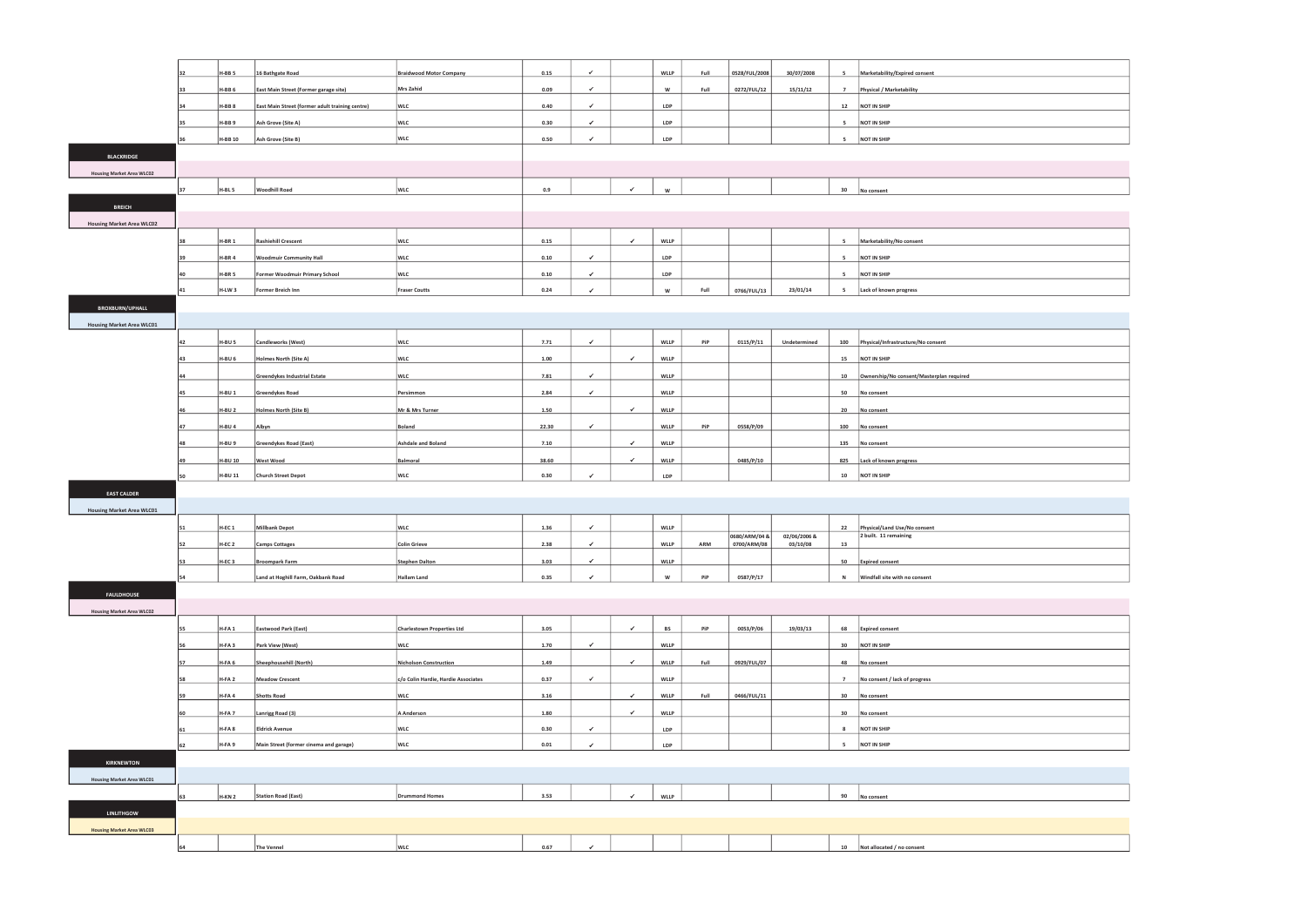|                                  | 65   |                   | Stuart House, 181 - 201 High Street               | <b>Glamis Investments</b>                              | 0.10    |               |              | $\mathsf{w}$ | Full          | 0437/FUL/17  |                             | N            | Windfall site with no consent           |
|----------------------------------|------|-------------------|---------------------------------------------------|--------------------------------------------------------|---------|---------------|--------------|--------------|---------------|--------------|-----------------------------|--------------|-----------------------------------------|
|                                  |      |                   |                                                   |                                                        |         |               |              |              |               |              |                             |              |                                         |
| <b>LIVINGSTON</b>                |      |                   |                                                   |                                                        |         |               |              |              |               |              |                             |              |                                         |
| <b>Housing Market Area WLC01</b> |      |                   |                                                   |                                                        |         |               |              |              |               |              |                             |              |                                         |
|                                  | 66   | H-LV 10           | Deans (West)/Hardie Road                          | <b>WLC</b>                                             | 1.18    |               |              | WLLP         |               |              |                             |              | Marketability/No consent                |
|                                  | 67   | $H$ -LV 1         | <b>Ballantyne Place (South)</b>                   | <b>WLC</b>                                             | 0.68    |               | $\epsilon$   | WLLP         |               |              |                             | $\mathbf{g}$ | No consent                              |
|                                  | 68   | H-LV 4            | Calder Road, Bellsquarry                          | <b>WLC</b>                                             | 0.5     |               | $\checkmark$ | WLLP         |               |              |                             |              | No consent                              |
|                                  |      | H-LV <sub>5</sub> | Ettrick Drive, Craigshill                         | WLC                                                    | 0.23    | ¥.            |              | WLLP         | PiP           | 0234/P/07    |                             | 10           | No consent                              |
|                                  | 70   | H-LV 6            | Forth Drive, Craigshill                           | WLC                                                    | 0.15    | $\checkmark$  |              | WLLP         | Full          | 0532//FUL/08 | 29/07/2009                  | $\epsilon$   | <b>Expired consent</b>                  |
|                                  | 71   | <b>H-LV 21</b>    | Glen Road (rear of New Deans House)               | WLC                                                    | 0.30    |               | $\checkmark$ | LDP          |               |              |                             | 10           | NOT IN SHIP                             |
|                                  | 72   | <b>H-LV 28</b>    | <b>Deans South Road</b>                           | WLC                                                    | 0.30    | $\mathcal{L}$ |              | LDP          |               |              |                             | $\sf s$      | NOT IN SHIP                             |
|                                  | 73   | <b>H-LV 29</b>    | <b>Howden South Road</b>                          | WLC                                                    | 1.30    | $\checkmark$  |              | LDP          |               | 0523/FUL/15  |                             | 36           | <b>Acoustic Problems</b>                |
|                                  | 74   | <b>H-LV 31</b>    | Murieston Valley Road                             | WLC                                                    | 1.70    |               | $\checkmark$ | LDP          |               |              |                             | 24           | NOT IN SHIP                             |
|                                  | 75   |                   | Land at Forestbank, Ladvwell, Livingston          | The Dean Partnership                                   | 0.11    | $\checkmark$  |              | $\mathsf{w}$ | Full          | 0857/FUL/17  |                             | $\,$ N       | Windfall site with no consent           |
| POLBETH                          |      |                   |                                                   |                                                        |         |               |              |              |               |              |                             |              |                                         |
| Housing Market Area WLC01        |      |                   |                                                   |                                                        |         |               |              |              |               |              |                             |              |                                         |
|                                  | 76   | H-PB 1            | Site of former West Calder High School, Limefield | WLC                                                    | 10.3    | $\checkmark$  |              | LDP          |               |              |                             |              | 120 NOT IN SHIP                         |
|                                  | 77   |                   | Polbeth Harwood Parish Church, Chapelton Terrace  | Church of Scotland General Trustees                    | 0.2     | $\checkmark$  |              | $\mathsf{w}$ | $_{\rm{pip}}$ | 0442/P/17    |                             | N            | Windfall site with no consent           |
| <b>PUMPHERSTON</b>               |      |                   |                                                   |                                                        |         |               |              |              |               |              |                             |              |                                         |
| <b>Housing Market Area WLC01</b> |      |                   |                                                   |                                                        |         |               |              |              |               |              |                             |              |                                         |
|                                  | 78   | H-PU <sub>3</sub> | <b>Drumshoreland Road frontage</b>                | <b>Facilities Engineering and Design Solutions Ltd</b> | $1.4\,$ | $\mathcal{L}$ |              | WLLP         | <b>DID</b>    | 0038/P/05    |                             | 25           | No consent                              |
|                                  |      |                   |                                                   |                                                        |         |               |              |              |               |              |                             |              |                                         |
| <b>STONEYBURN</b>                |      |                   |                                                   |                                                        |         |               |              |              |               |              |                             |              |                                         |
| <b>Housing Market Area WLC02</b> |      |                   |                                                   |                                                        |         |               |              |              |               |              |                             |              |                                         |
|                                  | 79   | H-SB <sub>1</sub> | Stoneyburn Farm (East)                            | Gordon and Hilda Rennie and Sundial Properties         | 3.06    |               | $\checkmark$ | WLLP         | PiP           | 0183/P/02    | 26/05/2004                  | 60           | Marketability/Expired consent           |
|                                  |      | H-SB <sub>2</sub> | Stoneyburn Farm (West)                            | <b>Gordon and Hilda Rennie</b>                         | 2.65    |               | $\checkmark$ | WLLP         | PiP           | 0183/P/02    | 26/05/2004                  | 60           | Marketability/Expired consent           |
|                                  | 81   | H-SB <sub>4</sub> | <b>Burnlea Place and Meadow Place</b>             | WLC                                                    | 1.00    |               | $\checkmark$ | LDP          |               |              |                             | 35           | NOT IN SHIP                             |
|                                  | 82   | H-SB <sub>5</sub> | Foulshiels Road (Site A)                          | WLC                                                    | 1.00    |               | $\checkmark$ | LDP          |               |              |                             | 20           | NOT IN SHIP                             |
|                                  | lss. | H-SB <sub>7</sub> | Foulshiels Road (Site B)                          | WLC                                                    | 4.40    |               | $\epsilon$   | LDP          |               |              |                             |              | 150 NOT IN SHIP                         |
| <b>TORPHICHEN</b>                |      |                   |                                                   |                                                        |         |               |              |              |               |              |                             |              |                                         |
| <b>Housing Market Area WLC03</b> |      |                   |                                                   |                                                        |         |               |              |              |               |              |                             |              |                                         |
|                                  | 84   |                   | Wester Woodside Farm                              | Mr William Russell                                     | 0.9     | v             |              | W            | Full          | 0151/FUL/17  |                             | N            | Windfall site with no consent           |
|                                  | 85   |                   | Land at Slackend, Cathlaw Lane                    | Mrs Jessie Johnston                                    | $1.5\,$ |               | $\epsilon$   | $\mathsf{w}$ | PiP           | 0626/P/17    |                             |              | N   Windfall site with no consent       |
| <b>WEST CALDER</b>               |      |                   |                                                   |                                                        |         |               |              |              |               |              |                             |              |                                         |
| <b>Housing Market Area WLC01</b> |      |                   |                                                   |                                                        |         |               |              |              |               |              |                             |              |                                         |
|                                  | 86   | H-LW 6            | Former Freeport Retail Village                    | AW Land Purchases Ltd                                  | 3.20    | ٠             |              | $\mathsf{w}$ | PiP           | 0488/P/09    | 29/08/13                    | 30           | Expired consent                         |
| <b>WHITBURN</b>                  |      |                   |                                                   |                                                        |         |               |              |              |               |              |                             |              |                                         |
| Housing Market Area WLC02        |      |                   |                                                   |                                                        |         |               |              |              |               |              |                             |              |                                         |
|                                  | 87   | H-WH <sub>6</sub> | Polkemmet Business Centre, Dixon Terrace          | <b>David Bradley</b>                                   | 0.40    | $\mathcal{L}$ |              | LDP          |               |              |                             | $10\,$       | Ownership                               |
| <b>WILKIESTON</b>                |      |                   |                                                   |                                                        |         |               |              |              |               |              |                             |              |                                         |
| <b>Housing Market Area WLC01</b> |      |                   |                                                   |                                                        |         |               |              |              |               |              |                             |              |                                         |
|                                  | 88   | H-WI <sub>1</sub> | Linburn (site A)                                  | <b>Scottish War Blinded</b>                            | 4.65    |               | $\checkmark$ | WLLP         |               |              |                             |              | 50 No consent                           |
| <b>WINCHBURGH</b>                |      |                   |                                                   |                                                        |         |               |              |              |               |              |                             |              |                                         |
|                                  |      |                   |                                                   |                                                        |         |               |              |              |               |              |                             |              |                                         |
| <b>Housing Market Area WLC01</b> |      |                   |                                                   |                                                        |         |               |              |              |               |              |                             |              |                                         |
|                                  | 89   | H-WB <sub>1</sub> | Castle Road                                       | Winchburgh Developments Limited                        | 0.62    |               | $\epsilon$   | WLLP         |               |              |                             | ${\sf N}$    | Long-standing site with little progress |
|                                  | 90   | $H-WB2$           | Winchburgh Primary School, Dunn Place             | <b>WLC</b>                                             | 0.8     |               | $\epsilon$   | WLLP         |               |              |                             | 20           | Constrained                             |
|                                  | 91   | <b>H-WB15</b>     | Glendevon (regeneration site)                     | <b>WLC</b>                                             | 0.8     |               | $\epsilon$   | LDP          |               |              |                             | 27           | Constrained                             |
|                                  |      |                   |                                                   |                                                        |         |               |              |              |               |              |                             |              |                                         |
|                                  |      |                   |                                                   |                                                        |         | 158           | 280          |              |               |              | Total $\blacktriangleright$ | 3,967        |                                         |

| 158 | 280 |
|-----|-----|

| ntal ▶ | 3967 |  |
|--------|------|--|
|        |      |  |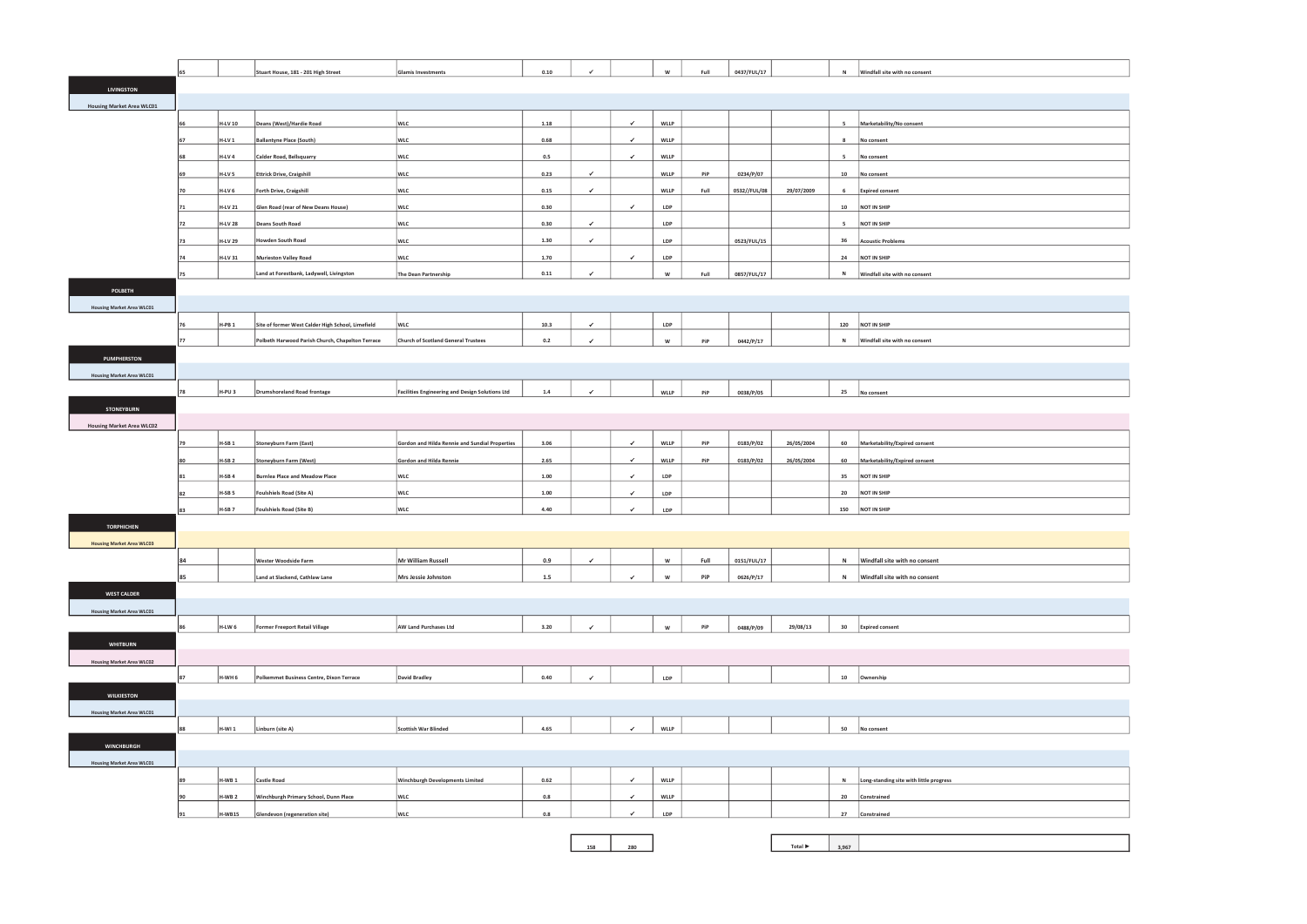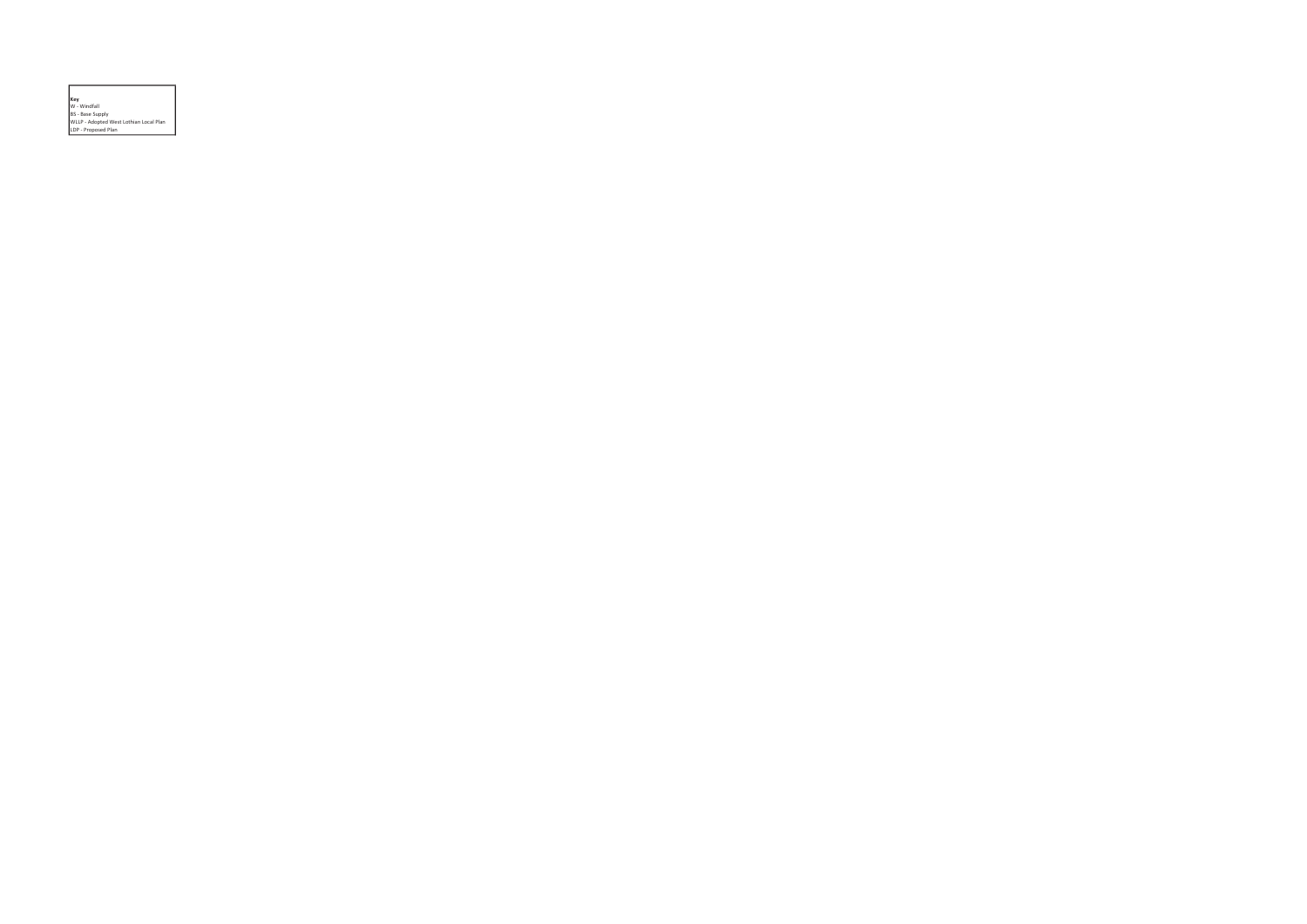SCHEDULE 4

### COMPLETIONS West Lothian Housing Land Audit 2019 (FINAL MARCH 2020)

|                           |           |                   |                                                    |                                             |               |                             |              |                 |                         |                     |             |                |                         |                     |                         |                |                         |                |                |                         |                 |                          | Total                      |                |                     |                         |
|---------------------------|-----------|-------------------|----------------------------------------------------|---------------------------------------------|---------------|-----------------------------|--------------|-----------------|-------------------------|---------------------|-------------|----------------|-------------------------|---------------------|-------------------------|----------------|-------------------------|----------------|----------------|-------------------------|-----------------|--------------------------|----------------------------|----------------|---------------------|-------------------------|
|                           | HLA       | LDP               |                                                    |                                             |               |                             |              | <b>Total No</b> |                         |                     | Affordable  |                |                         |                     |                         |                | Remaining               |                |                | <b>Delivery Program</b> |                 |                          |                            |                |                     |                         |
|                           | reference | reference         | Site Name/Location                                 | Developer (or owner)                        |               |                             |              | of units        |                         |                     |             | to 31/03/2018  | 2018 to 2019            |                     |                         | to 31/03/2019  | at 01/04/2019           | 19/20          | 20/21          | 21/22                   | 22/23           |                          | 23/24 19/20 to 23/24 24/25 |                | 25/26               | <b>POST 26</b>          |
| ADDIEWELL                 |           |                   |                                                    |                                             |               |                             |              |                 |                         |                     |             |                |                         |                     |                         |                |                         |                |                |                         |                 |                          |                            |                |                     |                         |
| Housing Market Area WLC02 |           |                   |                                                    |                                             |               |                             |              |                 |                         |                     |             |                |                         |                     |                         |                |                         |                |                |                         |                 |                          |                            |                |                     |                         |
|                           |           | H-AD <sub>3</sub> | Land north of Loganiea Road                        | Mr & Mrs Doyle                              |               | $\mathcal{L}_{\mathcal{A}}$ | LDP          |                 |                         | $\mathfrak{o}$      | $\Omega$    | $\circ$        | $\overline{1}$          | $\mathbf{o}$        | $\overline{1}$          | $\mathbf{1}$   | $\Delta$                | $\ddot{a}$     | $\circ$        | $\circ$                 | $\Omega$        | $\circ$                  | $\overline{A}$             | $\mathbf{o}$   | $\mathfrak{o}$      | $\mathfrak{o}$          |
|                           |           | H-AD 1            | Ross Court (Muirhousedyes Mains)                   | <b>ARH Homes Ltd</b>                        | $\mathcal{L}$ |                             | WLLP         |                 |                         | $\ddot{\mathbf{a}}$ | $\alpha$    | $\Omega$       | $\mathbf{a}$            | $\theta$            | $\mathbf{1}$            | $\mathbf{1}$   | $\overline{a}$          | $\overline{ }$ |                |                         |                 | $\alpha$                 |                            |                |                     |                         |
| ARMADALE                  |           |                   |                                                    |                                             |               |                             |              |                 |                         |                     |             |                |                         |                     |                         |                |                         |                |                |                         |                 |                          |                            |                |                     |                         |
| Housing Market Area WLC02 |           |                   |                                                    |                                             |               |                             |              |                 |                         |                     |             |                |                         |                     |                         |                |                         |                |                |                         |                 |                          |                            |                |                     |                         |
|                           | 103       | H-LW 2            | Craigengall Farm (Lowland Crofts)                  | M&M Quality Homes                           |               | $\checkmark$                | $\mathsf{w}$ | $11\,$          | ${\bf 11}$              | $\mathbf{0}$        | $\circ$     | $\overline{z}$ | $\mathbf{0}$            | $\mathfrak o$       | $\circ$                 | 7              | $\Delta$                | $\overline{1}$ | $\mathbf{1}$   | $\mathbf{1}$            | $\overline{1}$  | $\circ$                  | $\ddot{a}$                 | $\mathbf 0$    | $\mathfrak o$       | $\bullet$               |
|                           |           | H-AM 16           | Mayfield Drive                                     | WLC                                         | $\mathcal{A}$ |                             | LDP          | 22              | 14                      | $\mathbf{s}$        | 22          |                | 21                      | 21                  |                         | 21             |                         |                |                |                         |                 | $\mathfrak o$            | $\mathfrak o$              | $\mathbf 0$    | $\mathfrak o$       |                         |
|                           |           | <b>H-AM 13</b>    | Standhill (South)                                  | <b>Avant Homes</b>                          |               | $\checkmark$                | WLLP         | 110             | 110                     | $\mathbf 0$         | 28          | $\alpha$       | $\mathbf{1}$            | $\circ$             | $\mathcal{A}$           | $\mathbf 1$    | 109                     | 38             | 36             | 30                      | $6\overline{6}$ | $\mathfrak{o}$           | 110                        | $\mathfrak o$  | $\circ$             | $\mathfrak o$           |
| <b>BATHGATE</b>           |           |                   |                                                    |                                             |               |                             |              |                 |                         |                     |             |                |                         |                     |                         |                |                         |                |                |                         |                 |                          |                            |                |                     |                         |
| Housing Market Area WLC02 |           |                   |                                                    |                                             |               |                             |              |                 |                         |                     |             |                |                         |                     |                         |                |                         |                |                |                         |                 |                          |                            |                |                     |                         |
|                           | 105       | $H-BA1$           | Balmuir Road (former Woodthorpe Garden Centre)     | I & H Brown                                 | $\mathcal{A}$ |                             | $\mathsf{w}$ | $11\,$          | $11\,$                  | $\bullet$           | $\sqrt{2}$  | $\Omega$       | $\overline{a}$          | $\sim$              | $\overline{a}$          | $\overline{a}$ | $\overline{z}$          | $\overline{z}$ |                |                         |                 | $\sim$                   | $\overline{z}$             | $\Omega$       |                     |                         |
|                           |           | $H-BA$ 11         | Wester Inch, Phases 1 & 2                          | wLC                                         | $\mathcal{A}$ |                             | BS           | 86              | 54                      | 32                  | 86          | $\mathbf 0$    | 24                      | 24                  | $\circ$                 | 24             | 62                      | 62             | $\mathfrak o$  | $\mathbf 0$             | $\mathbf 0$     | $\mathfrak o$            | 62                         | $\bullet$      | $\circ$             | $\overline{\mathbf{0}}$ |
|                           | 268       | H-BA <sub>2</sub> | Wester Inch, Area BB (land east of Meikle Lane)    | <b>Taylor Wimpey</b>                        | $\mathcal{L}$ |                             | <b>BS</b>    | ${\bf 78}$      | $78\,$                  | $\alpha$            | $\circ$     | 21             | 57                      | $\Omega$            | 57                      | 78             | $\circ$                 | $\mathbf{a}$   | $\Omega$       | $\circ$                 | $\circ$         | $\overline{a}$           | $\circ$                    | $\mathfrak o$  | $\circ$             | $\circ$                 |
| <b>BLACKBURN</b>          |           |                   |                                                    |                                             |               |                             |              |                 |                         |                     |             |                |                         |                     |                         |                |                         |                |                |                         |                 |                          |                            |                |                     |                         |
| Housing Market Area WLC02 |           |                   |                                                    |                                             |               |                             |              |                 |                         |                     |             |                |                         |                     |                         |                |                         |                |                |                         |                 |                          |                            |                |                     |                         |
|                           | 116       | H-BB 7            | Redhouse West (Blackburnhall Road)                 | wLC                                         |               | $\mathcal{L}$               | WLLP         | 100             | 52                      | 48                  | 100         | 55             | 35                      | 35                  |                         | 90             | $10\,$                  | $10\,$         |                |                         |                 |                          | $10\,$                     | $\theta$       | $\circ$             |                         |
| <b>BLACKRIDGE</b>         |           |                   |                                                    |                                             |               |                             |              |                 |                         |                     |             |                |                         |                     |                         |                |                         |                |                |                         |                 |                          |                            |                |                     |                         |
| Housing Market Area WLC02 |           |                   |                                                    |                                             |               |                             |              |                 |                         |                     |             |                |                         |                     |                         |                |                         |                |                |                         |                 |                          |                            |                |                     |                         |
|                           | 118       | H-BL1             | Harthill Road (Site A), (Allison Gardens)          | RBS West Register Property (Administrators) |               | $\mathcal{L}_{\mathcal{A}}$ | BS           | 136             | 136                     | $\mathfrak{o}$      | 19          | 92             | 22                      | $\alpha$            | 22                      | 114            | 22                      | 22             | $\circ$        | $\circ$                 |                 | $\mathbf{a}$             | 22                         | $\circ$        | $\circ$             | $\bullet$               |
| <b>BROXBURN/UPHALL</b>    |           |                   |                                                    |                                             |               |                             |              |                 |                         |                     |             |                |                         |                     |                         |                |                         |                |                |                         |                 |                          |                            |                |                     |                         |
| Housing Market Area WLC01 |           |                   |                                                    |                                             |               |                             |              |                 |                         |                     |             |                |                         |                     |                         |                |                         |                |                |                         |                 |                          |                            |                |                     |                         |
|                           | 131       | H-BU 13           | Kirkhill North Phase 2                             | wLC                                         |               | $\mathcal{L}$               | <b>BS</b>    | 185             | 185                     | $\bullet$           | 185         | 28             | 99                      | 99                  | $\sim$                  | 127            | 58                      | 58             | $\circ$        | $\theta$                | $\Omega$        | 99                       | 32                         | 112            | 41                  | $\bullet$               |
|                           | 132       | H-BU 14           | East Main Street (former Vion factory site)        | <b>Bellway Homes</b>                        | $\mathcal{L}$ |                             | $\mathsf{w}$ | 190             | 190                     | $\circ$             | $14\,$      | 48             | 57                      | $\ddot{\mathbf{0}}$ | 57                      | 105            | 85                      | 59             | $\bf{26}$      | $\mathbf 0$             | $\mathfrak o$   | $\overline{\phantom{0}}$ | 85                         | $\circ$        | $\circ$             | $\circ$                 |
| EAST CALDER               |           |                   |                                                    |                                             |               |                             |              |                 |                         |                     |             |                |                         |                     |                         |                |                         |                |                |                         |                 |                          |                            |                |                     |                         |
| Housing Market Area WLC01 |           |                   |                                                    |                                             |               |                             |              |                 |                         |                     |             |                |                         |                     |                         |                |                         |                |                |                         |                 |                          |                            |                |                     |                         |
|                           | 135       | H-EC 4            | Raw Holdings West, (Seven Wells) Site B Affordable | wLC                                         |               | $\checkmark$                | WLLP         | $15\,$          | $\overline{\mathbf{3}}$ | 12                  | 15          | $\ddot{a}$     | $^{\circ}$              | $\circ$             | $\overline{0}$          | $\overline{4}$ | $11\,$                  | $11\,$         | $\circ$        | $^{\circ}$              | $\circ$         | $\circ$                  | 15                         | $\circ$        | $\bullet$           | $\circ$                 |
|                           |           | H-EC 9            | Almondell, Phase 1, Sites MWc & LKe (part)         | <b>Charles Church</b>                       |               | $\checkmark$                | WLLP         | 64              | 64                      | $\mathfrak o$       | $\circ$     | 16             | 18                      | $\circ$             | 18                      | 34             | 30                      | 20             | 10             | $\circ$                 | $\circ$         | $\circ$                  | 30                         | $\circ$        | $\circ$             | $\bullet$               |
|                           |           | <b>H-FC 9</b>     | Almondell, Phase 1, Site Mwa                       | <b>Stewart Milne Homes</b>                  |               | $\checkmark$                | WLLP         | 74              | 74                      | $\mathfrak{o}$      | $\bullet$   | 30             | 42                      | $\ddot{\mathbf{0}}$ | 42                      | 72             | $\overline{\mathbf{2}}$ | $\overline{2}$ | $\mathbf 0$    | $\circ$                 | $\circ$         | $\mathfrak o$            | $\,$ 2 $\,$                | $\circ$        | $\circ$             | $\circ$                 |
|                           |           | H-EC 6            | nondell, Phase 1, Site LKd                         | WLC                                         |               | $\mathcal{L}$               | WLLP         | 36              | 36                      | $\mathfrak o$       | 36          |                | 36                      | 36                  | $\circ$                 | 36             | $\mathfrak o$           | $\mathbf{o}$   | $\mathfrak o$  | $\mathbf 0$             | $\circ$         | $\circ$                  | $\circ$                    | $\mathfrak o$  | $\mathbf 0$         | $\mathbf 0$             |
|                           | 143       | H-EC9             | Almondell, Phase 1, Sites LKf & Cwa                | <b>Bellway Homes</b>                        |               | $\mathcal{L}_{\mathcal{A}}$ | WLLP         | 120             | 120                     | $\mathfrak o$       | $\mathbf 0$ | $\circ$        | $15\,$                  | $\mathbf 0$         | ${\bf 15}$              | $15\,$         | 105                     | 35             | 35             | 35                      | $\circ$         | $\mathbf 0$              | 105                        | $\circ$        | $\circ$             | $\bullet$               |
|                           | 144       | H-EC9             | Almondell, LKh, CWd, OSc                           | <b>Taylor Wimpey</b>                        |               | $\mathcal{L}$               | WLLP         | 125             | 125                     | $\circ$             | $\circ$     | $\circ$        | $\overline{\mathbf{3}}$ | $\circ$             | $\overline{\mathbf{3}}$ |                | 122                     | 36             | 36             | 36                      | $14\,$          | $\circ$                  | 122                        | $\mathbf 0$    | $\ddot{\mathbf{0}}$ | $\circ$                 |
| <b>EAST WHITBURN</b>      |           |                   |                                                    |                                             |               |                             |              |                 |                         |                     |             |                |                         |                     |                         |                |                         |                |                |                         |                 |                          |                            |                |                     |                         |
| Housing Market Area WLC02 |           |                   |                                                    |                                             |               |                             |              |                 |                         |                     |             |                |                         |                     |                         |                |                         |                |                |                         |                 |                          |                            |                |                     |                         |
|                           | 270       |                   | 56 Torbane Drive, East Whitburn                    | Planview Ltd                                | $\mathcal{L}$ |                             | $\mathsf{w}$ | $12\,$          | $\mathfrak o$           | 12                  | $\circ$     | $\circ$        | $12\,$                  | $\circ$             | $12\,$                  | $12\,$         | $\circ$                 | $\circ$        | $\circ$        | $\circ$                 | $\circ$         | $\mathfrak o$            | $\circ$                    | $\circ$        | $\circ$             | $\circ$                 |
| <b>FAULDHOUSE</b>         |           |                   |                                                    |                                             |               |                             |              |                 |                         |                     |             |                |                         |                     |                         |                |                         |                |                |                         |                 |                          |                            |                |                     |                         |
| Housing Market Area WLC02 |           |                   |                                                    |                                             |               |                             |              |                 |                         |                     |             |                |                         |                     |                         |                |                         |                |                |                         |                 |                          |                            |                |                     |                         |
|                           | 155       | $H-FA5$           | <b>Breichwater Place</b>                           | <b>RCK Developments Ltd</b>                 |               | $\checkmark$                | WLLP         | 78              | 78                      | $\circ$             | $\circ$     | 42             | $\overline{9}$          | $\circ$             | $\overline{9}$          | 51             | 27                      | 20             | $\overline{7}$ | $\circ$                 |                 | $\circ$                  | 27                         | $\circ$        | $\circ$             | $\overline{\mathbf{0}}$ |
|                           | 271       | <b>H-FA 10</b>    | <b>Eastfield Recreation Ground</b>                 | wLC                                         |               | $\mathcal{L}$               | WLLP         | 40              | $16\,$                  | 24                  | 40          | $\overline{4}$ | 36                      | 36                  | $\circ$                 | 40             | $\mathfrak{g}$          | $\circ$        | $\circ$        | $\circ$                 |                 |                          | $\mathfrak o$              | $\mathfrak{o}$ | $\bullet$           | $\mathfrak{o}$          |
| KIRKNEWTON                |           |                   |                                                    |                                             |               |                             |              |                 |                         |                     |             |                |                         |                     |                         |                |                         |                |                |                         |                 |                          |                            |                |                     |                         |
| Housing Market Area WLC01 |           |                   |                                                    |                                             |               |                             |              |                 |                         |                     |             |                |                         |                     |                         |                |                         |                |                |                         |                 |                          |                            |                |                     |                         |
|                           | 157       | $H-KN 1$          | <b>Braekirk Gardens</b>                            | <b>Drummond Homes Ltd</b>                   |               | $\mathcal{L}^{\pm}$         | <b>BS</b>    | 124             | 124                     | $\mathbf 0$         | $\sim$      | 113            |                         |                     |                         | 114            | $10\,$                  |                |                |                         |                 |                          |                            |                |                     |                         |
|                           |           |                   |                                                    |                                             |               |                             |              |                 |                         |                     |             |                |                         |                     |                         |                |                         |                |                |                         |                 |                          |                            |                |                     |                         |
|                           |           |                   |                                                    |                                             |               |                             |              |                 |                         |                     |             |                |                         |                     |                         |                |                         |                |                |                         |                 |                          |                            |                |                     |                         |
| Housing Market Area WLC02 |           |                   |                                                    |                                             | $\mathcal{L}$ |                             | WLLP         | 112             | $\frac{112}{112}$       | $\circ$             | $\circ$     | 29             | 46                      |                     | 46                      | 75             | 37                      | 37             | $\circ$        | $\mathfrak{a}$          |                 |                          | 37                         | $\circ$        | $\circ$             | $\circ$                 |
|                           | 175       | <b>H-LV 22</b>    | Kirkton Road North (site of former Buchanan House) | <b>Barratt Homes</b>                        |               |                             |              |                 |                         |                     |             |                |                         |                     |                         |                |                         |                |                |                         |                 |                          |                            |                |                     |                         |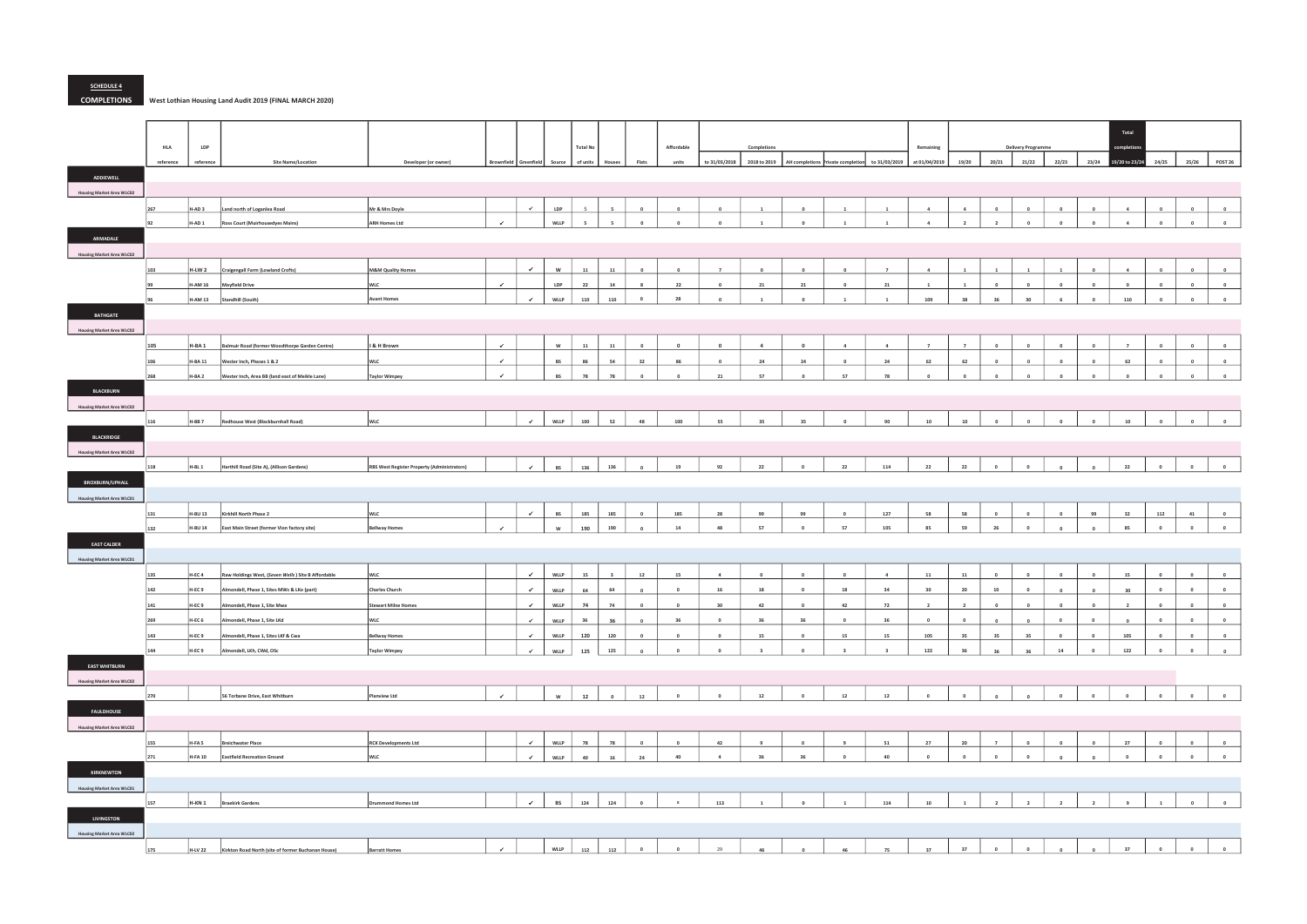|                                  | 272 | <b>H-LV 18</b>    | Dedridge East Road (site of former Lammermuir House) | <b>WLC</b>                            |                          | $\checkmark$             | WLLP      | 44   | 44   | $\circ$        | 44                      | $\sim$         | 44             | 44             | $\circ$        | 44           | $\circ$                  | $\circ$        | $\circ$        | $\circ$        | $\circ$      | $\circ$      | $\bullet$               | $\circ$      | $\circ$        | $\ddot{\mathbf{0}}$     |
|----------------------------------|-----|-------------------|------------------------------------------------------|---------------------------------------|--------------------------|--------------------------|-----------|------|------|----------------|-------------------------|----------------|----------------|----------------|----------------|--------------|--------------------------|----------------|----------------|----------------|--------------|--------------|-------------------------|--------------|----------------|-------------------------|
|                                  | 178 | <b>H-LV 25</b>    | Deans South, Phase 1                                 | WLC                                   | $\rightarrow$            |                          | w         | 54   | 54   | $\circ$        | 54                      | $\circ$        | 33             | 33             | $\Omega$       | 33           | 21                       | 21             | $\Omega$       | $\Omega$       | $\circ$      | $\circ$      | $\overline{\mathbf{0}}$ | $\circ$      | $\circ$        | $\circ$                 |
| MID CALDER                       |     |                   |                                                      |                                       |                          |                          |           |      |      |                |                         |                |                |                |                |              |                          |                |                |                |              |              |                         |              |                |                         |
| Housing Market Area WLC01        |     |                   |                                                      |                                       |                          |                          |           |      |      |                |                         |                |                |                |                |              |                          |                |                |                |              |              |                         |              |                |                         |
|                                  | 273 | H-MC <sub>1</sub> | New Calder Paper Mill                                | <b>Robertson Homes</b>                | $\checkmark$             |                          | WLLDP     | 49   | 49   | $\circ$        | $\Omega$                | 26             | 23             | $\Omega$       | 23             | 49           | $\overline{0}$           | $\circ$        | $\overline{0}$ | $\circ$        | $\circ$      | $\circ$      | $\circ$                 | $\circ$      | $\overline{0}$ | $\overline{\mathbf{0}}$ |
| <b>SEAFIELD</b>                  |     |                   |                                                      |                                       |                          |                          |           |      |      |                |                         |                |                |                |                |              |                          |                |                |                |              |              |                         |              |                |                         |
| Housing Market Area WLC02        |     |                   |                                                      |                                       |                          |                          |           |      |      |                |                         |                |                |                |                |              |                          |                |                |                |              |              |                         |              |                |                         |
|                                  | 201 | H-SF <sub>1</sub> | Old Rows                                             | <b>RB Construction (Redhouse) Ltd</b> | $\rightarrow$            |                          | <b>BS</b> |      |      |                | $\Omega$                | 5              | $\overline{a}$ | $\sim$         |                | $\mathbf{R}$ | $\overline{\phantom{a}}$ | $\overline{2}$ | $\circ$        | $\circ$        | $\Omega$     | $\Omega$     |                         | $\circ$      | $\circ$        | $\circ$                 |
|                                  |     |                   |                                                      |                                       |                          |                          |           | 10   | 10   | $\circ$        |                         |                |                |                |                |              |                          |                |                |                |              |              |                         |              |                |                         |
| <b>WEST CALDER</b>               |     |                   |                                                      |                                       |                          |                          |           |      |      |                |                         |                |                |                |                |              |                          |                |                |                |              |              |                         |              |                |                         |
| Housing Market Area WLC01        |     |                   |                                                      |                                       |                          |                          |           |      |      |                |                         |                |                |                |                |              |                          |                |                |                |              |              |                         |              |                |                         |
|                                  | 213 | H-LW4             | West Mains Farm (Lowland Crofts)                     | <b>New Lives New Landscapes</b>       |                          | $\checkmark$             | w         | 19   | 19   | $\overline{0}$ | $\overline{\mathbf{0}}$ | 13             | $\mathbf{1}$   | $\overline{0}$ | $\overline{1}$ | 14           | $\sim$                   | $\mathbf{1}$   | $\mathbf{1}$   | $\overline{1}$ | $\mathbf{1}$ | $\mathbf{1}$ | $\sim$                  | $\circ$      | $\circ$        | $\overline{0}$          |
|                                  | 214 | H-LW 5            | Longford Farm (Lowland Crofts)                       | <b>New Lives New Landscapes</b>       |                          | $\overline{\phantom{a}}$ | w         | 15   | 15   | $\Omega$       | $\Omega$                | $\overline{7}$ | $\overline{2}$ | $\circ$        | $\overline{2}$ | 9            | -6                       | $\overline{z}$ | $\overline{2}$ | $\overline{ }$ | $^{\circ}$   | $\circ$      | 6                       | $\circ$      | $\overline{0}$ | $\overline{\mathbf{0}}$ |
|                                  | 205 | H-WC <sub>2</sub> | Mossend, Phase 1 (Site A)                            | <b>Walker Group</b>                   |                          | $\rightarrow$            | WLLP      | 173  | 173  | $\Omega$       | $\Omega$                | 24             | 31             | $\Omega$       | 31             | 55           | 118                      | 30             | 30             | 30             | 28           | $\circ$      | 118                     | $\mathbf{0}$ | $\mathbf{0}$   | $\circ$                 |
|                                  |     |                   |                                                      |                                       |                          |                          |           |      |      |                |                         |                |                |                |                |              |                          |                |                |                |              |              |                         |              |                |                         |
|                                  |     |                   |                                                      |                                       |                          |                          |           |      |      |                |                         |                |                |                |                |              |                          |                |                |                |              |              |                         |              |                |                         |
| <b>WHITBURN</b>                  |     |                   |                                                      |                                       |                          |                          |           |      |      |                |                         |                |                |                |                |              |                          |                |                |                |              |              |                         |              |                |                         |
| <b>Housing Market Area WLC02</b> |     |                   |                                                      |                                       |                          |                          |           |      |      |                |                         |                |                |                |                |              |                          |                |                |                |              |              |                         |              |                |                         |
|                                  | 217 | H-WH <sub>3</sub> | Phase 2A and 2B                                      | <b>Bellway Homes</b>                  | $\rightarrow$            |                          | WLLP      | 163  | 163  | $\Omega$       | $\sim$                  | 49             | 49             | $\sim$         | 49             | 98           | 65                       | 36             | 29             | $\circ$        | $\circ$      | $\circ$      | 65                      | $\circ$      | $\circ$        | $\overline{0}$          |
|                                  | 218 | H-WH <sub>3</sub> | Phase 2 Allan Water                                  | Allan Water Homes                     | $\overline{\phantom{a}}$ |                          | WLLP      | 102  | 102  |                |                         | $\sim$         | 23             |                | 23             | 23           | 79                       | 30             | 30             | 19             | $\Omega$     | $\Omega$     | 79                      | $\sim$       | $\Omega$       | $\overline{\mathbf{0}}$ |
|                                  | 219 | H-WH <sub>3</sub> | Phase 2 Persimmon                                    | Persimmon Homes                       | $\checkmark$             |                          | WLLP      | 117  | 117  | $\Omega$       | $\mathbf{0}$            | $\circ$        | 42             | $\sim$         | 42             | 42           | 75                       | 30             | 30             | 15             | $\mathbf{0}$ | $\circ$      | 75                      | $\mathbf{0}$ | $\mathbf{0}$   | $\circ$                 |
| <b>WINCHBURGH</b>                |     |                   |                                                      |                                       |                          |                          |           |      |      |                |                         |                |                |                |                |              |                          |                |                |                |              |              |                         |              |                |                         |
| <b>Housing Market Area WLC01</b> |     |                   |                                                      |                                       |                          |                          |           |      |      |                |                         |                |                |                |                |              |                          |                |                |                |              |              |                         |              |                |                         |
|                                  | 247 | H-WB <sub>5</sub> | Myreside, Block AA, (Seton Park)                     | <b>Taylor Wimpey East Scotland</b>    |                          | $\overline{\phantom{a}}$ | WLLP      |      |      | $\circ$        | $\Omega$                |                | 27             | $\circ$        | 27             |              | $\mathbf{q}$             | 9              | $\circ$        | $\circ$        | $\circ$      | $\circ$      | 9                       | $\circ$      | $\circ$        | $\overline{0}$          |
|                                  |     |                   |                                                      |                                       |                          |                          |           | 153  | 153  |                |                         | 117            |                |                |                | 144          |                          |                |                |                |              |              |                         |              |                |                         |
|                                  | 274 | <b>H-WB12</b>     | Glendevon (North), Town Centre Block Q1 + Q3 Site B  | <b>WLC</b>                            |                          | $\checkmark$             | WLLP      | 41   | 41   | $\mathbf{0}$   | 41                      | $\Omega$       | 41             | 41             | $\overline{0}$ | 41           | $\Omega$                 | $\Omega$       | $\circ$        | $\Omega$       | $\circ$      | $\circ$      | $\circ$                 | $\circ$      | $\overline{0}$ | $\bullet$               |
|                                  | 275 | <b>H-WB12</b>     | Glendevon (North), Town Centre Block Q1 + Q3 Site A  | Wheatley                              |                          | $\checkmark$             | WLLP      | 55   |      |                | 55                      | $\bullet$      | 55             | 55             | $\Omega$       | 55           | $\overline{0}$           | $\circ$        | $\Omega$       | $\sim$         | $\Omega$     | $\circ$      | $\overline{\mathbf{0}}$ | $\sim$       | $\Omega$       | $\circ$                 |
|                                  |     |                   |                                                      |                                       |                          |                          |           |      |      |                |                         |                |                |                |                |              |                          |                |                |                |              |              |                         |              |                |                         |
|                                  |     |                   |                                                      | Small Sites I                         |                          |                          |           |      |      |                |                         |                | 22             | $\bullet$      | 22             |              |                          |                |                |                |              |              |                         |              |                |                         |
|                                  |     |                   |                                                      | Totals $\blacktriangleright$          | 340                      | 515                      |           | 2724 | 2229 | 149            | 739                     | 730            | 934            | 424            | 510            | 1633         | 1.082                    | 581            | 275            | 171            | 52           | 102          | 1.044                   | 113          | 41             | $\sqrt{2}$              |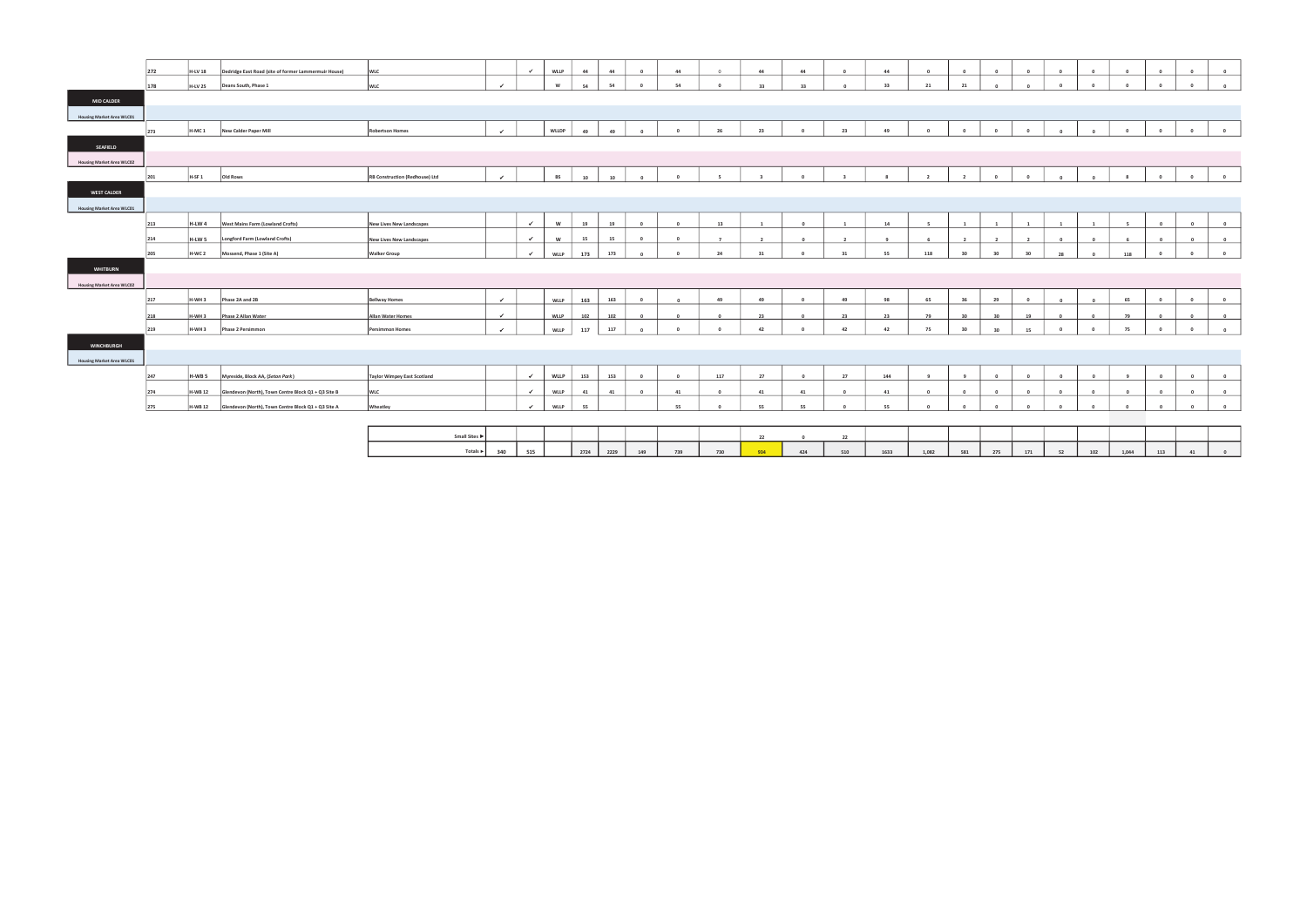SCHEDULE 5

DELETED SITES West Lothian Housing Land Audit 2017 (DRAFT SEPT 2019)

|                                                |            |                                                                          |                              |                 | Planning         | Planning         |                 |                                             |
|------------------------------------------------|------------|--------------------------------------------------------------------------|------------------------------|-----------------|------------------|------------------|-----------------|---------------------------------------------|
|                                                | <b>HLA</b> |                                                                          |                              |                 | application      | application      | <b>Total No</b> | Reason(s) for                               |
|                                                | reference  | Site Name/Location                                                       | Developer (or owner)         | Gross Area (ha) | reference        | date of approval | of units        | deletion                                    |
| ARMADALE                                       |            |                                                                          |                              |                 |                  |                  |                 |                                             |
| Housing Market Area WLC02                      |            |                                                                          |                              |                 |                  |                  |                 |                                             |
|                                                | 1/30       | South Couston Farm (Lowland Crofts)                                      | Various                      | 50              | 0838/P/99        | 23/07/2002       | $7 -$           | Site capacity reduced to fewer than 5 units |
|                                                |            | Tarrareoch (Southdale Meadows) H2 (H-AM 7)                               | Bellway Homes Ltd, Scotland  |                 |                  |                  | 85              | Site completed                              |
|                                                |            | Netherhouse, Phase 2 (Ferrier Way) (H-AM 11) Taylor Wimpey East Scotland |                              |                 |                  |                  | 85              | Site completed                              |
|                                                | 2/66(20)   | Wester Inch, Area BB (land east of Meikle Inch Lane) (Taylor Wimpey      |                              |                 | 1.81 0803/MSC/14 | 10/03/15         | 78              | Site completed                              |
| <b>BATHGATE</b>                                |            |                                                                          |                              |                 |                  |                  |                 |                                             |
| Housing Market Area WLC02                      |            |                                                                          |                              |                 |                  |                  |                 |                                             |
|                                                | 2/66(7)    | Standhill (Inchcross Grange) (H-BA 3)                                    | <b>Barratt West Scotland</b> |                 |                  |                  | 175             | Site completed                              |
|                                                | 2/66(7)    | Standhill (frontage site)(H-BA 3)                                        | <b>Barratt West Scotland</b> |                 |                  |                  | 17              | Site completed                              |
|                                                | 2/66(20)   | Wester Inch, Area BB (land east of Meikle Inch Lane) (Taylor Wimpey      |                              |                 |                  |                  | 78              | Site completed                              |
| <b>BLACKBURN</b>                               |            |                                                                          |                              |                 |                  |                  |                 |                                             |
| Housing Market Area WLC02                      |            |                                                                          |                              |                 |                  |                  |                 |                                             |
|                                                | 3/10       | <b>Beechwood Road</b>                                                    | WLC                          | $0.18\,$        |                  |                  | 10              | Not allocated in LDP/No consent             |
|                                                | 3/40       | Ash Grove (East)                                                         | wLC                          | 0.4             |                  |                  | 20              | Not allocated in LDP/No consent             |
|                                                |            |                                                                          |                              |                 |                  |                  |                 |                                             |
| BREICH                                         |            |                                                                          |                              |                 |                  |                  |                 |                                             |
| <b>Housing Market Area WLC02</b>               |            |                                                                          |                              |                 |                  |                  |                 |                                             |
|                                                | 21/3       | Woodmuir Road (West) (H-BR 2)                                            | Mr and Mrs Tod               |                 |                  |                  | 30              | Site completed                              |
| <b>BRIDGEND</b>                                |            |                                                                          |                              |                 |                  |                  |                 |                                             |
| Housing Market Area WLC03                      |            |                                                                          |                              |                 |                  |                  |                 |                                             |
|                                                | 22/1       | Woodside                                                                 | Not known                    | 0.68            |                  |                  | $6\overline{6}$ | Not allocated in LDP/No consent             |
| <b>BROXBURN/UPHALL</b>                         |            |                                                                          |                              |                 |                  |                  |                 |                                             |
| Housing Market Area WLC01                      |            |                                                                          |                              |                 |                  |                  |                 |                                             |
|                                                | 4/57       | Kirkhill North, Phase 1 (H-BU 13)                                        | wLC                          |                 |                  |                  | 45              | Site completed                              |
|                                                | 3/40       | <b>Holmes North (Site C)</b>                                             | WLC                          | 0.27            |                  |                  | 20              | Site sold for non-residential development   |
| <b>DECHMONT</b>                                |            |                                                                          |                              |                 |                  |                  |                 |                                             |
| Housing Market Area WLC01                      |            |                                                                          |                              |                 |                  |                  |                 |                                             |
|                                                |            |                                                                          |                              |                 |                  |                  |                 |                                             |
|                                                |            |                                                                          |                              |                 |                  |                  |                 |                                             |
|                                                | 5/2        | Badgerwood (formerly Houston 3) (Plots)                                  | Mrs MacFarlane and others    | 1.58            |                  | 1994             |                 | 23 Physical site capacity has been reached  |
| <b>EAST CALDER</b>                             |            |                                                                          |                              |                 |                  |                  |                 |                                             |
| Housing Market Area WLC01                      |            |                                                                          |                              |                 |                  |                  |                 |                                             |
|                                                |            | Raw Holdings West, (Seven Wells) (H-EC 4)                                | <b>Walker Group</b>          |                 |                  |                  | 103             | Site completed                              |
|                                                | <b>AD</b>  | Almondell, Phase 1, Sites LKa/LKc (H-EC 7)                               | Taylor Wimpey East Scotland  |                 |                  |                  | 107             | Site completed                              |
|                                                | 6/13       | Calderhall Terrace                                                       | WLC                          | 0.3             |                  |                  | 9               | Not allocated in LDP/No consent             |
|                                                | AD         | Almondell, Phase 1, Site LKd (H-EC 6)                                    | WLC / Lovell                 |                 |                  |                  | 36              | Site completed                              |
| <b>EAST WHITBURN</b>                           |            |                                                                          |                              |                 |                  |                  |                 |                                             |
| Housing Market Area WLC02                      |            |                                                                          |                              |                 |                  |                  |                 |                                             |
|                                                | 25/17      | 56 Torbane Drive, East Whitburn                                          | Planview Ltd                 | 0.15            | 0557/FUL/16      | 23/03/17         | 12              | Site completed                              |
|                                                |            |                                                                          |                              |                 |                  |                  |                 |                                             |
| FAULDHOUSE                                     |            |                                                                          |                              |                 |                  |                  |                 |                                             |
| Housing Market Area WLC02                      |            |                                                                          |                              |                 |                  |                  |                 |                                             |
|                                                | 7/32       | Fala Hill Place (Harthill Road)(Plots)                                   | <b>WGY Holdings</b>          |                 | 0585/05          | 31/08/2005       | 13              | Physical site capacity has been reached     |
|                                                | 7/26       | Croftfoot Farm                                                           | Not known                    | 3.57            |                  |                  | 90              | Not allocated in LDP/No consent             |
|                                                | 7/40       | Eastfield Recreation Ground (H-FA 10)                                    | WLC                          | 1.27            | 0214/FUL/15      | 15/06/15         | 40              | Site completed                              |
| <b>LINLITHGOW</b><br>Housing Market Area WLC03 |            |                                                                          |                              |                 |                  |                  |                 |                                             |